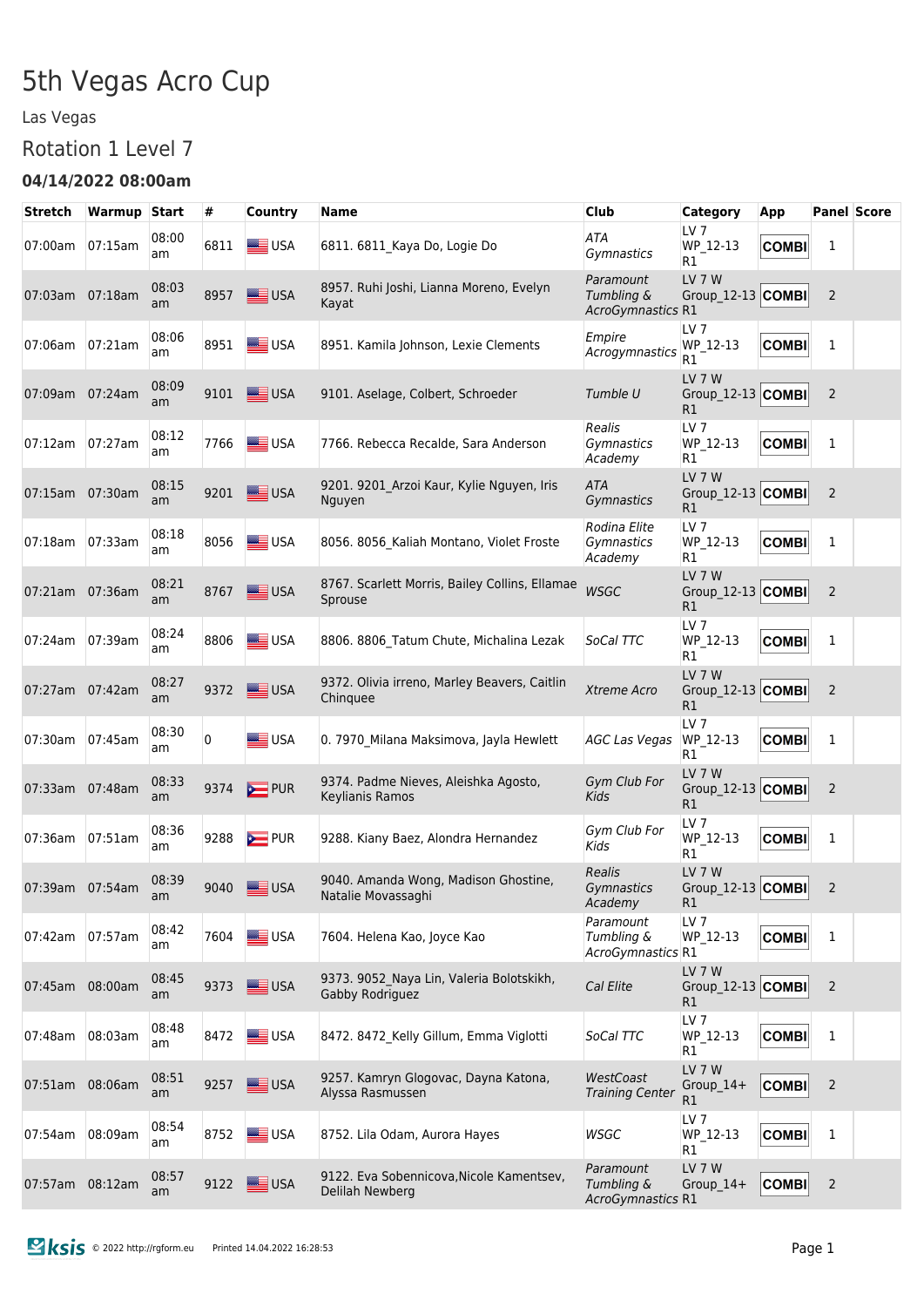| Stretch         | Warmup  | <b>Start</b> | #    | <b>Country</b>               | <b>Name</b>                                                             | <b>Club</b>                                  | <b>Category</b>                                  | App          | <b>Panel Score</b> |  |
|-----------------|---------|--------------|------|------------------------------|-------------------------------------------------------------------------|----------------------------------------------|--------------------------------------------------|--------------|--------------------|--|
| 08:00am         | 08:15am | 09:00<br>am  | 7930 | USA                          | 7930. Tala Eid, Lia Kirk                                                | WestCoast<br><b>Training Center</b>          | LV <sub>7</sub><br>WP 12-13<br>R1                | <b>COMBI</b> | 1                  |  |
| 08:03am         | 08:18am | 09:03<br>am  | 9258 | USA                          | 9258. 9138 Valeriia Plotnikova, Dana<br>Gerasymova, Yavheniya Shubskaya | Rodina Elite<br>Gymnastics<br>Academy        | LV 7 W<br>Group 14+<br>R1                        | <b>COMBI</b> | $\overline{2}$     |  |
| 08:06am         | 08:21am | 09:06<br>am  | 9095 | USA                          | 9095. Harriger, Schroeder                                               | Tumble U                                     | LV <sub>7</sub><br>WP_12-13<br>R1                | <b>COMBI</b> | 1                  |  |
| 08:09am         | 08:24am | 09:09<br>am  | 9260 | USA                          | 9260.<br>BGACRO 8890C L7WG Tran, Bernal, Saroya C                       | Bg acro                                      | LV <sub>7</sub> W<br>Group $14+$<br>R1           | <b>COMBI</b> | 2                  |  |
| 08:12am         | 08:27am | 09:12<br>am  | 9284 | USA                          | 9284. Frida Pena, Ava Balthazar                                         | WestCoast<br><b>Training Center</b>          | LV <sub>7</sub><br>WP 12-13<br>R1                | <b>COMBI</b> | 1                  |  |
| 08:15am         | 08:30am | 09:15<br>am  | 0    | USA                          | 0. 9184 Sheena Joi Nicolas, Katrin<br>Georgieva, Kiara Reynolds         | AGC Las Vegas Group_14+                      | LV 7 W<br>R1                                     | <b>COMBI</b> | $\overline{2}$     |  |
| 08:18am         | 08:33am | 09:18<br>am  | 9214 | USA                          | 9214. Jarrell-Sibley                                                    | Leaps & Bounds LV 7<br><b>Sports Center</b>  | WP_15+R1                                         | <b>COMBI</b> | 1                  |  |
| 08:21am         | 08:36am | 09:21<br>am  | 9261 | $\sum$ PUR                   | 9261. Kiany Baez, Alondra Hernandez,<br>Chrisiangelyz Mateo             | Gym Club For<br>Kids                         | LV <sub>7</sub> W<br>Group_14+<br>R1             | <b>COMBI</b> | $\overline{2}$     |  |
| 08:24am         | 08:39am | 09:24<br>am  | 9095 | USA                          | 9095. Elle Barry, Iris Fan                                              | California<br>Strong Athletics WP_15+ R1     | LV <sub>7</sub>                                  | <b>COMBI</b> | 1                  |  |
| 08:27am         | 08:42am | 09:27<br>am  | 8366 | <b>SEE USA</b>               | 8366. Ainsley Rominger, Daisy St. John, Sofia<br>Quick                  | International<br>Gymnastics<br>Centre        | LV 7 W<br>$Group_14+$<br>R1                      | <b>COMBI</b> | $\overline{2}$     |  |
| 08:30am         | 08:45am | 09:30<br>am  | 9049 | USA                          | 9049. 9049 Sophia Liu, Sloan Villa                                      | CCoast Acro                                  | LV <sub>7</sub><br>WP_15+R1                      | <b>COMBI</b> | 1                  |  |
| 08:33am         | 08:48am | 09:33<br>am  | 9012 | USA                          | 9012. Alisa Firman, Shweta Sura, Katie<br>Winterbourne                  | Paramount<br>Tumbling &<br>AcroGymnastics R1 | LV 7 W<br>$Group_14+$                            | <b>COMBI</b> | $\overline{2}$     |  |
| 08:36am         | 08:51am | 09:36<br>am  | 9094 | USA                          | 9094. 7959_KENADEE PERKINS, GABRIELLA<br>ORTIZ                          | Bg acro                                      | LV <sub>7</sub><br>WP_15+R1                      | <b>COMBI</b> | 1                  |  |
| 08:39am         | 08:54am | 09:39<br>am  | 0    | USA                          | 0. 9183_Siella Beaufils Gibson, Kirra Jijon,<br>Adryanna Le             | AGC Las Vegas                                | <b>LV 7 W</b><br>$Group_14+$<br>R1               | <b>COMBI</b> | $\overline{2}$     |  |
| 08:42am         | 08:57am | 09:42<br>am  | 9097 | $\left  \bullet \right $ CAN | 9097. Samantha Walker, Faith Conway                                     | Kelowna<br>Gymnastix                         | LV <sub>7</sub><br>WP_15+R1                      | <b>COMBI</b> | 1                  |  |
| 08:45am 09:00am |         | 09:45<br>am  |      | 8918 USA                     | 8918. Bianchini-Jones-Lavergne                                          | Leaps & Bounds<br><b>Sports Center</b>       | LV 7 W<br>Group_14+<br>R1                        | <b>COMBI</b> | 2                  |  |
| 08:48am         | 09:03am | 09:48<br>am  | 9096 | <b>SEE</b> USA               | 9096. 8791_AYANA DECLAYBROOKS, PAYTON<br><b>FRAILEY</b>                 | Bg acro                                      | LV 7<br>WP_15+R1                                 | <b>COMBI</b> | 1                  |  |
| 08:51am         | 09:06am | 09:51<br>am  | 9198 | USA                          | 9198. 9198_Fiona Kieley, Luna Williams                                  | CCoast Acro                                  | LV 5 WLV 5<br>WP_10-11<br>WoP out of<br>order R1 | <b>COMBI</b> | 2                  |  |
| 08:54am         | 09:09am | 09:54<br>am  | 9092 | USA                          | 9092. Augustine, Gutman                                                 | Tumble U                                     | LV <sub>7</sub><br>WP_15+R1                      | <b>COMBI</b> | 1                  |  |
| 08:58am         | 09:13am | 09:58<br>am  | 7895 | USA                          | 7895. Rossiter, Smith                                                   | Tumble U                                     | LV 7<br>WP 15+ R1                                | <b>COMBI</b> | 1                  |  |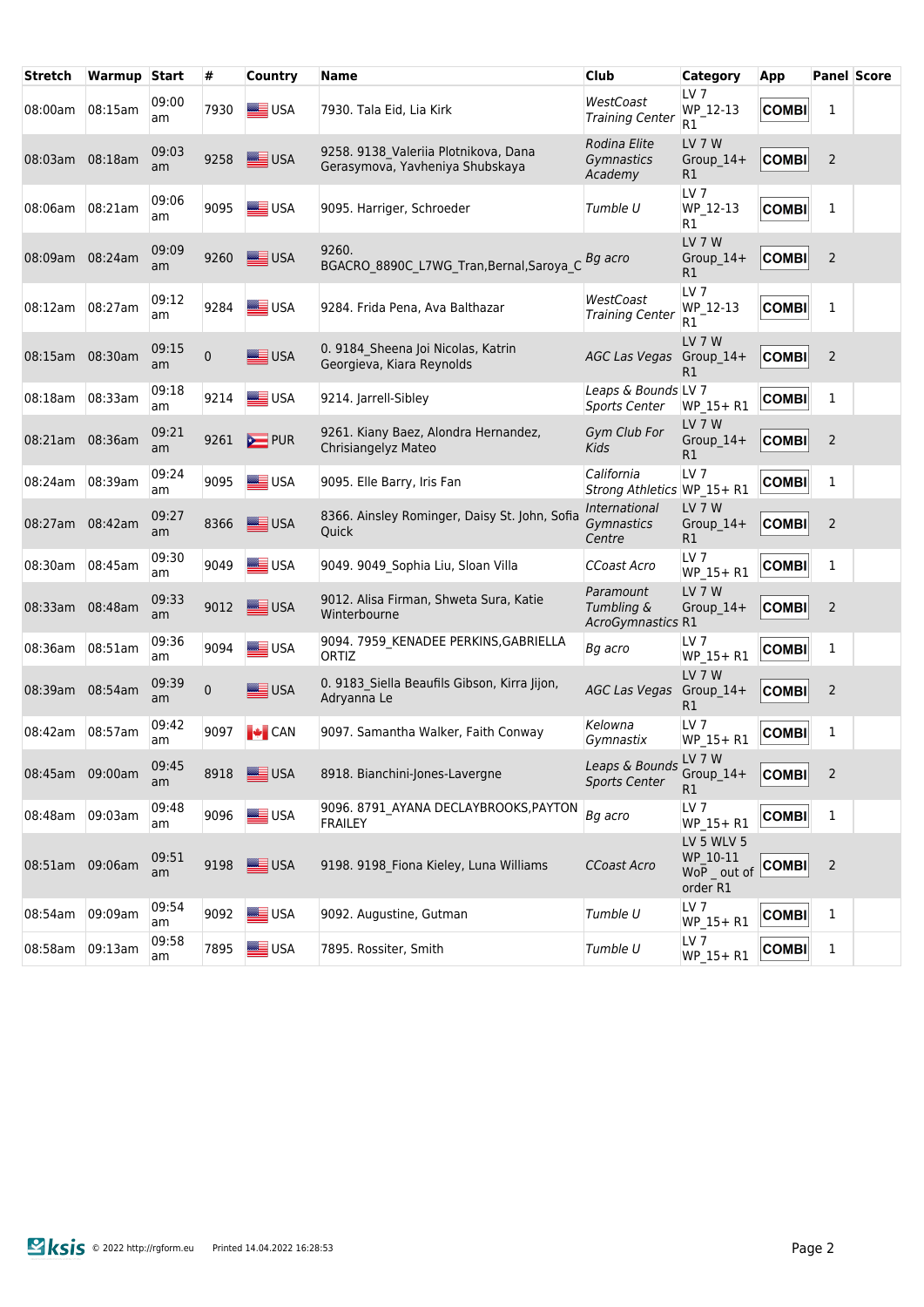#### Rotation 2 Level 7/8

#### **04/14/2022 10:20am**

| <b>Stretch</b>  | <b>Warmup</b> | <b>Start</b> | #            | <b>Country</b>     | <b>Name</b>                                                                  | <b>Club</b>                                      | <b>Category</b>               | <b>App</b>   |                | <b>Panel Score</b> |
|-----------------|---------------|--------------|--------------|--------------------|------------------------------------------------------------------------------|--------------------------------------------------|-------------------------------|--------------|----------------|--------------------|
| 09:20am         | 09:35am       | 10:20<br>am  | 8971         | <b>SIE</b> USA     | 8971. 8971 Caroline<br>Wise, Cecilia Hiemcke                                 | SoCal TTC                                        | LV 7 WP 11U<br>R1             | <b>COMBI</b> | 1              |                    |
| 09:23am         | 09:38am       | 10:23<br>am  | $\mathbf{0}$ | USA                | 0. 9004 Jacob Tashev,<br>Alexander Metchkarov                                | <b>AGC Las Vegas</b>                             | LV 7 MP_12-13<br>R1           | <b>COMBI</b> | $\overline{2}$ |                    |
| 09:26am         | 09:41am       | 10:26<br>am  | 9099         | <b>ED</b> USA      | 9099. Taylor, Williams                                                       | Tumble U                                         | LV 7 WP 11U<br>R1             | <b>COMBI</b> | $\mathbf{1}$   |                    |
| 09:29am         | 09:44am       | 10:29<br>am  | 6961         | USA                | 6961. Rishab Godsay,<br>Diego Gonzalez                                       | Paramount<br>Tumbling &<br><b>AcroGymnastics</b> | LV 7 MP_12-13<br>R1           | <b>COMBI</b> | $\overline{2}$ |                    |
| 09:32am         | 09:47am       | 10:32<br>am  | 9154         | <b>SEE</b> USA     | 9154.8002 Leana<br>Borodayev, Isabella<br><b>Brookins</b>                    | Rodina Elite<br>Gymnastics<br>Academy            | LV 7 WP 14 R1                 | <b>COMBI</b> | $\mathbf{1}$   |                    |
| 09:35am         | 09:50am       | 10:35<br>am  | 9125         | USA                | 9125. Hasbargen,<br>Thompson                                                 | Tumble U                                         | LV 7 MP $14+$ R1 COMBI        |              | $\overline{2}$ |                    |
| 09:38am         | 09:53am       | 10:38<br>am  | 9149         | USA                | 9149. 9149 Jessica<br>Sanchez, Jayda<br>Wilkinson                            | EAGC                                             | LV 7 WP 14 R1                 | <b>COMBI</b> | $\mathbf{1}$   |                    |
| 09:41am         | 09:56am       | 10:41<br>am  | 9109         | USA                | 9109. Zoe Huang,<br>Charles Knuth                                            | Paramount<br>Tumbling &<br>AcroGymnastics        | LV 7 MxP 14+<br>R1            | <b>COMBI</b> | $\overline{2}$ |                    |
| 09:44am         | 09:59am       | 10:44<br>am  | 0            | USA                | 0. 9181 Jaxan Adderly,<br>Kirra Jijon                                        | <b>AGC Las Vegas</b>                             | LV 7 WP 14 R1                 | <b>COMBI</b> | 1              |                    |
| 09:47am         | 10:02am       | 10:47<br>am  | $\mathbf{0}$ | USA                | 0.9161 Evah De<br>Puysseleir, Valentino<br>Elbaz                             | <b>AGC Las Vegas</b>                             | LV 7 MxP 14+<br>R1            | <b>COMBI</b> | 2              |                    |
| 09:50am         | 10:05am       | 10:50<br>am  | 9155         | <b>SEE</b> USA     | 9155. 7747 Samantha<br>Wolf, Emma Shields                                    | Cal Elite                                        | LV 7 WP 14 R1                 | <b>COMBI</b> | 1              |                    |
| 09:53am         | 10:08am       | 10:53<br>am  | 9117         | USA                | 9117. Aubrey Garnto,<br>Robby McCaffrey                                      | Technique Acro                                   | LV 7 MxP 14+<br>R1            | <b>COMBI</b> | 2              |                    |
| 09:56am         | 10:11am       | 10:56<br>am  | 9152         | <b>EXAMPLE</b> PUR | 9152. Jaxeily Gonzalez,<br>Chrisiangelyz Mateo                               | Gym Club For Kids                                | LV 7 WP 14 R1                 | <b>COMBI</b> | $\mathbf{1}$   |                    |
| 09:59am         | 10:14am       | 10:59<br>am  | 8590         | USA                | 8590. 8590 Alani Do,<br>Jordana Beyer, Silver<br>Weddle                      | SoCal TTC                                        | <b>LV 7 W</b><br>Group 11U R1 | <b>COMBI</b> | $\overline{2}$ |                    |
| 10:02am         | 10:17am       | 11:02<br>am  | 0            | USA                | 0. 9192 Luna Soleil,<br>Alex St-Pierre                                       | <b>AGC Las Vegas</b>                             | LV 7 WP 14 R1                 | <b>COMBI</b> | $\mathbf 1$    |                    |
| 10:05am 10:20am |               | 11:05<br>am  | 9376         | USA                | 9376. Isabella Austria,<br>Lucy Lateiner, Ella<br>Throne                     | California Strong<br><b>Athletics</b>            | LV 7 W<br>Group 11U R1        | <b>COMBI</b> | 2              |                    |
| 10:08am         | 10:23am       | 11:08<br>am  | 7868         | USA                | 7868. Camila Garcia,<br>Kayla Garcia                                         | Realis Gymnastics<br>Academy                     | LV 7 WP 14 R1                 | <b>COMBI</b> | $\mathbf{1}$   |                    |
| 10:11am 10:26am |               | 11:11<br>am  | 9108         | USA                | 9108. Shreyan Godsay,<br>Diego Gonzalez, Andrew<br>Pankov, Shreyan<br>Godsay | Paramount<br>Tumbling &<br><b>AcroGymnastics</b> | LV 7 MG 12-13<br>R1           | <b>COMBI</b> | 2              |                    |
| 10:14am         | 10:29am       | 11:14<br>am  | 9111         | USA                | 9111. 9111 Maddie<br>Roberts, Tayden White                                   | EAGC                                             | LV 7 WP 14 R1                 | <b>COMBI</b> | $\mathbf 1$    |                    |
| 10:17am 10:32am |               | 11:17<br>am  | 9059         | USA                | 9059. Lilly Nolan, Emery<br>Mathis, Addyson<br>McCaffrey, Faith Reid         | Technique Acro                                   | LV 7 MxG 14+<br>R1            | <b>COMBI</b> | $\overline{2}$ |                    |
| 10:20am         | 10:35am       | 11:20<br>am  | 9042         | USA                | 9042. 7756 Zoey Inzer,<br>Callie Wang                                        | Cal Elite                                        | LV 8 WP 13-14<br>R1           | <b>BAL</b>   | $\mathbf 1$    |                    |
| 10:23am 10:38am |               | 11:23<br>am  | 9112         | USA                | 9112. 9112 Finley<br>Lester, Carolyn<br>Shadrick, Annabelle<br><b>Babik</b>  | EAGC                                             | LV 8 W<br>Group_13-14 R2      | <b>DYN</b>   | $\overline{c}$ |                    |
| 10:26am         | 10:41am       | 11:26<br>am  | 7767         | USA                | 7767. Rylee Cummins,<br>Lexi Alvarado                                        | Realis Gymnastics<br>Academy                     | LV 8 WP_13-14<br>R1           | <b>BAL</b>   | $\mathbf{1}$   |                    |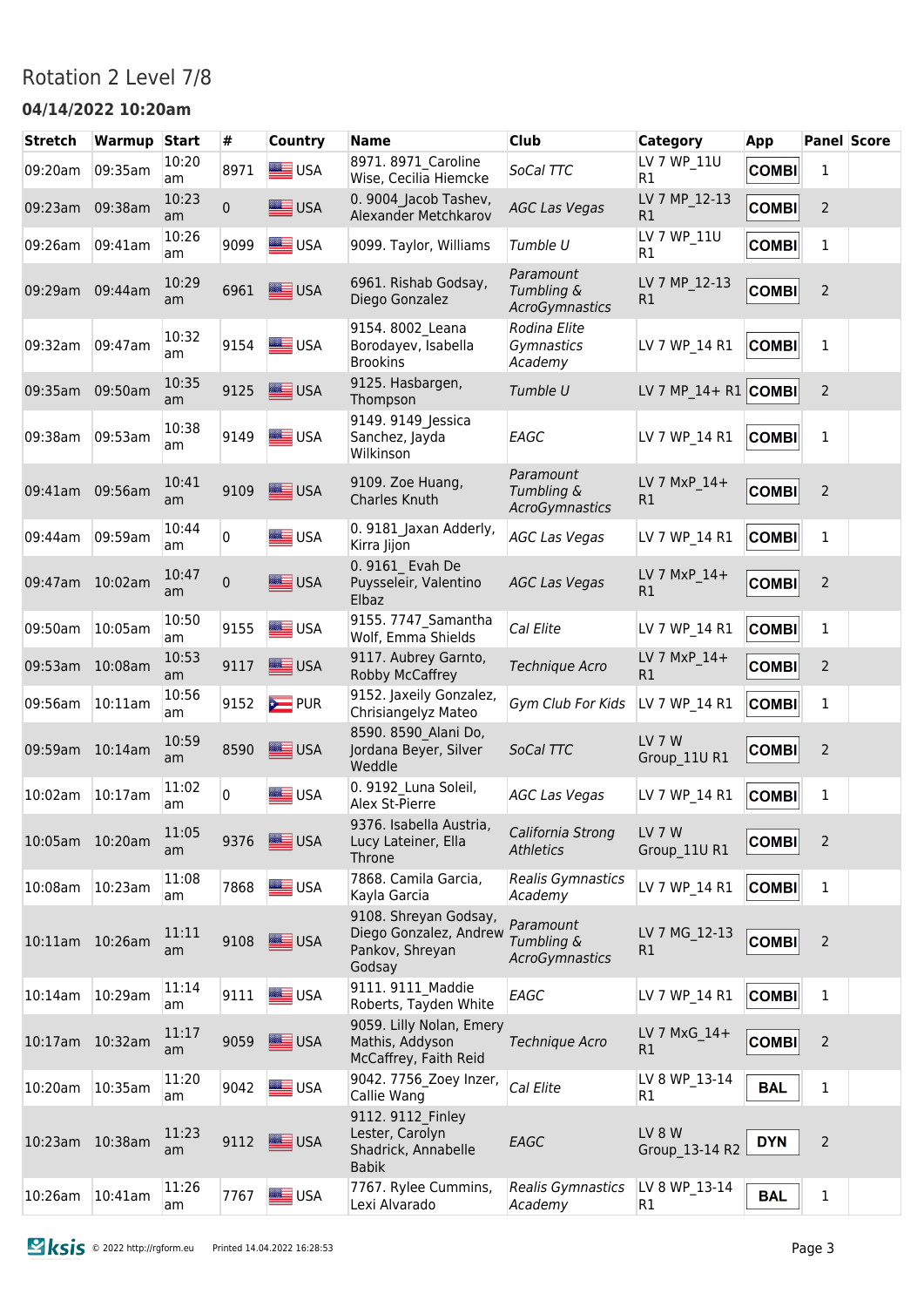| <b>Stretch</b>  | Warmup Start |             | #    | <b>Country</b> | <b>Name</b>                                                                    | <b>Club</b>                                      | <b>Category</b>          | App        |                | <b>Panel Score</b> |
|-----------------|--------------|-------------|------|----------------|--------------------------------------------------------------------------------|--------------------------------------------------|--------------------------|------------|----------------|--------------------|
| 10:30am 10:45am |              | 11:30<br>am | 9153 | <b>SEE</b> USA | 9153. 9153 Lizzie<br>Martinez, Kerri Leach,<br>Daniella Dmitriev               | EAGC                                             | LV 8 W<br>Group 13-14 R2 | <b>DYN</b> | $\overline{2}$ |                    |
| 10:33am         | $10:48$ am   | 11:33<br>am | 9041 | $\equiv$ USA   | 9041. Alexandria Knapp, Realis Gymnastics<br>Jenesys Sikorski                  | Academy                                          | LV 8 WP_13-14<br>R1      | <b>BAL</b> | 1              |                    |
| 10:37am 10:52am |              | 11:37<br>am |      | 8959 USA       | 8959. 8959 Farrah<br>Sabnekar, Stella<br>Guglielmino, Veronica<br><b>Drake</b> | Aspire Kids Sports<br>Center                     | LV 8 W<br>Group 13-14 R2 | <b>DYN</b> | $\overline{2}$ |                    |
| 10:40am         | 10:55am      | 11:40<br>am | 8924 | $\equiv$ USA   | 8924. Jocyna Hall, Layla<br>DeVaul                                             | Xtreme Acro                                      | LV 8 WP 13-14<br>R1      | <b>BAL</b> | 1              |                    |
| $10:43$ am      | 10:58am      | 11:43<br>am | 9107 | USA            | 9107. Abinaya<br>Arivalagan, Rachel Kim,<br>Dajana Lipski                      | Paramount<br>Tumbling &<br><b>AcroGymnastics</b> | LV 8 W<br>Group 13-14 R2 | <b>DYN</b> | 2              |                    |

# Rotation 3 Level 8/9

#### **04/14/2022 01:30pm**

| Stretch              | Warmup Start |             | #    | <b>Country</b>  | Name                                                                                   | <b>Club</b>                            | <b>Category</b>                 | App        |                | <b>Panel Score</b> |
|----------------------|--------------|-------------|------|-----------------|----------------------------------------------------------------------------------------|----------------------------------------|---------------------------------|------------|----------------|--------------------|
| <b>Start Panel B</b> |              |             |      |                 |                                                                                        |                                        |                                 |            |                |                    |
| 12:30pm 12:45pm      |              | 01:30<br>pm | 9066 | USA             | 9066. Samara Moxley,<br>Berlin Morgan, Rebecca<br>Greenberg                            | Xtreme Acro                            | LV 8 W<br>Group 15+ R2          | <b>DYN</b> | $\overline{2}$ |                    |
| 12:33pm              | 12:48pm      | 01:33<br>pm | 9015 | <b>SIER</b> USA | 9015. 9015 Maebry<br>Caulfield, Katelynne Gray                                         | <b>Boerne</b><br>Gymnastics<br>Center  | LV 8 WP 15+<br>R1               | <b>BAL</b> | $\mathbf{1}$   |                    |
| 12:36pm              | 12:51pm      | 01:36<br>pm | 8919 | USA             | 8919. Jarrell-West-Klock                                                               | Leaps & Bounds<br><b>Sports Center</b> | LV 8 W<br>Group $15+R2$         | <b>DYN</b> | $\overline{2}$ |                    |
| 12:40pm              | 12:55pm      | 01:40<br>pm | 8595 | USA             | 8595. 8595 Talia Flores,<br><b>Grace Nanguil</b>                                       | SoCal TTC                              | LV 8 WP 15+<br>R1               | <b>BAL</b> | 1              |                    |
| 12:43pm 12:58pm      |              | 01:43<br>pm | 9209 | USA             | 9209. 9068 Riley Schanna,<br>Raegan Connelly, Maya<br><b>Buessing</b>                  | Cal Elite                              | LV 8 W<br>Group_15+R2           | <b>DYN</b> | $\overline{2}$ |                    |
| 12:47pm              | 01:02pm      | 01:47<br>pm | 8923 | USA             | 8923. Danica Weinstein,<br>Macyn Hale                                                  | Xtreme Acro                            | LV 8 WP_15+<br>R1               | <b>BAL</b> | $\mathbf{1}$   |                    |
| 12:50pm              | 01:05pm      | 01:50<br>pm | 9202 | USA             | 9202. 9202 Alayna Wang,<br>Jaylene Gonzalez, Delilah<br>Juarez                         | <b>ATA Gymnastics</b>                  | LV 8 W<br>Group_15+ R2          | <b>DYN</b> | $\overline{2}$ |                    |
| 12:53pm              | 01:08pm      | 01:53<br>pm | 8950 | USA             | 8950. Tulip Taylor, Alliyah<br>Martinez                                                | Empire<br>Acrogymnastics               | LV 8 WP 15+<br>R1               | <b>BAL</b> | $\mathbf 1$    |                    |
| 12:57pm              | 01:12pm      | 01:57<br>pm | 9043 | <b>SEE USA</b>  | 9043. 9043 Layla Lugo,<br>Aubrey Boyce, Elisa<br>Costales                              | Aspire Kids Sports LV 8 W<br>Center    | Group 15+R2                     | <b>DYN</b> | $\overline{2}$ |                    |
| 01:00pm              | 01:15pm      | 02:00<br>pm | 9124 | USA             | 9124. 9124 Trinity Inge,<br>Ana Goldberg                                               | Ultimate Acro                          | LV 8 WP 15+<br>R1               | <b>BAL</b> | $\mathbf{1}$   |                    |
| 01:04pm              | 01:19pm      | 02:04<br>pm | 9036 | USA             | 9036. 9036 Hudson Miller,<br>Tennille Marcelino. Brenna Capital Acrobatics<br>Mulligan |                                        | LV 8 W<br>Group 15+ R2          | <b>DYN</b> | $\overline{2}$ |                    |
| 01:07pm              | 01:22pm      | 02:07<br>pm | 0    | USA             | 0. 9182 Natalie<br>Maisuradze, Shilee Ben-<br>Shimon                                   | <b>AGC Las Vegas</b>                   | LV 8 WP 15+<br>R1               | <b>BAL</b> | $\mathbf{1}$   |                    |
| 01:11pm              | 01:26pm      | 02:11<br>pm | 9207 | <b>SEE</b> USA  | 9207. Elise Brazier, Ariana<br>Corona, Angelina Katona                                 | WestCoast<br><b>Training Center</b>    | LV 8 W<br>Group 15+ R2          | <b>DYN</b> | $\overline{2}$ |                    |
| 01:14pm              | 01:29pm      | 02:14<br>pm | 8474 | USA             | 8474. 8474 Yuika<br>Fujikado, Lauren Savage                                            | SoCal TTC                              | LV 8 WP 15+<br>R1               | <b>BAL</b> | 1              |                    |
| 01:17pm 01:32pm      |              | 02:17<br>pm | 8364 | USA             | 8364. Evelyn Strosnider,<br>Tresor Tatum, Katia Ax                                     | International<br>Gymnastics<br>Centre  | LV 8 W<br>Group 15+ R2          | <b>DYN</b> | $\overline{2}$ |                    |
| 01:21pm              | 01:36pm      | 02:21<br>pm | 6695 | <b>SEE</b> USA  | 6695. Faith Nicol, Peter<br>Vonder Haar                                                | <b>Show-Me Acro</b>                    | LV <sub>8</sub><br>MxP 13-14 R1 | <b>BAL</b> | $\mathbf{1}$   |                    |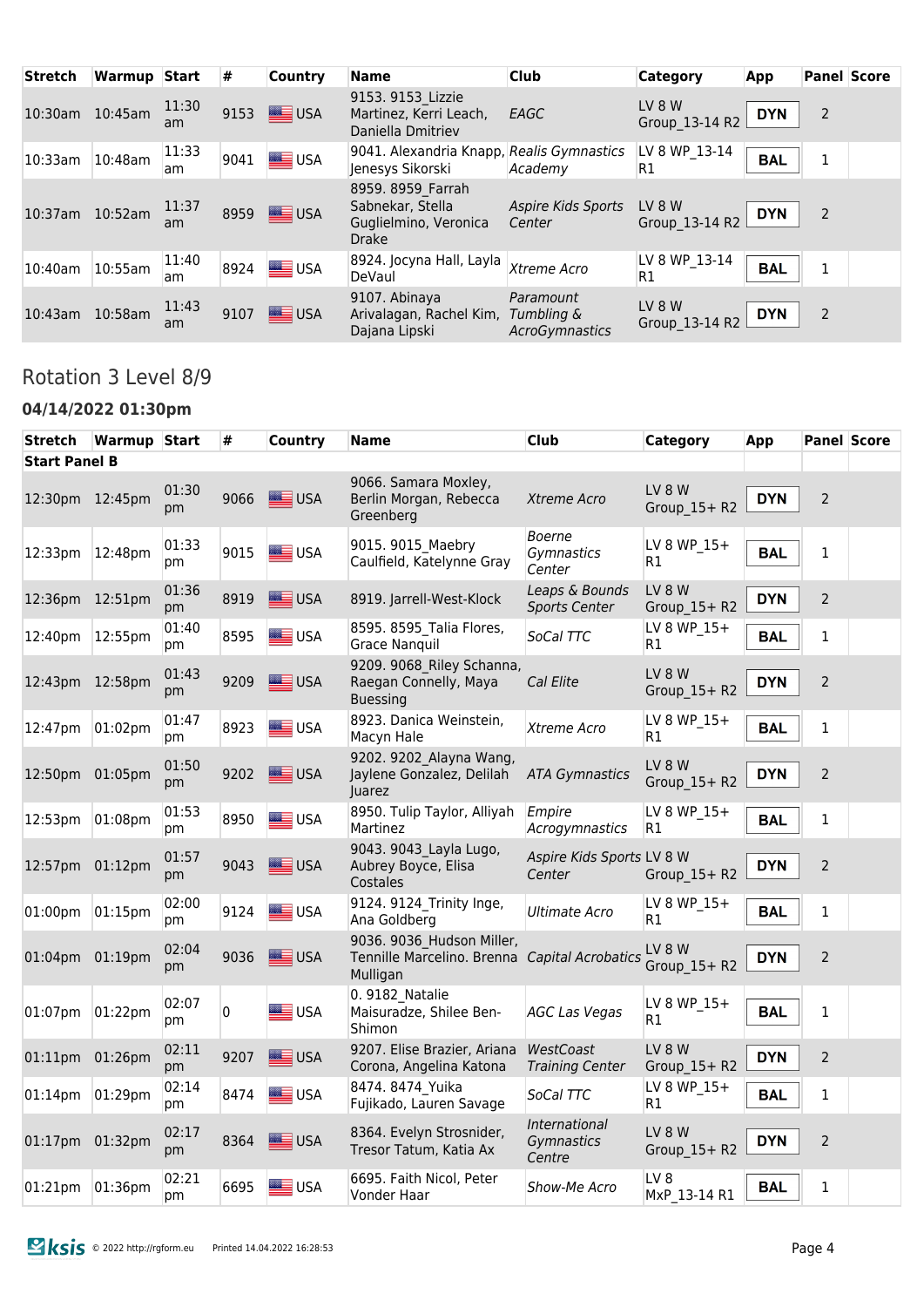| <b>Stretch</b>  | Warmup  | <b>Start</b> | #    | <b>Country</b>     | <b>Name</b>                                                                            | <b>Club</b>                               | <b>Category</b>                         | App        |                | <b>Panel Score</b> |
|-----------------|---------|--------------|------|--------------------|----------------------------------------------------------------------------------------|-------------------------------------------|-----------------------------------------|------------|----------------|--------------------|
| 01:24pm 01:39pm |         | 02:24<br>pm  | 9102 | USA                | 9102. Parin, Rossiter,<br>Augustine                                                    | Tumble U                                  | LV 8 W<br>Group_15+ R2                  | <b>DYN</b> | $\overline{2}$ |                    |
| 01:28pm 01:43pm |         | 02:28<br>pm  | 6214 | <b>SEE</b> USA     | 6214. Clara Brune, Liam<br>Rasmussen                                                   | <b>MAATT</b>                              | LV 8<br>MxP 13-14 R1                    | <b>BAL</b> | $\mathbf 1$    |                    |
| 01:31pm 01:46pm |         | 02:31<br>pm  | 8872 | USA                | 8872. 8872 Qualkinbush<br>Adeline, Graham Alli,<br>Schmitt Addison                     | <b>Acro Explosion</b>                     | LV 8 W<br>Group 15+ R2                  | <b>DYN</b> | $\overline{2}$ |                    |
| 01:34pm         | 01:49pm | 02:34<br>pm  | 9208 | <b>SIME</b> USA    | 9208. Auryan Ahsan,<br>Georgia Kirk                                                    | WestCoast<br><b>Training Center</b>       | LV 8 MxP 15+<br>R1                      | <b>BAL</b> | 1              |                    |
| 01:38pm 01:53pm |         | 02:38<br>рm  | 9211 | USA                | 9211.8792 ISABELLA<br>LANNET, ALIVIA<br>TARADALSKY, ANNJULI<br><b>MUTAFOV</b>          | Bg acro                                   | LV 8 W<br>Group 15+ R2                  | <b>DYN</b> | $\overline{2}$ |                    |
| 01:48pm         | 02:03pm | 02:48<br>рm  | 0    | USA                | 0. 9175_Skye Luker, Daniel AGC Las Vegas<br><b>Borisov</b>                             |                                           | LV 8 MxP 15+<br>R1                      | <b>BAL</b> | $\mathbf{1}$   |                    |
| 01:45pm         | 02:00pm | 02:45<br>рm  | 9142 | USA                | 9142. Danica Weinstein,<br>Sidney Sotuyo, Kendall<br><b>Beavers</b>                    | Xtreme Acro                               | LV 8 W<br>Group_15+ R2                  | <b>DYN</b> | $\overline{2}$ |                    |
| 01:55pm         | 02:10pm | 02:55<br>pm  | 7890 | USA                | 7890. Wesbecher, Hanf                                                                  | Tumble U                                  | LV 8 MxP 15+<br>R1                      | <b>BAL</b> | $\mathbf{1}$   |                    |
| 01:52pm         | 02:07pm | 02:52<br>pm  | 9199 | $\equiv$ USA       | 9199. 9199 Mei Futamase,<br>Sophia Potwin, Maia Garma                                  | <b>ATA Gymnastics</b>                     | LV 8 W<br>Group 15+ R2                  | <b>DYN</b> | $\overline{2}$ |                    |
| 02:02pm         | 02:17pm | 03:02<br>рm  | 8987 | USA                | 8987. 8987 Elyse Ensign,<br>Martin Seredich                                            | Capital Acrobatics                        | LV 8 MxP 15+<br>R1                      | <b>BAL</b> | $\mathbf 1$    |                    |
| $01:58$ pm      | 02:13pm | 02:58<br>pm  | 9513 | USA                | 9513. Elise Maher,<br>Cameron Wilson Jordan<br><b>Brotcke</b>                          | Show-Me Acro                              | LV 9 W<br>Group 14-15<br>R <sub>2</sub> | <b>DYN</b> | $\overline{2}$ |                    |
| 02:09pm         | 02:24pm | 03:09<br>pm  | 7855 | USA                | 7855. Mackenzie Ghostine,<br>Andrew Lopez                                              | Realis<br>Gymnastics<br>Academy           | LV 8 MxP 15+<br>R1                      | <b>BAL</b> | $\mathbf{1}$   |                    |
| 02:05pm 02:20pm |         | 03:05<br>pm  | 8969 | USA                | 8969. Ava Shakeri, Sydney<br>Shyh, Maria Yanovich                                      | Paramount<br>Tumbling &<br>AcroGymnastics | LV 9 W<br>Group_14-15<br>R <sub>2</sub> | <b>DYN</b> | $\overline{2}$ |                    |
| 02:15pm         | 02:30pm | 03:15<br>pm  | 7791 | USA                | 7791. Tegan Mallinson,<br>Kaelib Duncan                                                | <b>Technique Acro</b>                     | LV <sub>9</sub><br>MxP 14-15 R1         | <b>BAL</b> | 1              |                    |
| 02:12pm 02:27pm |         | 03:12<br>pm  | 328  | $\frac{N}{2N}$ GBR | 328. Alexis Biddle_Gemma Spelthorne<br>Biddle_Dollie Holt                              | Gymnastics                                | LV 9 W<br>Group_14-15<br>R <sub>2</sub> | <b>DYN</b> | 2              |                    |
| 02:22pm         | 02:37pm | 03:22<br>pm  | 9170 | USA                | 9170. Bachman, Rindler,<br>Hargrave, Zwiebel                                           | Tumble U                                  | LV 8 MxG_15+<br>R1                      | <b>BAL</b> | 1              |                    |
| 02:19pm 02:34pm |         | 03:19<br>pm  | 7370 | USA                | 7370. Emilee Huebler,<br>Clarice Krupp, Cailyn<br>Hulsey                               | <b>MAATT</b>                              | LV 9 W<br>Group 14-15<br>R <sub>2</sub> | <b>DYN</b> | $\overline{2}$ |                    |
| 02:29pm         | 02:44pm | 03:29<br>pm  | 8932 | USA                | 8932. Ellie Foster, Ruby<br>Roumillat-Crowe, Louisiana NOLA<br>Paladino, Ellie Schmidt |                                           | LV 8 MxG 15+<br>R1                      | <b>BAL</b> | $\mathbf{1}$   |                    |
| 02:26pm         | 02:41pm | 03:26<br>pm  | 7850 | USA                | 7850. Abby Cook, Rylee<br>Turner, Samantha<br>Woolweaver                               | Empire<br>Acrogymnastics                  | LV 9 W<br>Group_14-15<br>R <sub>2</sub> | <b>DYN</b> | $\overline{2}$ |                    |
| 02:36pm         | 02:51pm | 03:36<br>pm  | 9171 | <b>SEE</b> USA     | 9171. 9053 Brooklyn<br>Thomas, Payton Buessing,<br>Alana Giacoletti, Shayna<br>Wexler  | Cal Elite                                 | LV 8 MxG 15+<br>R1                      | <b>BAL</b> | $\mathbf 1$    |                    |
| 02:33pm 02:48pm |         | 03:33<br>pm  | 8799 | USA                | 8799. Mia Mahony, Saniya<br>Barre, Zoey Bergeron                                       | <b>NOLA</b>                               | LV 9 W<br>Group 14-15<br>R <sub>2</sub> | <b>DYN</b> | $\overline{2}$ |                    |
| 02:39pm 02:54pm |         | 03:39<br>pm  | 9123 | USA                | 9123. 9123 Layla<br>Spedden, Carmelle<br>Djoumgoue, Ayden Rawls-<br>Blodget            | EAGC                                      | LV 9 W<br>Group 14-15<br>R <sub>2</sub> | <b>DYN</b> | $\overline{2}$ |                    |
| 02:44pm 02:59pm |         | 03:44<br>pm  | 8949 | USA                | 8949. Avery Barnes, Ally<br>Taynton, Reagan Grigsby                                    | Empire<br>Acrogymnastics                  | LV 9 W<br>Group_14-15<br>R <sub>2</sub> | <b>DYN</b> | $\overline{2}$ |                    |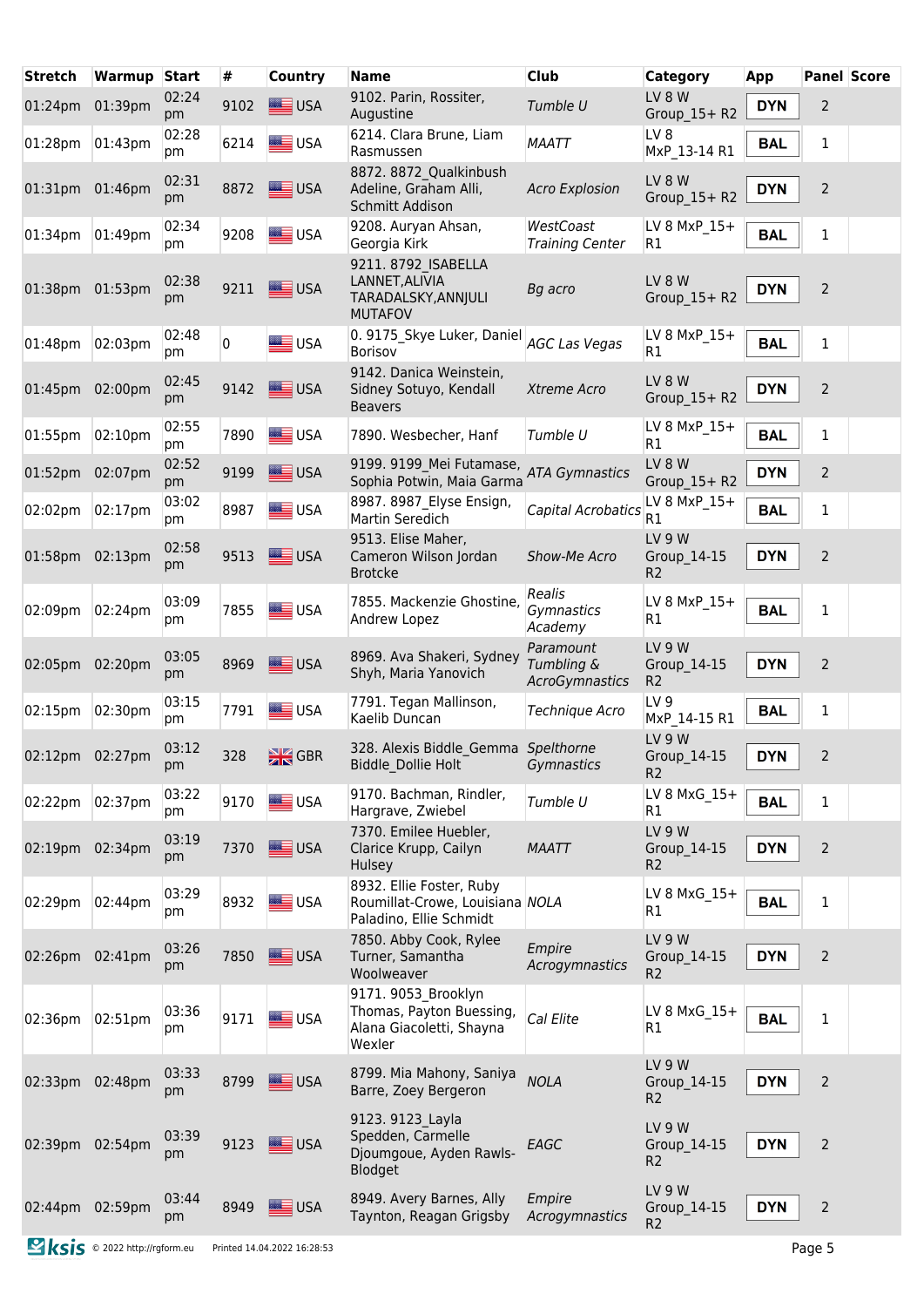#### Rotation 4 Level 9/10

#### **04/14/2022 04:10pm**

| <b>Stretch</b>  | Warmup Start |             | #    | Country            | <b>Name</b>                                                                    | <b>Club</b>                                | <b>Category</b>                          | <b>App</b> | <b>Panel Score</b> |  |
|-----------------|--------------|-------------|------|--------------------|--------------------------------------------------------------------------------|--------------------------------------------|------------------------------------------|------------|--------------------|--|
| 03:10pm         | 03:25pm      | 04:10<br>рm | 9201 | <b>SEE</b> USA     | 9201. 4227 Ellie Sedlak,<br>Alexander Kipp                                     | <b>Boerne</b><br>Gymnastics<br>Center      | LV 9 MxP 16+<br>R1                       | <b>BAL</b> | 1                  |  |
| 03:13pm         | 03:28pm      | 04:13<br>pm | 9168 | $\equiv$ USA       | 9168. Wesbecher,<br>Bachman, Rindler                                           | Tumble U                                   | <b>LV 9 W</b><br>Group_16+R2             | <b>DYN</b> | $\overline{2}$     |  |
| 03:16pm         | 03:31pm      | 04:16<br>рm | 9022 | USA                | 9022. Karminah Carmon,<br>Cooper Berry                                         | Realis Gymnastics LV 9 MxP 16+<br>Academy  | R1                                       | <b>BAL</b> | 1                  |  |
| 03:20pm 03:35pm |              | 04:20<br>pm | 9427 | USA                | 9427. 8003 Leana<br>Borodayev, Liana<br>Chekrygin, Isabella<br><b>Brookins</b> | Rodina Elite<br>Gymnastics<br>Academy      | <b>LV 9 W</b><br>Group 16+ R2            | <b>DYN</b> | $\overline{2}$     |  |
| 03:23pm         | 03:38pm      | 04:23<br>pm | 7297 | USA                | 7297. 7297 Aliyah<br>Shepherd, Roman Rawls-<br>Blodgett                        | EAGC                                       | LV 9 MxP 16+<br>R1                       | <b>BAL</b> | $\mathbf{1}$       |  |
| 03:27pm         | 03:42pm      | 04:27<br>pm | 8341 | <b>SEE</b> USA     | 8341. 8341 Clara<br>Laskowski, KC Stoker, Eva Gymnastics of San<br>Escobar     | Acrobatic<br>Antonio                       | <b>LV 9 W</b><br>Group_16+R2             | <b>DYN</b> | $\overline{2}$     |  |
| 03:30pm         | 03:45pm      | 04:30<br>pm | 9200 | <b>SEE</b> USA     | 9200. 9200 Melia<br>Kolander, Alex Lam                                         | <b>ATA Gymnastics</b>                      | LV 9 MxP_16+<br>R <sub>1</sub>           | <b>BAL</b> | 1                  |  |
| 03:33pm         | 03:48pm      | 04:33<br>pm | 7992 | <b>SEE USA</b>     | 7992. 7992 Amanda Lin,<br>Shravya Patibanda, Chloe ATA Gymnastics<br>Wilson    |                                            | LV <sub>9</sub> W<br>Group_16+R2         | <b>DYN</b> | $\overline{2}$     |  |
| 03:37pm         | 03:52pm      | 04:37<br>рm | 9042 | USA                | 9042. Sophia Robertson,<br>Naomi Ingold                                        | Realis Gymnastics LV 9 WP_14-15<br>Academy | R1                                       | <b>BAL</b> | $\mathbf{1}$       |  |
| 03:40pm         | 03:55pm      | 04:40<br>pm | 9426 | USA                | 9426. Mollie Solomon,<br>Lela Gallo, Carina Newlin                             | WestCoast<br><b>Training Center</b>        | <b>LV 9 W</b><br>Group_16+R2             | <b>DYN</b> | $\overline{2}$     |  |
| 03:44pm         | 03:59pm      | 04:44<br>рm | 326  | $\frac{N}{2N}$ GBR | 326. Yuna Kim Amber<br>Mckenzie                                                | Spelthorne<br>Gymnastics                   | LV 9 WP 14-15<br>R <sub>1</sub>          | <b>BAL</b> | 1                  |  |
| 03:47pm         | 04:02pm      | 04:47<br>pm | 7884 | USA                | 7884. Jaycie Johnson, Julia<br>Petz, Ava Pascal                                | Technique Acro                             | <b>LV 9 W</b><br>Group_ $16+R2$          | <b>DYN</b> | $\overline{2}$     |  |
| 03:51pm         | 04:06pm      | 04:51<br>pm | 9363 | <b>SIE</b> USA     | 9363. Olivia Green, Allura<br>Gardner                                          | Xtreme Acro                                | LV 9 WP 14-15<br>R1                      | <b>BAL</b> | 1                  |  |
| 03:54pm         | 04:09pm      | 04:54<br>pm | 9065 | USA                | 9065. Madeline laconetti,<br>Julia Messing, Victoria<br>Smith                  | Xtreme Acro                                | LV 9 W<br>Group_16+R2                    | <b>DYN</b> | $\overline{2}$     |  |
| 03:57pm         | 04:12pm      | 04:57<br>pm | 6985 | USA                | 6985. Devyn Giacomazzi,<br>Giana Johnson                                       | WestCoast<br><b>Training Center</b>        | LV 9 WP_14-15<br>R1                      | <b>BAL</b> | $\mathbf{1}$       |  |
| 04:01pm         | 04:16pm      | 05:01<br>pm | 9206 | USA                | 9206. Olivia Brazier, Luna<br>Pena, Zoey Rogers                                | WestCoast<br><b>Training Center</b>        | LV 9 W<br>Group $16+R2$                  | <b>DYN</b> | $\overline{2}$     |  |
| 04:04pm         | 04:19pm      | 05:04<br>pm | 8948 | USA                | 8948. Olivia Woolweaver,<br>Claudia Karako                                     | Empire<br>Acrogymnastics                   | LV 9 WP 16+<br>R1                        | <b>BAL</b> | $\mathbf 1$        |  |
| 04:08pm         | 04:23pm      | 05:08<br>pm | 8945 | USA                | 8945. Jaela Brooks, Juliana<br>Brooks. Sophia Houston                          | Technique Acro                             | <b>LV 9 W</b><br>Group_ $16+R2$          | <b>DYN</b> | $\overline{2}$     |  |
| 04:11pm         | 04:26pm      | 05:11<br>pm | 6444 | $\equiv$ USA       | 6444. Jaycie Johnson,<br>Haley Huynh                                           | Technique Acro                             | LV 9 WP 16+<br>R <sub>1</sub>            | <b>BAL</b> | $\mathbf 1$        |  |
| 04:14pm         | 04:29pm      | 05:14<br>pm | 327  | $\frac{N}{Z}$ GBR  | 327. Lucas<br>Mcdermott Josh Lee                                               | Spelthorne<br>Gymnastics                   | LV 9 MP_14-15<br>R <sub>2</sub>          | <b>DYN</b> | $\overline{2}$     |  |
| 04:18pm         | 04:33pm      | 05:18<br>pm | 9150 | <b>SEE</b> USA     | 9150.<br>9150 Zoe DeShields,<br>Emma Rosenhaft                                 | EAGC                                       | LV 9 WP 16+<br>R1                        | <b>BAL</b> | $\mathbf 1$        |  |
| 04:21pm         | 04:36pm      | 05:21<br>pm | 9197 | USA                | 9197. 9197 Emma Trujillo,<br>Lili Finley, Makaylin<br>Molinar                  | <b>CCoast Acro</b>                         | LV 10 W<br>Group_15-16<br>R <sub>2</sub> | <b>DYN</b> | $\overline{2}$     |  |
| 04:25pm         | 04:40pm      | 05:25<br>pm | 8379 | USA                | 8379. Emily Gould, Xochitl<br>Rodriguez                                        | International<br>Gymnastics<br>Centre      | LV 9 WP 16+<br>R1                        | <b>BAL</b> | $\mathbf 1$        |  |
| 04:28pm 04:43pm |              | 05:28<br>pm | 9151 | USA                | 9151. 9151 Eliana<br>Omotosho, Rey Leach, Lea EAGC<br>Williams                 |                                            | LV 10 W<br>Group_15-16<br>R <sub>2</sub> | <b>DYN</b> | $\mathbf 2$        |  |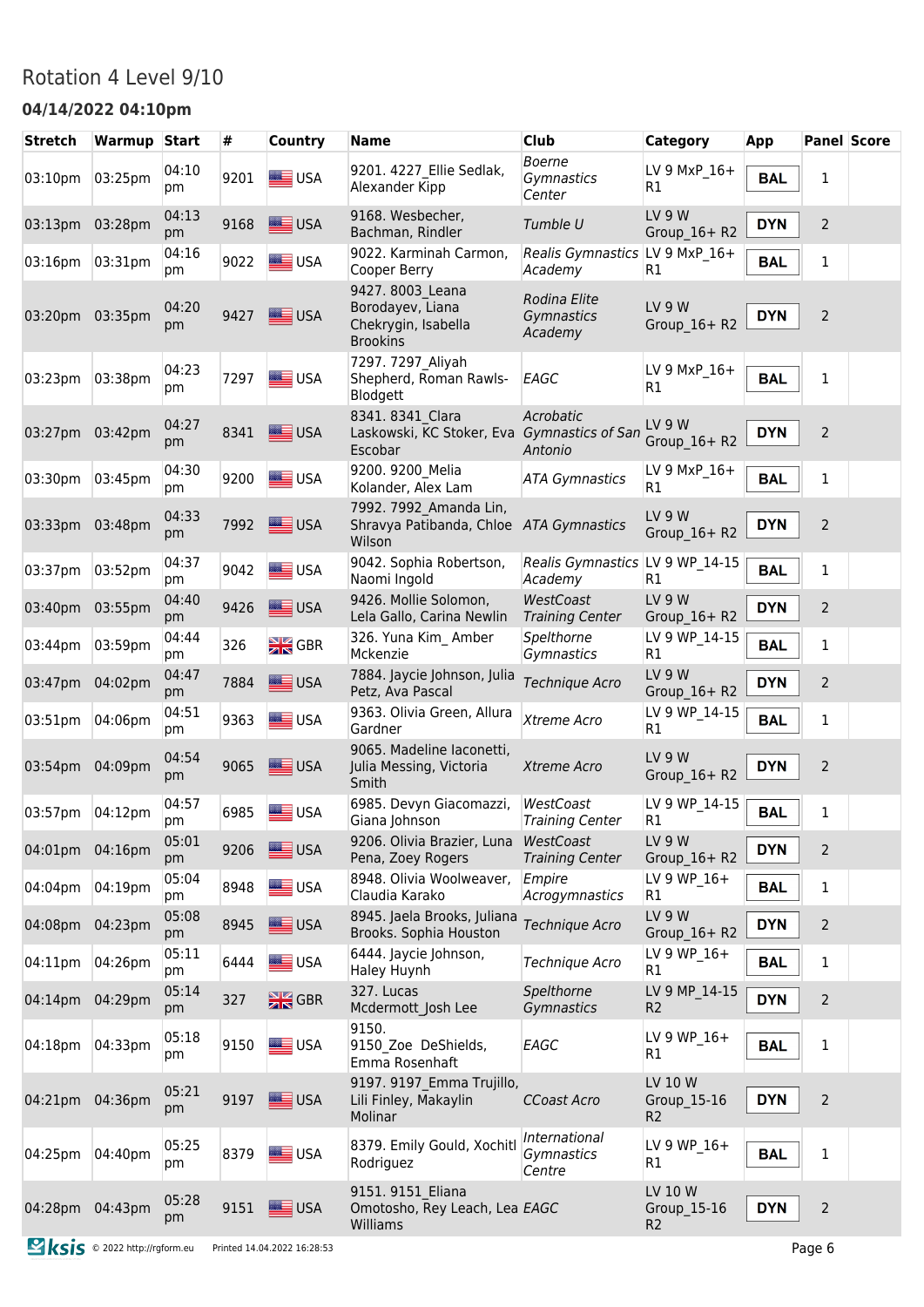| <b>Stretch</b>  | Warmup  | <b>Start</b> | #    | <b>Country</b>     | <b>Name</b>                                                          | <b>Club</b>                                      | <b>Category</b>                          | App        |                | <b>Panel Score</b> |
|-----------------|---------|--------------|------|--------------------|----------------------------------------------------------------------|--------------------------------------------------|------------------------------------------|------------|----------------|--------------------|
| 04:32pm         | 04:47pm | 05:32<br>pm  | 7924 | <b>SEE</b> USA     | 7924. Nadia Parada,<br><b>Teagan Reed</b>                            | Realis Gymnastics LV 10 WP 14U<br>Academy        | R1                                       | <b>BAL</b> | $\mathbf{1}$   |                    |
| 04:35pm         | 04:50pm | 05:35<br>pm  | 331  | $\frac{N}{2N}$ GBR | 331. Isabel Norfolk Emma<br>Jones Emily Eales                        | Spelthorne<br>Gymnastics                         | LV 10 W<br>Group_15-16<br>R <sub>2</sub> | <b>DYN</b> | $\overline{2}$ |                    |
| 04:38pm         | 04:53pm | 05:38<br>pm  | 5650 | USA                | 5650. Arushi Pasad,<br>Evelyn Azar                                   | Paramount<br>Tumbling &<br><b>AcroGymnastics</b> | LV 10<br>WP 15-16 R1                     | <b>BAL</b> | $\mathbf{1}$   |                    |
| 04:42pm         | 04:57pm | 05:42<br>pm  | 9127 | USA                | 9127. Warner, Hargrave,<br>Zwiebel                                   | Tumble U                                         | LV 10 W<br>Group 15-16<br>R <sub>2</sub> | <b>DYN</b> | 2              |                    |
| 04:45pm         | 05:00pm | 05:45<br>pm  | 329  | $\frac{N}{2N}$ GBR | 329. Sophie Noyce Olivia<br>Norfolk                                  | Spelthorne<br>Gymnastics                         | LV 10 WP 17+<br>R <sub>1</sub>           | <b>BAL</b> | 1              |                    |
| 04:49pm         | 05:04pm | 05:49<br>pm  | 8692 | USA                | 8692. Cora Holland, Jordan WSGC<br>Brock, Daisy Fernandez            |                                                  | LV 10 W<br>Group_ $17+$ R2               | <b>DYN</b> | $\overline{2}$ |                    |
| 04:52pm         | 05:07pm | 05:52<br>pm  | 9205 | <b>SIER</b> USA    | 9205. Mollie Solomon,<br>Gracie Swinnen                              | WestCoast<br><b>Training Center</b>              | LV 10 WP 17+<br>R1                       | <b>BAL</b> | 1              |                    |
| 04:55pm         | 05:10pm | 05:55<br>pm  | 9204 | USA                | 9204. Katie Beaver,<br>Addison Giacomazzi,<br>Paloma Jackson Kimball | WestCoast<br><b>Training Center</b>              | LV 10 W<br>Group 17+ R2                  | <b>DYN</b> | 2              |                    |
| 04:59pm         | 05:14pm | 05:59<br>pm  | 8958 | <b>USA</b>         | 8958. 8958 Leilauni<br>Stanphill, Kelsi Berg                         | Aspire Kids Sports LV 10 WP 17+<br>Center        | R1                                       | <b>BAL</b> | 1              |                    |
| 05:02pm         | 05:17pm | 06:02<br>pm  | 314  | $\bigcup$ CAN      | 314. Brie-Lynn Sargeant,<br>Emily Johnston, Junelle<br>Sabang        | Kelowna<br>Gymnastix                             | LV 10 W<br>Group 17+ R2                  | <b>DYN</b> | $\overline{2}$ |                    |
| 05:06pm         | 05:21pm | 06:06<br>рm  | 7763 | USA                | 7763. Radomir<br>Ossolodkov, Neko Sullivan                           | Realis Gymnastics LV 10<br>Academy               | MP_15-16 R1                              | <b>BAL</b> | $\mathbf{1}$   |                    |
| 05:09pm         | 05:24pm | 06:09<br>pm  | 9259 | USA                | 9259. 9259 Zian Deleon,<br>Avery Teppo, Olivia<br>Lackey             | <b>ATA Gymnastics</b>                            | LV 10 W<br>Group_17+ R2                  | <b>DYN</b> | $\overline{2}$ |                    |
| 05:13pm         | 05:28pm | 06:13<br>pm  | 4178 | USA                | 4178. Nicole Sandrini,<br>Mark Valkin                                | Paramount<br>Tumbling &<br><b>AcroGymnastics</b> | LV 10<br>MxP 15-16 R1                    | <b>BAL</b> | $\mathbf{1}$   |                    |
| 05:16pm         | 05:31pm | 06:16<br>pm  | 8346 | <b>SEE</b> USA     | 8346. 8346 Jada Lea,<br>Maddy Jenson, Trinity<br>Knapp               | Acrobatic<br>Gymnastics of San<br>Antonio        | LV 10 W<br>Group 17+ R2                  | <b>DYN</b> | $\overline{2}$ |                    |
| 05:19pm 05:34pm |         | 06:19<br>pm  | 330  | $\frac{N}{Z}$ GBR  | 330. Jaggers Evie_Norman Spelthorne<br>Harry                         | Gymnastics                                       | LV 10<br>MxP 15-16 R1                    | <b>BAL</b> | 1              |                    |
| 05:23pm         | 05:38pm | 06:23<br>pm  | 9162 | USA                | 9162. 9162 Juli Williams,<br>Emma Rosenhaft, Gabby<br>Zsakany        | EAGC                                             | LV 10 W<br>Group 17+ R2                  | <b>DYN</b> | $\overline{2}$ |                    |
| 05:26pm         | 05:41pm | 06:26<br>pm  | 9019 | USA                | 9019. Hailee Wong,<br>George Yeramishyn                              | Realis Gymnastics LV 10<br>Academy               | MxP 15-16 R1                             | <b>BAL</b> | $\mathbf 1$    |                    |

### Rotation 5 Level 8

#### **04/15/2022 08:45am**

| <b>Stretch</b>  | Warmup Start |             | #    | <b>Country</b>             | <b>Name</b>                                                             | <b>Club</b>                            | Category                        | App        |   | <b>Panel Score</b> |
|-----------------|--------------|-------------|------|----------------------------|-------------------------------------------------------------------------|----------------------------------------|---------------------------------|------------|---|--------------------|
| 07:45am         | 08:00am      | 08:45<br>am | 8924 | USA                        | 8924. Jocyna Hall, Layla<br>DeVaul                                      | Xtreme Acro                            | LV 8 WP 13-14<br>R <sub>2</sub> | <b>DYN</b> | 1 |                    |
| 07:48am 08:03am |              | 08:48<br>am |      | 8959 <b>Bullet</b> USA     | 8959. 8959 Farrah<br>Sabnekar, Stella<br>Guglielmino, Veronica<br>Drake | Aspire Kids Sports LV 8 W<br>Center    | Group 13-14<br>R1               | <b>BAL</b> | 2 |                    |
| 07:51am         | 08:06am      | 08:51<br>am | 9041 | USA                        | 9041. Alexandria Knapp,<br>Jenesys Sikorski                             | Realis<br><i>Gymnastics</i><br>Academy | LV 8 WP 13-14<br>R <sub>2</sub> | <b>DYN</b> | 1 |                    |
| 07:55am         | 08:10am      | 08:55<br>am |      | 9153 <b>Strategies</b> USA | 9153. 9153 Lizzie<br>Martinez, Kerri Leach,<br>Daniella Dmitriev        | EAGC                                   | LV 8 W<br>Group 13-14<br>R1     | <b>BAL</b> | 2 |                    |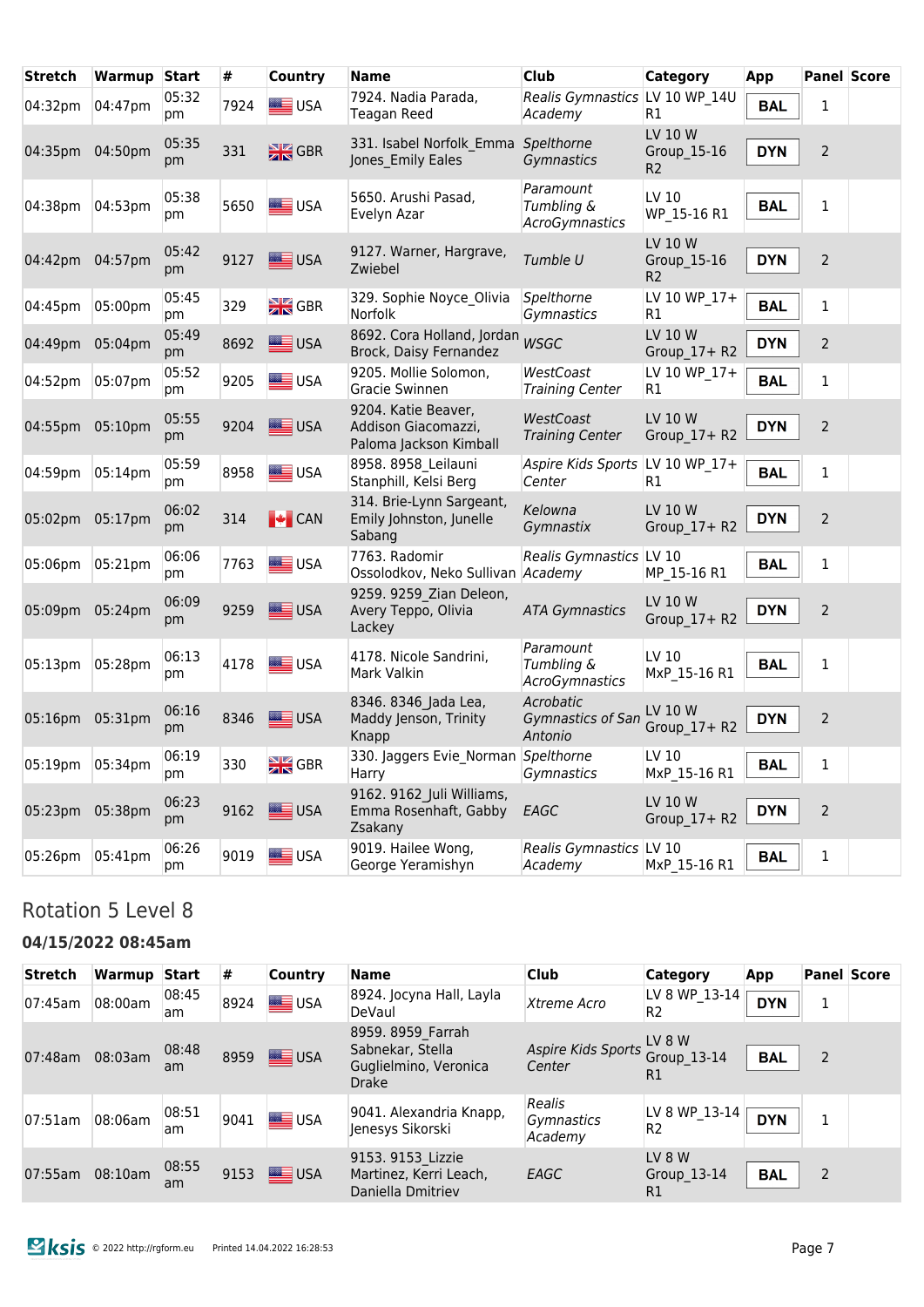| <b>Stretch</b>  | Warmup                             | Start       | #            | <b>Country</b>              | <b>Name</b>                                                                            | <b>Club</b>                               | <b>Category</b>                  | App        | <b>Panel Score</b> |  |
|-----------------|------------------------------------|-------------|--------------|-----------------------------|----------------------------------------------------------------------------------------|-------------------------------------------|----------------------------------|------------|--------------------|--|
| 07:58am         | 08:13am                            | 08:58<br>am | 7767         | <b>SEE</b> USA              | 7767. Rylee Cummins, Lexi<br>Alvarado                                                  | Realis<br>Gymnastics<br>Academy           | LV 8 WP_13-14<br>R <sub>2</sub>  | <b>DYN</b> | 1                  |  |
| 08:02am         | 08:17am                            | 09:02<br>am | 9107         | USA                         | 9107. Abinaya Arivalagan,<br>Rachel Kim, Dajana Lipski                                 | Paramount<br>Tumbling &<br>AcroGymnastics | LV 8 W<br>Group 13-14<br>R1      | <b>BAL</b> | 2                  |  |
| 08:05am         | 08:20am                            | 09:05<br>am | 9042         | <b>SIE</b> USA              | 9042. 7756 Zoey Inzer,<br>Callie Wang                                                  | Cal Elite                                 | LV 8 WP 13-14<br>R <sub>2</sub>  | <b>DYN</b> | $\mathbf 1$        |  |
| 08:08am         | 08:23am                            | 09:08<br>am | 9112         | <b>SEE USA</b>              | 9112. 9112 Finley Lester,<br>Carolyn Shadrick,<br>Annabelle Babik                      | EAGC                                      | LV 8 W<br>Group 13-14<br>R1      | <b>BAL</b> | 2                  |  |
| 08:12am         | 08:27am                            | 09:12<br>am | 9015         | USA                         | 9015. 9015 Maebry<br>Caulfield, Katelynne Gray                                         | <b>Boerne</b><br>Gymnastics<br>Center     | LV 8 WP 15+<br>R2                | <b>DYN</b> | $\mathbf{1}$       |  |
| 08:15am         | 08:30am                            | 09:15<br>am | 9171         | USA                         | 9171. 9053 Brooklyn<br>Thomas, Payton Buessing,<br>Alana Giacoletti, Shayna<br>Wexler  | Cal Elite                                 | LV 8 MxG $15+$<br>R <sub>2</sub> | <b>DYN</b> | $\overline{2}$     |  |
| 08:19am         | 08:34am                            | 09:19<br>am | 8474         | <b>SEE</b> USA              | 8474. 8474 Yuika<br>Fujikado, Lauren Savage                                            | SoCal TTC                                 | LV 8 WP 15+<br>R <sub>2</sub>    | <b>DYN</b> | $\mathbf{1}$       |  |
| 08:22am         | 08:37am                            | 09:22<br>am | 8932         | USA                         | 8932. Ellie Foster, Ruby<br>Roumillat-Crowe, Louisiana NOLA<br>Paladino, Ellie Schmidt |                                           | LV 8 MxG 15+<br>R <sub>2</sub>   | <b>DYN</b> | $\overline{2}$     |  |
| 08:26am         | 08:41am                            | 09:26<br>am | 9124         | <b>SIME</b> USA             | 9124. 9124 Trinity Inge,<br>Ana Goldberg                                               | <b>Ultimate Acro</b>                      | LV 8 WP 15+<br>R <sub>2</sub>    | <b>DYN</b> | 1                  |  |
| 08:29am         | 08:44am                            | 09:29<br>am | 9170         | USA                         | 9170. Bachman, Rindler,<br>Hargrave, Zwiebel                                           | Tumble U                                  | LV 8 MxG 15+<br>R <sub>2</sub>   | <b>DYN</b> | 2                  |  |
| 08:32am         | 08:47am                            | 09:32<br>am | 8923         | USA                         | 8923. Danica Weinstein,<br>Macyn Hale                                                  | Xtreme Acro                               | LV 8 WP_15+<br>R <sub>2</sub>    | <b>DYN</b> | 1                  |  |
| 08:36am         | 08:51am                            | 09:36<br>am | 8364         | USA                         | 8364. Evelyn Strosnider,<br>Tresor Tatum, Katia Ax                                     | International<br>Gymnastics<br>Centre     | LV 8 W<br>$Group_15+R1$          | <b>BAL</b> | $\overline{2}$     |  |
| 08:39am         | 08:54am                            | 09:39<br>am | 8595         | USA                         | 8595. 8595 Talia Flores,<br><b>Grace Nanquil</b>                                       | SoCal TTC                                 | LV 8 WP 15+<br>R <sub>2</sub>    | <b>DYN</b> | 1                  |  |
| 08:43am         | 08:58am                            | 09:43<br>am | 9043         | USA                         | 9043. 9043 Layla Lugo,<br>Aubrey Boyce, Elisa<br>Costales                              | Aspire Kids Sports LV 8 W<br>Center       | Group $15 + R1$                  | <b>BAL</b> | 2                  |  |
| 08:46am         | $ 09:01$ am                        | 09:46<br>am | $\mathbf{0}$ | <b>SASE</b> USA             | 0. 9182 Natalie<br>Maisuradze, Shilee Ben-<br>Shimon                                   | <b>AGC Las Vegas</b>                      | LV 8 WP 15+<br>R <sub>2</sub>    | <b>DYN</b> | $\mathbf{1}$       |  |
| 08:49am         | 09:04am                            | 09:49<br>am | 9102         | USA                         | 9102. Parin, Rossiter,<br>Augustine                                                    | Tumble U                                  | LV 8 W<br>$Group_15+R1$          | <b>BAL</b> | $\overline{2}$     |  |
| 08:53am         | 09:08am                            | 09:53<br>am | 8950         | USA                         | 8950. Tulip Taylor, Alliyah<br>Martinez                                                | Empire<br>Acrogymnastics                  | LV 8 WP 15+<br>R <sub>2</sub>    | <b>DYN</b> | $\mathbf{1}$       |  |
| 08:56am         | 09:11am                            | 09:56<br>am | 8919         | <b>SEE USA</b>              | 8919. Jarrell-West-Klock                                                               | Leaps & Bounds<br><b>Sports Center</b>    | LV 8 W<br>Group 15+ R1           | <b>BAL</b> | $\overline{2}$     |  |
| 09:00am         | 09:15am                            | 10:00<br>am | 6214         | <b>E</b> USA                | 6214. Clara Brune, Liam<br>Rasmussen                                                   | <b>MAATT</b>                              | LV 8<br>MxP_13-14 R2             | <b>DYN</b> | $\mathbf 1$        |  |
| 09:03am         | 09:18am                            | 10:03<br>am | 9036         | USA                         | 9036. 9036 Hudson Miller,<br>Tennille Marcelino. Brenna Capital Acrobatics<br>Mulligan |                                           | LV 8 W<br>Group_15+ R1           | <b>BAL</b> | $\overline{2}$     |  |
| 09:07am         | 09:22am                            | 10:07<br>am | 6695         | USA                         | 6695. Faith Nicol, Peter<br>Vonder Haar                                                | Show-Me Acro                              | LV <sub>8</sub><br>MxP_13-14 R2  | <b>DYN</b> | $\mathbf{1}$       |  |
| 09:10am         | 09:25am                            | 10:10<br>am | 9209         | USA                         | 9209. 9068 Riley Schanna,<br>Raegan Connelly, Maya<br><b>Buessing</b>                  | Cal Elite                                 | LV 8 W<br>Group 15+ R1           | <b>BAL</b> | $\overline{2}$     |  |
| 09:13am         | 09:28am                            | 10:13<br>am | 7855         | USA                         | 7855. Mackenzie Ghostine,<br>Andrew Lopez                                              | Realis<br>Gymnastics<br>Academy           | LV 8 MxP 15+<br>R2               | <b>DYN</b> | $\mathbf{1}$       |  |
| 09:17am 09:32am |                                    | 10:17<br>am | 9211         | $\equiv$ USA                | 9211. 8792 ISABELLA<br>LANNET, ALIVIA<br>TARADALSKY, ANNJULI<br><b>MUTAFOV</b>         | Bg acro                                   | LV 8 W<br>Group 15+ R1           | <b>BAL</b> | $\overline{2}$     |  |
|                 | <b>Sis</b> © 2022 http://rgform.eu |             |              | Printed 14.04.2022 16:28:53 |                                                                                        |                                           |                                  |            | Page 8             |  |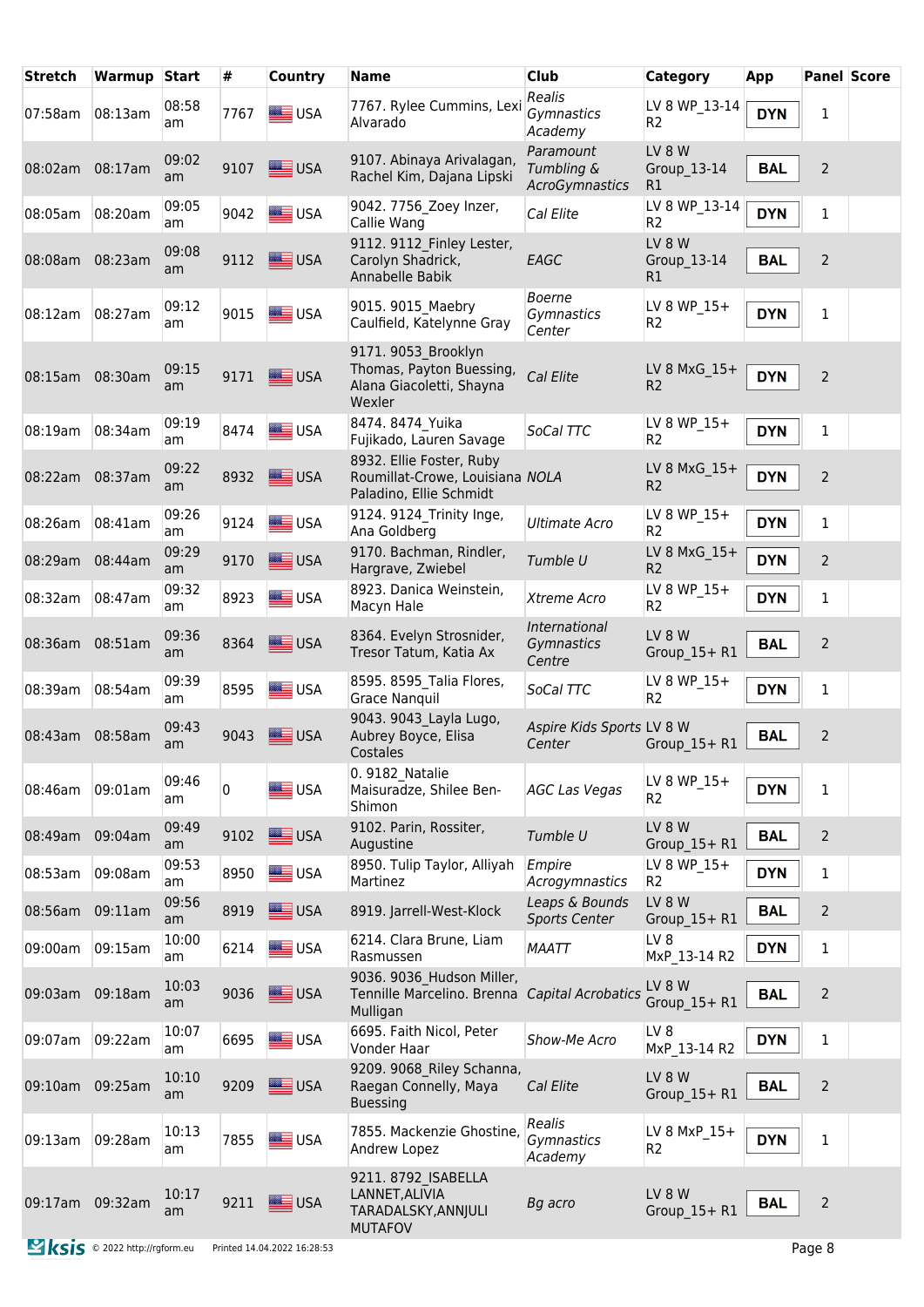| <b>Stretch</b> | Warmup     | <b>Start</b> | #        | <b>Country</b> | <b>Name</b>                                                                   | <b>Club</b>                         | <b>Category</b>                  | App        |                | <b>Panel Score</b> |
|----------------|------------|--------------|----------|----------------|-------------------------------------------------------------------------------|-------------------------------------|----------------------------------|------------|----------------|--------------------|
| 09:20am        | 09:35am    | 10:20<br>am  | 7890     | <b>SEE</b> USA | 7890. Wesbecher, Hanf                                                         | Tumble U                            | LV 8 MxP $15+$<br>R <sub>2</sub> | <b>DYN</b> | 1              |                    |
| 09:24am        | 09:39am    | 10:24<br>am  | 8872     | <b>SEE USA</b> | 8872. 8872 Qualkinbush<br>Adeline, Graham Alli,<br>Schmitt Addison            | <b>Acro Explosion</b>               | LV 8 W<br>Group $15 + R1$        | <b>BAL</b> | $\overline{2}$ |                    |
| 09:27am        | 09:42am    | 10:27<br>am  | 8987     | $\equiv$ USA   | 8987. 8987 Elyse Ensign,<br>Martin Seredich                                   | Capital Acrobatics                  | LV 8 MxP_15+<br>R <sub>2</sub>   | <b>DYN</b> | $\mathbf{1}$   |                    |
| 09:30am        | 09:45am    | 10:30<br>am  | 9066     | USA            | 9066. Samara Moxley,<br>Berlin Morgan, Rebecca<br>Greenberg                   | Xtreme Acro                         | LV 8 W<br>Group_15+R1            | <b>BAL</b> | $\overline{2}$ |                    |
| 09:41am        | 09:56am    | 10:41<br>am  | $\Omega$ | <b>SEE</b> USA | 0. 9175_Skye Luker, Daniel AGC Las Vegas<br><b>Borisov</b>                    |                                     | LV 8 MxP 15+<br>R <sub>2</sub>   | <b>DYN</b> | 1              |                    |
| 09:37am        | 09:52am    | 10:37<br>am  | 9199     | USA            | 9199. 9199 Mei Futamase, ATA Gymnastics<br>Sophia Potwin, Maia Garma          |                                     | LV 8 W<br>Group_15+R1            | <b>BAL</b> | $\overline{2}$ |                    |
| 09:48am        | 10:03am    | 10:48<br>am  | 9208     | <b>SEE</b> USA | 9208. Auryan Ahsan,<br>Georgia Kirk                                           | WestCoast<br><b>Training Center</b> | LV 8 MxP 15+<br>R <sub>2</sub>   | <b>DYN</b> | $\mathbf{1}$   |                    |
| 09:44am        | 09:59am    | 10:44<br>am  | 9207     | USA            | 9207. Elise Brazier, Ariana<br>Corona, Angelina Katona                        | WestCoast<br><b>Training Center</b> | LV 8 W<br>Group $15 + R1$        | <b>BAL</b> | $\overline{2}$ |                    |
| 09:51am        | 10:06am    | 10:51<br>am  | 9142     | USA            | 9142. Danica Weinstein,<br>Sidney Sotuyo, Kendall<br><b>Beavers</b>           | Xtreme Acro                         | LV 8 W<br>Group_15+R1            | <b>BAL</b> | $\overline{2}$ |                    |
| 09:55am        | $10:10$ am | 10:55<br>am  | 9202     | <b>SEE</b> USA | 9202. 9202 Alayna Wang,<br>Jaylene Gonzalez, Delilah ATA Gymnastics<br>Juarez |                                     | LV 8 W<br>Group $15 + R1$        | <b>BAL</b> | $\overline{2}$ |                    |

# Rotation 6 Level 9

### **04/15/2022 11:20am**

| <b>Stretch</b>  | Warmup                             | <b>Start</b> | #    | Country                     | <b>Name</b>                                                                 | <b>Club</b>                                | <b>Category</b>                    | <b>App</b> |                | <b>Panel Score</b> |
|-----------------|------------------------------------|--------------|------|-----------------------------|-----------------------------------------------------------------------------|--------------------------------------------|------------------------------------|------------|----------------|--------------------|
| 10:20am         | 10:35am                            | 11:20<br>am  | 9042 | USA                         | 9042. Sophia Robertson,<br>Naomi Ingold                                     | Realis Gymnastics LV 9 WP 14-15<br>Academy | R <sub>2</sub>                     | <b>DYN</b> | 1              |                    |
| 10:23am         | 10:38am                            | 11:23<br>am  | 9123 | <b>SEE</b> USA              | 9123. 9123 Layla<br>Spedden, Carmelle<br>Djoumgoue, Ayden Rawls-<br>Blodget | EAGC                                       | LV 9 W<br>Group 14-15<br>R1        | <b>BAL</b> | $\overline{2}$ |                    |
| 10:26am         | 10:41am                            | 11:26<br>am  | 6985 | <b>SIME</b> USA             | 6985. Devyn Giacomazzi,<br>Giana Johnson                                    | WestCoast<br><b>Training Center</b>        | LV 9 WP 14-15<br>R <sub>2</sub>    | <b>DYN</b> | $\mathbf{1}$   |                    |
| 10:30am         | 10:45am                            | 11:30<br>am  | 7370 | <b>SEE</b> USA              | 7370. Emilee Huebler,<br>Clarice Krupp, Cailyn<br>Hulsey                    | <b>MAATT</b>                               | <b>LV 9 W</b><br>Group 14-15<br>R1 | <b>BAL</b> | $\overline{2}$ |                    |
| 10:33am         | 10:48am                            | 11:33<br>am  | 9363 | <b>SEE</b> USA              | 9363. Olivia Green, Allura<br>Gardner                                       | Xtreme Acro                                | LV 9 WP_14-15<br>R <sub>2</sub>    | <b>DYN</b> | $\mathbf{1}$   |                    |
| 10:37am         | 10:52am                            | 11:37<br>am  | 7850 | USA                         | 7850. Abby Cook, Rylee<br>Turner, Samantha<br>Woolweaver                    | Empire<br>Acrogymnastics                   | <b>LV 9 W</b><br>Group 14-15<br>R1 | <b>BAL</b> | $\overline{2}$ |                    |
| 10:40am         | 10:55am                            | 11:40<br>am  | 8379 | USA                         | 8379. Emily Gould, Xochitl<br>Rodriguez                                     | International<br>Gymnastics<br>Centre      | LV 9 WP_16+<br>R <sub>2</sub>      | <b>DYN</b> | $\mathbf 1$    |                    |
| 10:43am         | 10:58am                            | 11:43<br>am  | 9513 | <b>LE</b> USA               | 9513. Elise Maher,<br>Cameron Wilson Jordan<br><b>Brotcke</b>               | Show-Me Acro                               | <b>LV 9 W</b><br>Group 14-15<br>R1 | <b>BAL</b> | $\overline{2}$ |                    |
| 10:47am         | 11:02am                            | 11:47<br>am  | 326  | $\frac{N}{2N}$ GBR          | 326. Yuna Kim Amber<br>Mckenzie                                             | Spelthorne<br>Gymnastics                   | LV 9 WP 14-15<br>R <sub>2</sub>    | <b>DYN</b> | 1              |                    |
| 10:50am         | 11:05am                            | 11:50<br>am  | 8969 | USA                         | 8969. Ava Shakeri, Sydney<br>Shyh, Maria Yanovich                           | Paramount<br>Tumbling &<br>AcroGymnastics  | <b>LV 9 W</b><br>Group 14-15<br>R1 | <b>BAL</b> | $\overline{2}$ |                    |
| 10:54am         | 11:09am                            | 11:54<br>am  | 9150 | <b>SIER</b> USA             | 9150.<br>9150 Zoe DeShields,<br>Emma Rosenhaft                              | EAGC                                       | LV 9 WP 16+<br>R <sub>2</sub>      | <b>DYN</b> | $\mathbf{1}$   |                    |
| 10:57am 11:12am |                                    | 11:57<br>am  | 8949 | ≣USA                        | 8949. Avery Barnes, Ally<br>Taynton, Reagan Grigsby                         | Empire<br>Acrogymnastics                   | <b>LV 9 W</b><br>Group 14-15<br>R1 | <b>BAL</b> | $\overline{2}$ |                    |
|                 | <b>Sis</b> © 2022 http://rgform.eu |              |      | Printed 14.04.2022 16:28:53 |                                                                             |                                            |                                    |            | Page 9         |                    |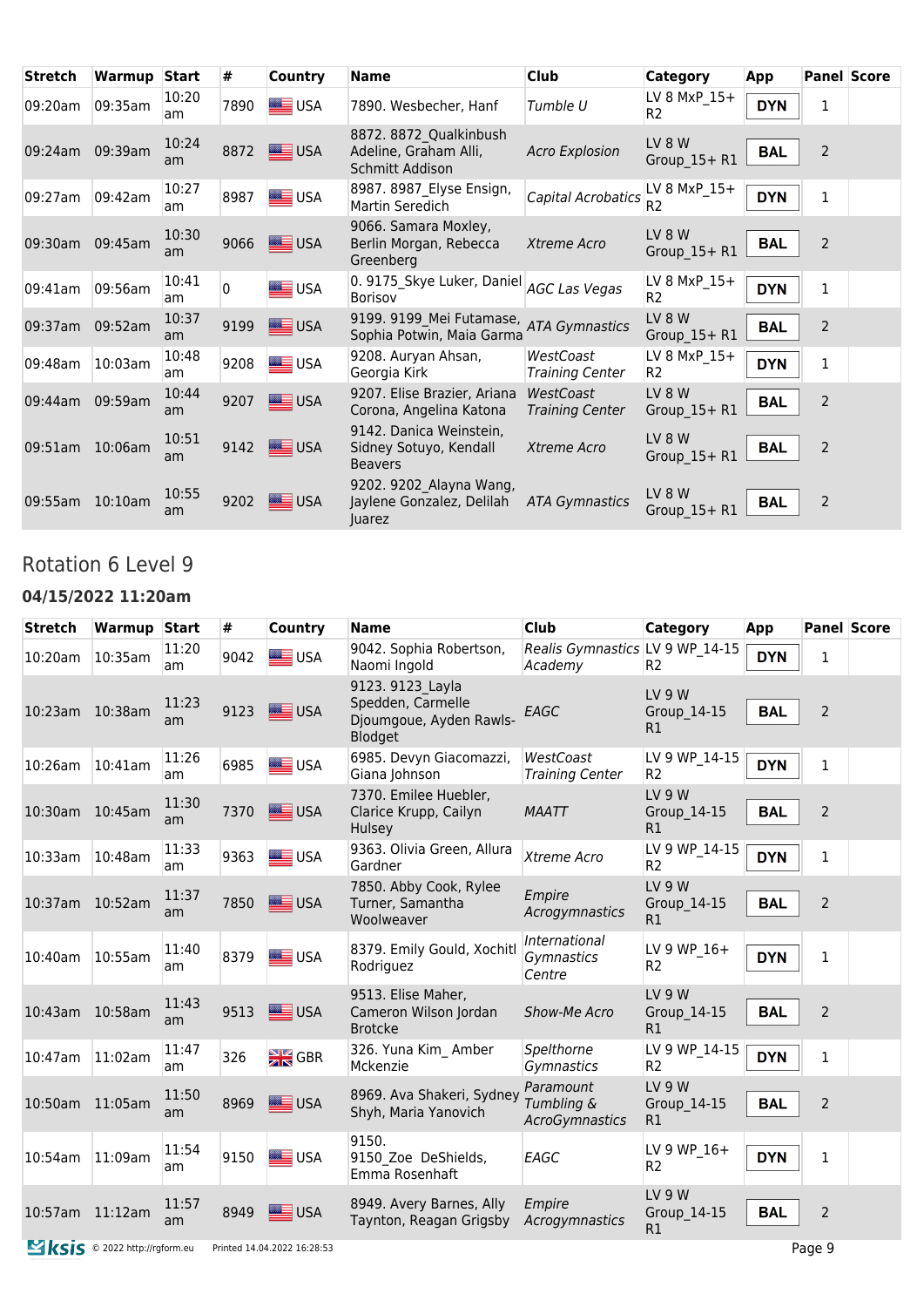| <b>Stretch</b>  | <b>Warmup Start</b> |             | #    | <b>Country</b>     | <b>Name</b>                                                                    | <b>Club</b>                               | Category                        | App        |                | <b>Panel Score</b> |
|-----------------|---------------------|-------------|------|--------------------|--------------------------------------------------------------------------------|-------------------------------------------|---------------------------------|------------|----------------|--------------------|
| 11:01am         | 11:16am             | 12:01<br>pm | 6444 | USA                | 6444. Jaycie Johnson,<br>Haley Huynh                                           | <b>Technique Acro</b>                     | LV 9 WP 16+<br>R <sub>2</sub>   | <b>DYN</b> | 1              |                    |
| 11:04am 11:19am |                     | 12:04<br>pm | 328  | $\frac{N}{2N}$ GBR | 328. Alexis Biddle Gemma Spelthorne<br>Biddle_Dollie Holt                      | Gymnastics                                | LV 9 W<br>Group 14-15<br>R1     | <b>BAL</b> | $\overline{2}$ |                    |
| 11:07am         | 11:22am             | 12:07<br>pm | 8948 | USA                | 8948. Olivia Woolweaver,<br>Claudia Karako                                     | Empire<br>Acrogymnastics                  | LV 9 WP 16+<br>R <sub>2</sub>   | <b>DYN</b> | $\mathbf{1}$   |                    |
| 11:11am 11:26am |                     | 12:11<br>pm | 8799 | USA                | 8799. Mia Mahony, Saniya<br>Barre, Zoey Bergeron                               | <b>NOLA</b>                               | LV 9 W<br>Group_14-15<br>R1     | <b>BAL</b> | $\overline{2}$ |                    |
| 11:14am         | 11:29am             | 12:14<br>pm | 7791 | <b>SEE</b> USA     | 7791. Tegan Mallinson,<br>Kaelib Duncan                                        | <b>Technique Acro</b>                     | LV <sub>9</sub><br>MxP_14-15 R2 | <b>DYN</b> | 1              |                    |
| 11:18am 11:33am |                     | 12:18<br>pm | 9426 | $\equiv$ USA       | 9426. Mollie Solomon, Lela WestCoast<br>Gallo, Carina Newlin                   | <b>Training Center</b>                    | LV 9 W<br>Group_16+ R1          | <b>BAL</b> | $\overline{2}$ |                    |
| $11:21$ am      | $ 11:36$ am         | 12:21<br>pm | 7297 | USA                | 7297. 7297 Aliyah<br>Shepherd, Roman Rawls-<br>Blodgett                        | EAGC                                      | LV 9 MxP 16+<br>R <sub>2</sub>  | <b>DYN</b> | $\mathbf{1}$   |                    |
| 11:24am 11:39am |                     | 12:24<br>pm | 7992 | <b>SEE</b> USA     | 7992. 7992 Amanda Lin,<br>Shravya Patibanda, Chloe ATA Gymnastics<br>Wilson    |                                           | <b>LV 9 W</b><br>Group 16+ R1   | <b>BAL</b> | $\overline{2}$ |                    |
| 11:28am         | 11:43am             | 12:28<br>pm | 9022 | USA                | 9022. Karminah Carmon,<br>Cooper Berry                                         | Realis Gymnastics LV 9 MxP 16+<br>Academy | R <sub>2</sub>                  | <b>DYN</b> | $\mathbf{1}$   |                    |
| 11:31am         | 11:46am             | 12:31<br>pm | 9206 | <b>SASSING</b> USA | 9206. Olivia Brazier, Luna<br>Pena, Zoey Rogers                                | WestCoast<br><b>Training Center</b>       | LV 9 W<br>Group $16 + R1$       | <b>BAL</b> | $\overline{2}$ |                    |
| 11:35am         | 11:50am             | 12:35<br>pm | 9200 | <b>USA</b>         | 9200. 9200 Melia<br>Kolander, Alex Lam                                         | <b>ATA Gymnastics</b>                     | LV 9 MxP 16+<br>R <sub>2</sub>  | <b>DYN</b> | 1              |                    |
| 11:38am 11:53am |                     | 12:38<br>pm | 9065 | USA                | 9065. Madeline laconetti,<br>Julia Messing, Victoria<br>Smith                  | Xtreme Acro                               | <b>LV 9 W</b><br>Group_16+ R1   | <b>BAL</b> | $\overline{2}$ |                    |
| 11:42am         | $ 11:57$ am         | 12:42<br>pm | 9201 | <b>SIM</b> USA     | 9201. 4227 Ellie Sedlak,<br>Alexander Kipp                                     | <b>Boerne</b><br>Gymnastics<br>Center     | LV 9 MxP 16+<br>R <sub>2</sub>  | <b>DYN</b> | $\mathbf{1}$   |                    |
| 11:45am         | 12:00pm             | 12:45<br>pm | 9168 | USA                | 9168. Wesbecher,<br>Bachman, Rindler                                           | Tumble U                                  | LV 9 W<br>Group_16+ R1          | <b>BAL</b> | $\overline{2}$ |                    |
| 11:48am         | 12:03pm             | 12:48<br>pm | 327  | $\frac{N}{2N}$ GBR | 327. Lucas<br>Mcdermott Josh Lee                                               | Spelthorne<br>Gymnastics                  | LV 9 MP 14-15<br>R1             | <b>BAL</b> | $\mathbf{1}$   |                    |
| 11:52am 12:07pm |                     | 12:52<br>pm | 8341 | <b>SEE</b> USA     | 8341.8341 Clara<br>Laskowski, KC Stoker, Eva<br>Escobar                        | Acrobatic<br>Gymnastics of<br>San Antonio | LV 9 W<br>Group_16+ R1          | <b>BAL</b> | $\overline{2}$ |                    |
| 11:56am 12:11pm |                     | 12:56<br>pm | 8945 | USA                | 8945. Jaela Brooks, Juliana<br>Brooks. Sophia Houston                          | Technique Acro                            | LV 9 W<br>Group 16+ R1          | <b>BAL</b> | $\overline{2}$ |                    |
| 12:01pm 12:16pm |                     | 01:01<br>pm | 9427 | USA                | 9427. 8003 Leana<br>Borodayev, Liana<br>Chekrygin, Isabella<br><b>Brookins</b> | Rodina Elite<br>Gymnastics<br>Academy     | LV 9 W<br>Group 16+ R1          | <b>BAL</b> | $\overline{2}$ |                    |
| 12:05pm 12:20pm |                     | 01:05<br>pm | 7884 | USA                | 7884. Jaycie Johnson, Julia<br>Petz, Ava Pascal                                | Technique Acro                            | LV 9 W<br>Group $16 + R1$       | <b>BAL</b> | $\overline{2}$ |                    |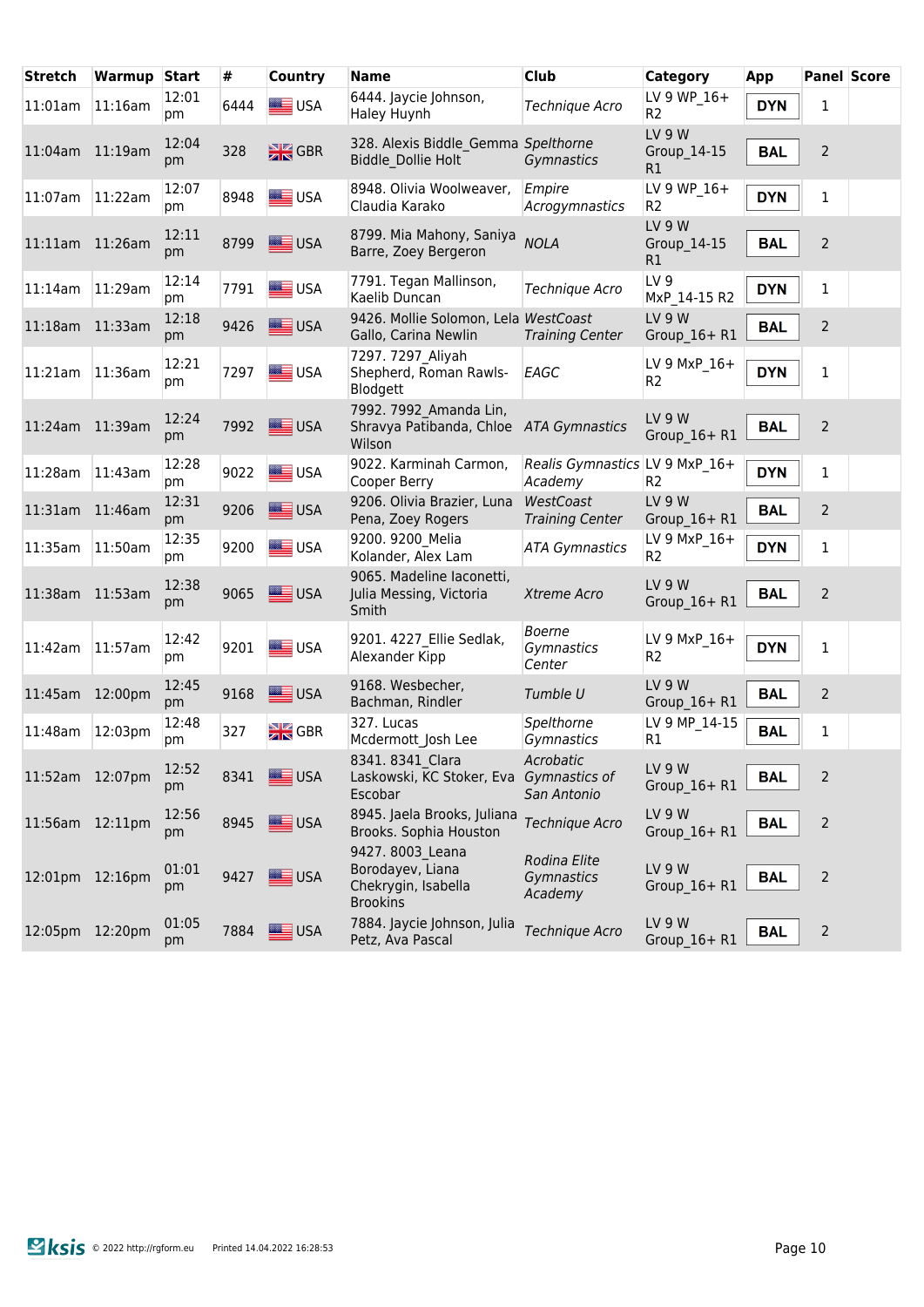### Rotation 7 Level 10/11-16

#### **04/15/2022 02:45pm**

| <b>Stretch</b>  | Warmup  | <b>Start</b> | #    | Country                   | <b>Name</b>                                                             | <b>Club</b>                               | <b>Category</b>                  | <b>App</b> |                | <b>Panel Score</b> |
|-----------------|---------|--------------|------|---------------------------|-------------------------------------------------------------------------|-------------------------------------------|----------------------------------|------------|----------------|--------------------|
| 01:45pm         | 02:00pm | 02:45<br>pm  | 7924 | USA                       | 7924. Nadia Parada,<br><b>Teagan Reed</b>                               | Realis Gymnastics<br>Academy              | LV 10 WP 14U<br>R <sub>2</sub>   | <b>DYN</b> | $1\,$          |                    |
| 01:48pm 02:03pm |         | 02:48<br>pm  | 9162 | USA                       | 9162. 9162 Juli<br>Williams, Emma<br>Rosenhaft, Gabby<br>Zsakany        | EAGC                                      | LV 10 W<br>Group 17+ R1          | <b>BAL</b> | $\overline{2}$ |                    |
| 01:51pm         | 02:06pm | 02:51<br>pm  | 5650 | USA                       | 5650. Arushi Pasad,<br>Evelyn Azar                                      | Paramount<br>Tumbling &<br>AcroGymnastics | LV 10 WP_15-16<br>R <sub>2</sub> | <b>DYN</b> | $\mathbf 1$    |                    |
| 01:55pm         | 02:10pm | 02:55<br>pm  | 8692 | USA                       | 8692. Cora Holland,<br>Jordan Brock, Daisy<br>Fernandez                 | <b>WSGC</b>                               | LV 10 W<br>Group 17+ R1          | <b>BAL</b> | $\overline{2}$ |                    |
| 01:58pm         | 02:13pm | 02:58<br>рm  | 8958 | <b>SEE</b> USA            | 8958. 8958 Leilauni<br>Stanphill, Kelsi Berg                            | Aspire Kids Sports<br>Center              | LV 10 WP_17+<br>R <sub>2</sub>   | <b>DYN</b> | 1              |                    |
| 02:02pm 02:17pm |         | 03:02<br>pm  | 314  | $\bigcup$ CAN             | 314. Brie-Lynn<br>Sargeant, Emily<br>Johnston, Junelle<br>Sabang        | Kelowna Gymnastix                         | LV 10 W<br>Group 17+ R1          | <b>BAL</b> | $\overline{2}$ |                    |
| 02:05pm         | 02:20pm | 03:05<br>pm  | 9205 | <b>SEE</b> USA            | 9205. Mollie Solomon,<br>Gracie Swinnen                                 | WestCoast Training LV 10 WP 17+<br>Center | R <sub>2</sub>                   | <b>DYN</b> | $\mathbf{1}$   |                    |
| 02:08pm         | 02:23pm | 03:08<br>pm  | 9259 | USA                       | 9259. 9259 Zian<br>Deleon, Avery Teppo,<br>Olivia Lackey                | <b>ATA Gymnastics</b>                     | LV 10 W<br>Group_17+R1           | <b>BAL</b> | $\overline{2}$ |                    |
| 02:12pm         | 02:27pm | 03:12<br>рm  | 329  | $\frac{N}{2N}$ GBR        | 329. Sophie<br>Noyce Olivia Norfolk                                     | Spelthorne<br>Gymnastics                  | LV 10 WP 17+<br>R <sub>2</sub>   | <b>DYN</b> | $\mathbf{1}$   |                    |
| 02:15pm         | 02:30pm | 03:15<br>pm  | 8346 | USA                       | 8346. 8346 Jada Lea,<br>Maddy Jenson, Trinity<br>Knapp                  | Acrobatic<br>Gymnastics of San<br>Antonio | LV 10 W<br>Group_17+ R1          | <b>BAL</b> | $\overline{2}$ |                    |
| 02:19pm         | 02:34pm | 03:19<br>pm  | 9019 | USA                       | 9019. Hailee Wong,<br>George Yeramishyn                                 | Realis Gymnastics<br>Academy              | LV 10<br>MxP 15-16 R2            | <b>DYN</b> | $\mathbf{1}$   |                    |
| 02:22pm         | 02:37pm | 03:22<br>pm  | 9204 | USA                       | 9204. Katie Beaver,<br>Addison Giacomazzi,<br>Paloma Jackson Kimball    | WestCoast Training LV 10 W<br>Center      | Group 17+ R1                     | <b>BAL</b> | $\overline{2}$ |                    |
| 02:26pm         | 02:41pm | 03:26<br>pm  | 330  | $\frac{N}{2N}$ GBR        | 330. Jaggers<br>Evie Norman Harry                                       | Spelthorne<br>Gymnastics                  | LV 10<br>MxP 15-16 R2            | <b>DYN</b> | $\mathbf 1$    |                    |
| 02:29pm 02:44pm |         | 03:29<br>pm  | 8345 | USA                       | 8345. Kingsley Kirk,<br>Kate Downs, Olivia Crull Gymnastics Centre      | International                             | 11-16 W Group<br>R <sub>2</sub>  | <b>DYN</b> | $\overline{2}$ |                    |
| 02:31pm         | 02:46pm | 03:31<br>pm  | 4178 | <b>SEE</b> USA            | 4178. Nicole Sandrini,<br>Mark Valkin                                   | Paramount<br>Tumbling &<br>AcroGymnastics | LV 10<br>MxP 15-16 R2            | <b>DYN</b> | $\mathbf 1$    |                    |
| 02:35pm         | 02:50pm | 03:35<br>pm  | 8870 | USA                       | 8870. 8870 Cummings<br>Alba, Jones Mia, Graham Acro Explosion<br>Gianna |                                           | 11-16 W Group<br>R <sub>2</sub>  | <b>DYN</b> | $\overline{2}$ |                    |
| 02:37pm         | 02:52pm | 03:37<br>pm  | 7763 | USA                       | 7763. Radomir<br>Ossolodkov, Neko<br>Sullivan                           | Realis Gymnastics<br>Academy              | LV 10 MP 15-16<br>R <sub>2</sub> | <b>DYN</b> | $\mathbf 1$    |                    |
| 02:47pm         | 03:02pm | 03:47<br>pm  | 321  | $\blacktriangleright$ CAN | 321. Sara Meneses,<br>Amytis Damad, Clair Liu                           | Oakville<br>Gymnastics Club               | 11-16 W Group<br>R <sub>2</sub>  | <b>DYN</b> | $\overline{2}$ |                    |
| 02:43pm         | 02:58pm | 03:43<br>pm  | 9127 | USA                       | 9127. Warner,<br>Hargrave, Zwiebel                                      | Tumble U                                  | LV 10 W<br>Group 15-16 R1        | <b>BAL</b> | $\mathbf 1$    |                    |
| 02:53pm         | 03:08pm | 03:53<br>pm  | 320  | $\bigcup$ CAN             | 320. Karyzza Guillermo,<br>Jorden Diana, Lauren<br>Martilla             | <b>Oakville</b><br><b>Gymnastics Club</b> | 11-16 W Group<br>R <sub>2</sub>  | <b>DYN</b> | $\overline{2}$ |                    |
| 02:49pm         | 03:04pm | 03:49<br>pm  | 9197 | USA                       | 9197. 9197 Emma<br>Trujillo, Lili Finley,<br>Makaylin Molinar           | CCoast Acro                               | LV 10 W<br>Group_15-16 R1        | <b>BAL</b> | $\mathbf 1$    |                    |
| 02:59pm         | 03:14pm | 03:59<br>pm  | 335  | <b>B</b> MEX              | 335. Ilian Bandín,<br>Valentina García,<br>Ximena Arauz                 | <b>SIRIUS</b>                             | 11-16 W Group<br>R <sub>2</sub>  | <b>DYN</b> | $\overline{2}$ |                    |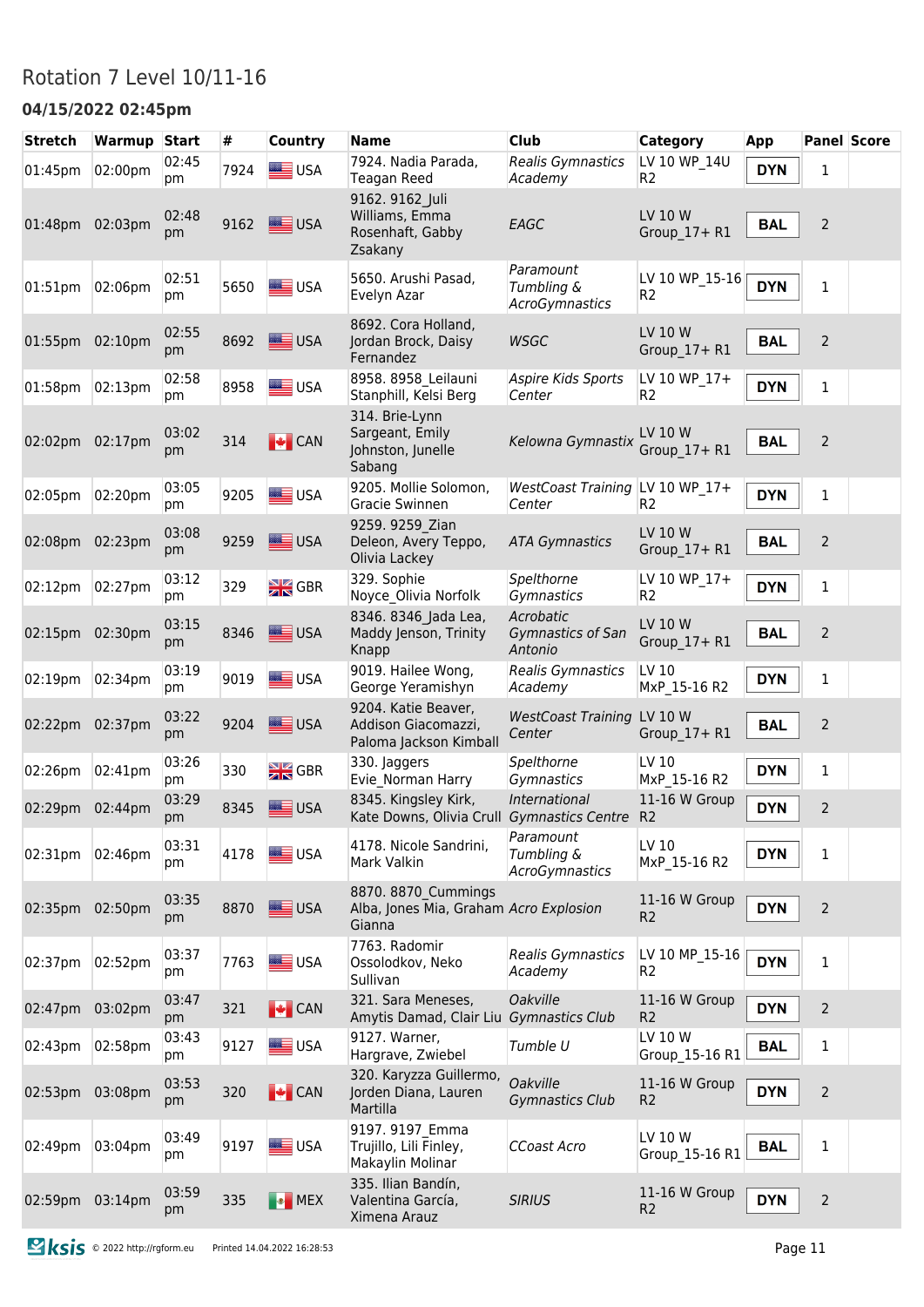| <b>Stretch</b> | Warmup Start |             | #    | Country            | <b>Name</b>                                                                           | <b>Club</b>                               | Category                        | App        |                | <b>Panel Score</b> |
|----------------|--------------|-------------|------|--------------------|---------------------------------------------------------------------------------------|-------------------------------------------|---------------------------------|------------|----------------|--------------------|
| 02:55pm        | 03:10pm      | 03:55<br>pm | 9151 | USA                | 9151. 9151 Eliana<br>Omotosho, Rey Leach,<br>Lea Williams                             | EAGC                                      | LV 10 W<br>Group 15-16 R1       | <b>BAL</b> | $\mathbf{1}$   |                    |
| 03:04pm        | 03:19pm      | 04:04<br>pm | 8871 | USA                | 8871. Aubrey Ann<br>Johnson, Caroline<br>Sedlak, Sydney Jeffery                       | Boerne Gymnastics 11-16 W Group<br>Center | R <sub>2</sub>                  | <b>DYN</b> | $\overline{2}$ |                    |
| 03:01pm        | 03:16pm      | 04:01<br>pm | 331  | $\frac{N}{2N}$ GBR | 331. Isabel<br>Norfolk Emma<br>Jones Emily Eales                                      | Spelthorne<br>Gymnastics                  | LV 10 W<br>Group 15-16 R1       | <b>BAL</b> | $\mathbf{1}$   |                    |
| 03:09pm        | 03:24pm      | 04:09<br>pm | 7612 | USA                | 7612. 7612 Emma<br>Oregel, Graysen Biggs,<br><b>Addison Scott</b>                     | Acrobatic<br>Gymnastics of San<br>Antonio | 11-16 W Group<br>R <sub>2</sub> | <b>DYN</b> | $\overline{2}$ |                    |
| 03:07pm        | 03:22pm      | 04:07<br>pm | 317  | $\bigcup$ CAN      | 317. Reis Glowsky,<br>Lucas Izzo                                                      | <b>Oakville</b><br>Gymnastics Club        | 11-16 MP R1                     | <b>BAL</b> | $\mathbf{1}$   |                    |
| $03:14$ pm     | 03:29pm      | 04:14<br>pm | 9118 | USA                | 9118. Tegan Mallinson,<br>Kaelib Duncan, Ashley<br>Johnson, Robby<br><b>McCaffrey</b> | Technique Acro                            | 11-16 MxG R2                    | <b>DYN</b> | 2              |                    |
| 03:12pm        | 03:27pm      | 04:12<br>pm | 9489 | USA                | 9489. NEW ADD- Sara<br>Rodriguez, Cecelia<br>Rosenberg                                | Xtreme Acro                               | 11-16 WP R1                     | <b>BAL</b> | $\mathbf{1}$   |                    |
| 03:18pm        | 03:33pm      | 04:18<br>pm | 7873 | <b>SEE</b> USA     | 7873. 7873 Zoey Fox,<br>Tasi Tydingco                                                 | SoCal TTC                                 | 11-16 WP R1                     | <b>BAL</b> | $\mathbf{1}$   |                    |
| 03:21pm        | 03:36pm      | 04:21<br>pm | 316  | $\bigcup$ CAN      | 316. Faith Provost,<br>Amanda Chen                                                    | <b>Oakville</b><br><b>Gymnastics Club</b> | 11-16 WP R1                     | <b>BAL</b> | 1              |                    |
| 03:25pm        | 03:40pm      | 04:25<br>pm | 327  | $\blacksquare$ GER | 327. Paula Rakers, Lena<br>Börner                                                     | VfL Weiße Elf 1919<br>e. V. Nordhorn      | 11-16 WP R1                     | <b>BAL</b> | 1              |                    |
| 03:28pm        | 03:43pm      | 04:28<br>pm | 349  | $\sum$ PUR         | 349. Karla Joy-Santiago,<br>Zohali Soto-Vélez                                         | <b>AcroSport PR</b>                       | 11-16 WP R1                     | <b>BAL</b> | 1              |                    |

### Rotation 8 12-18

#### **04/15/2022 05:45pm**

| Stretch              | <b>Warmup</b> Start |             | #        | Country       | <b>Name</b>                                                                        | Club                                | Category            | App        |                | <b>Panel Score</b> |
|----------------------|---------------------|-------------|----------|---------------|------------------------------------------------------------------------------------|-------------------------------------|---------------------|------------|----------------|--------------------|
| <b>Start Panel B</b> |                     |             |          |               |                                                                                    |                                     |                     |            |                |                    |
| 04:45pm              | 05:00pm             | 05:45<br>pm | 7885     | USA           | 7885. Chloe Huynh, Lauren<br>Nubla, Mckenzie Sheufelt                              | Technique Acro                      | 12-18 W<br>Group R2 | <b>DYN</b> | $\overline{2}$ |                    |
| 04:48pm              | 05:03pm             | 05:48<br>pm | 9303     | USA           | 9303. Oriyan Weinman,<br>Audrey French, Olive<br>Saucier, Luisa Schuldt-<br>Iturri | Xtreme Acro                         | 12-18 W<br>Quad R1  | <b>BAL</b> | 1              |                    |
| 04:51pm              | 05:06pm             | 05:51<br>pm | 351      | $\sum$ PUR    | 351. Ferlianne Cruz,<br>Naletxandra Escobar,<br>Grace Rodriguez                    | Gym Club For Kids                   | 12-18 W<br>Group R2 | <b>DYN</b> | $\overline{2}$ |                    |
| 04:55pm              | 05:10pm             | 05:55<br>pm | 7219     | $\bigcup$ CAN | 7219. Kristian Diane.<br><b>Emerson Wong</b>                                       | Oakville<br>Gymnastics Club         | 12-18 MP R1         | <b>BAL</b> | $\mathbf{1}$   |                    |
| 04:58pm              | 05:13pm             | 05:58<br>pm | 7091     | USA           | 7091. Katelynn Duncan,<br>Baylee Garnto, Brookelyn<br><b>McCaffrey</b>             | Technique Acro                      | 12-18 W<br>Group R2 | <b>DYN</b> | $\overline{2}$ |                    |
| 05:02pm              | 05:17pm             | 06:02<br>pm | $\Omega$ | $\equiv$ USA  | 0. 7218 Vlad Studwell,<br>Davis Leaviit                                            | <b>AGC Las Vegas</b>                | 12-18 MP R1         | <b>BAL</b> | $\mathbf{1}$   |                    |
| 05:05pm              | 05:20pm             | 06:05<br>pm | 8368     | USA           | 8368. 8368 Sofia Martinez, Acrobatic<br>Hannah Davis, Gabriella<br>Vathy           | Gymnastics of San<br>Antonio        | 12-18 W<br>Group R2 | <b>DYN</b> | $\overline{2}$ |                    |
| 05:08pm              | 05:23pm             | 06:08<br>pm | 350      | $\sum$ PUR    | 350. Keidaliz Matta,<br>Sebastian Rodriguez                                        | Gym Club For Kids                   | 12-18 MxP<br>R1     | <b>BAL</b> | $\mathbf{1}$   |                    |
| $05:12 \text{pm}$    | 05:27pm             | 06:12<br>pm | 323      | $\bigcup$ CAN | 323. Juliana Summers,<br>Sasha Pioun, Ella<br>Fedoration                           | Oakville<br><b>Gymnastics Club</b>  | 12-18 W<br>Group R2 | <b>DYN</b> | $\overline{2}$ |                    |
| 05:15pm              | 05:30pm             | 06:15<br>pm | 8357     | USA           | 8357. Andrew Castro,<br>Savannah Stagno                                            | <b>Realis Gymnastics</b><br>Academy | 12-18 MxP<br>R1     | <b>BAL</b> | $\mathbf{1}$   |                    |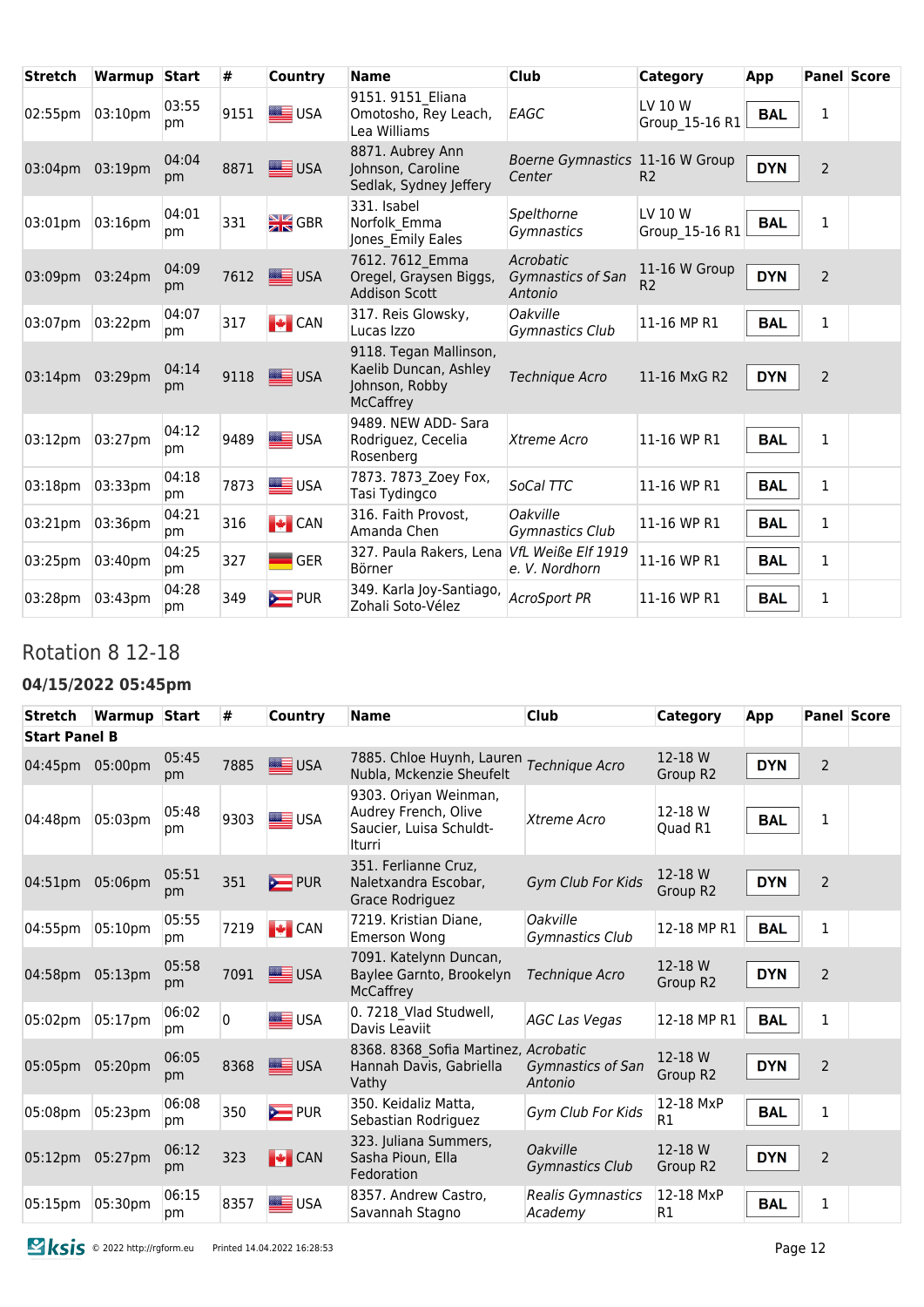| <b>Stretch</b>  | Warmup Start |             | #    | <b>Country</b>  | <b>Name</b>                                                                  | <b>Club</b>                               | Category            | App        |                | <b>Panel Score</b> |
|-----------------|--------------|-------------|------|-----------------|------------------------------------------------------------------------------|-------------------------------------------|---------------------|------------|----------------|--------------------|
| 05:19pm 05:34pm |              | 06:19<br>pm | 8669 | USA             | 8669. 8669 Abigail<br>Novoseletskiy, Cate Lacy,<br>Cecelia Shadrick          | EAGC                                      | 12-18 W<br>Group R2 | <b>DYN</b> | $\overline{2}$ |                    |
| 05:22pm         | 05:37pm      | 06:22<br>рm | 5675 | USA             | 5675. 5675 Gianna<br>Roberts, Tyler Berg                                     | Aspire Kids Sports<br>Center              | 12-18 MxP<br>R1     | <b>BAL</b> | $\mathbf 1$    |                    |
| 05:26pm 05:41pm |              | 06:26<br>рm | 9215 | USA             | 9215. 9215 Chance Rylee,<br>Morgan Kenna, Flackmiller Acro Explosion<br>Ruby |                                           | 12-18 W<br>Group R2 | <b>DYN</b> | $\mathbf 2$    |                    |
| 05:29pm         | 05:44pm      | 06:29<br>pm | 8668 | <b>SEE</b> USA  | 8668. 8668 Kampmann,<br>Vonder Haar                                          | EAGC                                      | 12-18 MxP<br>R1     | <b>BAL</b> | 1              |                    |
| 05:32pm 05:47pm |              | 06:32<br>pm | 8352 | USA             | 8352. Alexa Collora, Lily<br>Cozby, Abby Dunn                                | Show-Me Acro                              | 12-18 W<br>Group R2 | <b>DYN</b> | $\overline{2}$ |                    |
| 05:36pm         | 05:51pm      | 06:36<br>pm | 8380 | <b>SEE</b> USA  | 8380. 8380 Bethany<br>Strawn, Trent Stoker                                   | Acrobatic<br>Gymnastics of San<br>Antonio | 12-18 MxP<br>R1     | <b>BAL</b> | $\mathbf{1}$   |                    |
| 05:39pm         | 05:54pm      | 06:39<br>pm | 7789 | USA             | 7789. Mia Rothwell, Dinara<br>Brown, Maya Rothwell                           | Technique Acro                            | 12-18 W<br>Group R2 | <b>DYN</b> | 2              |                    |
| 05:43pm         | 05:58pm      | 06:43<br>pm | 8948 | USA             | 8948. 9067 Kayla Moegen,<br>Mesa West                                        | Cal Elite                                 | 12-18 WP R1         | <b>BAL</b> | 1              |                    |
| 05:46pm         | 06:01pm      | 06:46<br>pm | 8782 | USA             | 8782. 8782 Nayuka<br>Fujikado, Kimori Maybee,<br>Vittoria Gibson             | SoCal TTC                                 | 12-18 W<br>Group R2 | <b>DYN</b> | 2              |                    |
| 05:49pm         | 06:04pm      | 06:49<br>pm | 322  | $\bigcup$ CAN   | 322. Maeve Doherty, Chloe Oakville<br>Fiore                                  | Gymnastics Club                           | 12-18 WP R1         | <b>BAL</b> | 1              |                    |
| 05:53pm         | 06:08pm      | 06:53<br>pm | 324  | $\bigcup$ CAN   | 324. Ally Attard, Sofia<br>Marziali, Natalie Rup                             | <b>Oakville</b><br><b>Gymnastics Club</b> | 12-18 W<br>Group R2 | <b>DYN</b> | $\overline{2}$ |                    |
| 05:56pm         | 06:11pm      | 06:56<br>pm | 6864 | <b>SIME</b> USA | 6864. Ava Cabana, Mia<br>Alvarez                                             | Realis Gymnastics<br>Academy              | 12-18 WP R1         | <b>BAL</b> | 1              |                    |
| 06:00pm         | 06:15pm      | 07:00<br>pm | 9254 | <b>SEE USA</b>  | 9254. 9254 Bella<br>Swarthout, Julia Bellardo,<br>Lucy Davis-Ross            | <b>CCoast Acro</b>                        | 12-18 W<br>Group R2 | <b>DYN</b> | 2              |                    |
| 06:03pm         | 06:18pm      | 07:03<br>pm | 7888 | <b>ED</b> USA   | 7888. 7888 Molly Fox,<br><b>Sydney Dorais</b>                                | SoCal TTC                                 | 12-18 WP R1         | <b>BAL</b> | 1              |                    |
| 06:07pm         | 06:22pm      | 07:07<br>pm | 5068 | USA             | 5068. Phylisha Pham,<br>Alison Lam, Kaylee Osorio                            | <b>ATA Gymnastics</b>                     | 12-18 W<br>Group R2 | <b>DYN</b> | $\overline{2}$ |                    |
| 06:10pm         | $ 06:25$ pm  | 07:10<br>pm | 3337 | USA             | 3337. Hannah Zhang,<br>Joanna Zhang                                          | Paramount<br>Tumbling &<br>AcroGymnastics | 12-18 WP R1         | <b>BAL</b> | 1              |                    |
| 06:13pm         | 06:28pm      | 07:13<br>pm | 8839 | USA             | 8839. Roni Azerrad,<br>Isabella Collazo, Audrey<br>Wang                      | Xtreme Acro                               | 12-18 W<br>Group R2 | <b>DYN</b> | $\overline{2}$ |                    |
| 06:18pm         | 06:33pm      | 07:18<br>pm | 0    | USA             | 0.8070 Maya Lissenkova,<br><b>Bernice Moshos</b>                             | <b>AGC Las Vegas</b>                      | 12-18 WP R1         | <b>BAL</b> | $\mathbf{1}$   |                    |
| 06:22pm         | 06:37pm      | 07:22<br>pm | 8947 | USA             | 8947. Brielle Martinez,<br>Jayda Garcia                                      | Empire<br>Acrogymnastics                  | 12-18 WP R1         | <b>BAL</b> | $\mathbf{1}$   |                    |

# Rotation 9 13-19 and Senior

#### **04/15/2022 07:40pm**

| <b>Stretch</b>  | Warmup Start |             | #    | Country    | <b>Name</b>                                                  | <b>Club</b>                                           | <b>Category</b>                 | App        |                | <b>Panel Score</b> |
|-----------------|--------------|-------------|------|------------|--------------------------------------------------------------|-------------------------------------------------------|---------------------------------|------------|----------------|--------------------|
| 06:40pm         | 06:55pm      | 07:40<br>pm | 7608 | USA        | 7608. 7608 Ayla Vargas,<br>Allyson Stone                     | Acrobatic<br>Gymnastics of San 13-19 WP R1<br>Antonio |                                 | <b>BAL</b> | 1              |                    |
| 06:43pm 06:58pm |              | 07:43<br>pm |      | 4915 USA   | 4915. Yaroslav<br>Ossolodkov, Seva<br>Ossolodkov             | Realis Gymnastics<br>Academy                          | 13-19 MP R2                     | <b>DYN</b> | $\overline{2}$ |                    |
| 06:46pm         | 07:01pm      | 07:46<br>pm | 328  | <b>GER</b> | 328. Alisa Karsdorf, Mia<br>Ohlsen                           | SG schwarz-weiß<br>Oldenburg                          | 13-19 WP R1                     | <b>BAL</b> |                |                    |
| 06:50pm 07:05pm |              | 07:50<br>pm | 329  | <b>GER</b> | 329. Beeke Damaschke,<br>Hannah Seifert, Karlotta<br>Kollwer | VfL Weiße Elf 1919<br>e. V. Nordhorn                  | 13-19 W<br>Group R <sub>2</sub> | <b>DYN</b> | $\overline{2}$ |                    |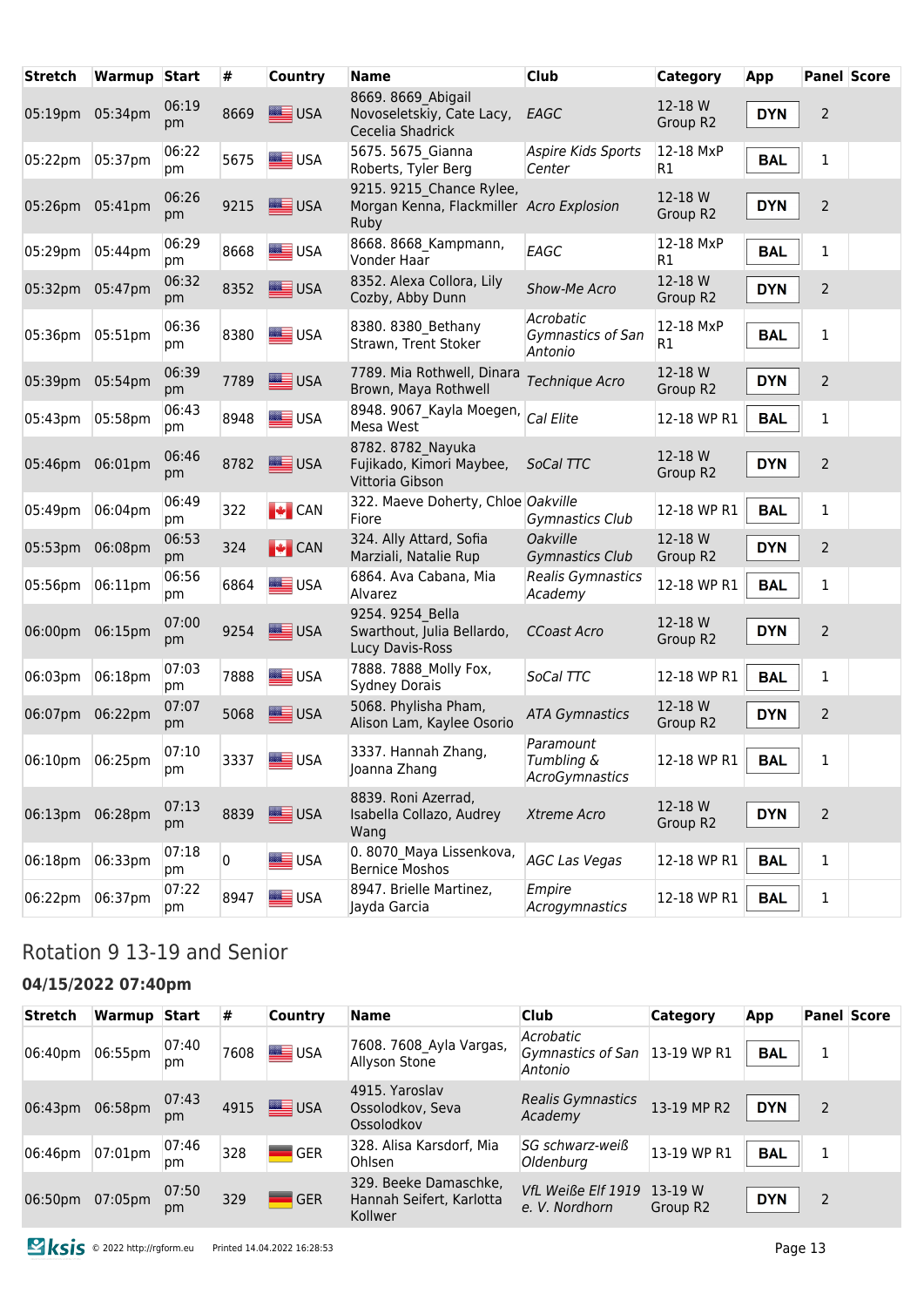| <b>Stretch</b>  | Warmup  | <b>Start</b> | #    | Country           | <b>Name</b>                                                               | <b>Club</b>                            | <b>Category</b>      | App        |                | <b>Panel Score</b> |
|-----------------|---------|--------------|------|-------------------|---------------------------------------------------------------------------|----------------------------------------|----------------------|------------|----------------|--------------------|
| 06:53pm         | 07:08pm | 07:53<br>pm  | 6865 | USA               | 6865. Sydney Padios,<br><b>Willow Noble</b>                               | Realis Gymnastics<br>Academy           | 13-19 WP R1          | <b>BAL</b> | 1              |                    |
| 06:57pm 07:12pm |         | 07:57<br>pm  | 9255 | <b>SEE USA</b>    | 9255. Isabella Patterson,<br>Julianna Stevens, Jordan<br>Liberto          | Boerne Gymnastics 13-19 W<br>Center    | Group R <sub>2</sub> | <b>DYN</b> | $\overline{2}$ |                    |
| 07:00pm         | 07:15pm | 08:00<br>pm  | 8340 | USA               | 8340. Jaylen Ivey, Amaya<br>Rogers                                        | <b>WestCoast Training</b><br>Center    | 13-19 MxP R1         | <b>BAL</b> | $\mathbf{1}$   |                    |
| 07:03pm         | 07:18pm | 08:03<br>pm  | 330  | USA               | 330. 9152 Ayana<br>Williams, Dakota Cox,<br>Cassie Karnbach               | EAGC                                   | 13-19 W<br>Group R2  | <b>DYN</b> | $\overline{2}$ |                    |
| 07:07pm         | 07:22pm | 08:07<br>pm  | 2915 | <b>SE</b> USA     | 2915. Moraeah Arthur,<br>Ariana Katsov                                    | <b>MAATT</b>                           | Senior WP R1         | <b>BAL</b> | $\mathbf 1$    |                    |
| 07:10pm         | 07:25pm | 08:10<br>pm  | 332  | <b>GER</b>        | 332. Scherenberger Leni<br>Marie, Hoppe Max                               | <b>BC-Eintracht</b><br>Leipzig 02 e.V. | Senior MxP R2        | <b>DYN</b> | $\overline{2}$ |                    |
| 07:14pm         | 07:29pm | 08:14<br>pm  | 330  | <b>GER</b>        | 330. Laura Karczmarzyk,<br>Leni Ohlsen                                    | SG schwarz-weiß<br>Oldenburg           | Senior WP R1         | <b>BAL</b> | 1              |                    |
| 07:17pm         | 07:32pm | 08:17<br>pm  | 331  | GER               | 331. Jonatan Seifert, Ylvie<br>Lensker                                    | VfL Weiße Elf 1919<br>e. V. Nordhorn   | Senior MxP R2        | <b>DYN</b> | $\overline{2}$ |                    |
| 07:21pm         | 07:36pm | 08:21<br>pm  | 2811 | USA               | 2811. Angel Felix, Braiden Realis Gymnastics<br>McDougall                 | Academy                                | Senior MP R1         | <b>BAL</b> | 1              |                    |
| 07:24pm         | 07:39pm | 08:24<br>pm  | 9155 | USA               | 9155. 9155 Mariam<br>Tutberidze, Kayla<br>VonderHaar, Grace<br>VonderHaar | EAGC                                   | Senior W<br>Group R2 | <b>DYN</b> | $\overline{2}$ |                    |
| 07:28pm         | 07:43pm | 08:28<br>pm  | 6738 | <del>■ </del> USA | 6738. 6738 Chang, Lacy,<br>White, Shields                                 | EAGC                                   | Senior MG R2         | <b>DYN</b> | $\overline{2}$ |                    |

#### Blocks A Bronze/Silver

#### **04/16/2022 07:45am**

| <b>Stretch</b> | Warmup Start                         |             | #                           | <b>Country</b>            | <b>Name</b>                        | <b>Club</b>                               | <b>Category</b>                     | App          |              | <b>Panel Score</b> |
|----------------|--------------------------------------|-------------|-----------------------------|---------------------------|------------------------------------|-------------------------------------------|-------------------------------------|--------------|--------------|--------------------|
| 07:00am        | 07:15am                              | 07:45<br>am | 354                         | $\sum$ PUR                | 354. Jaxeily<br>Gonzalez           | Gym Club For Kids                         | <b>Xcel Blocks</b><br>Bronze 10+ R1 | <b>COMBI</b> | $\mathbf{1}$ |                    |
| 07:01am        | 07:16am                              | 07:46<br>am |                             | 1884439 USA               | 1884439.<br>Samantha Wolf          | Cal Elite                                 | <b>Xcel Blocks</b><br>Bronze 10+ R1 | <b>COMBI</b> | 1            |                    |
| 07:03am        | 07:18am                              | 07:48<br>am |                             | 1884440 <sup>W</sup> /USA | 1884440.<br><b>Addison Flint</b>   | International<br>Gymnastics Centre        | Xcel Blocks<br>Bronze 10+ R1        | <b>COMBI</b> | $\mathbf{1}$ |                    |
| 07:05am        | 07:20am                              | 07:50<br>am |                             | 1884441 USA               | 1884441. Neela<br>Walber           | International<br><b>Gymnastics Centre</b> | <b>Xcel Blocks</b><br>Bronze_10+ R1 | <b>COMBI</b> | 1            |                    |
| 07:06am        | 07:21am                              | 07:51<br>am | 336                         | <b>B</b> MEX              | 336. Ximena<br>Arauz               | <b>SIRIUS</b>                             | <b>Xcel Blocks</b><br>Bronze 10+ R1 | <b>COMBI</b> | 1            |                    |
| 07:08am        | 07:23am                              | 07:53<br>am | 353                         | <b>E</b> PUR              | 353. Keidaliz<br>Matta             | Gym Club For Kids                         | <b>Xcel Blocks</b><br>Bronze 10+ R1 | <b>COMBI</b> | 1            |                    |
| 07:10am        | 07:25am                              | 07:55<br>am |                             | 1884438 USA               | 1884438. Hall<br>Jocyna            | Xtreme Acro                               | <b>Xcel Blocks</b><br>Bronze_10+R1  | <b>COMBI</b> | $\mathbf{1}$ |                    |
| 07:11am        | 07:26am                              | 07:56<br>am | 337                         | <b>Ex</b> MEX             | 337. ANNA<br><b>MIÑON</b>          | <b>SIRIUS</b>                             | <b>Xcel Blocks</b><br>Bronze 10+ R1 | <b>COMBI</b> | 1            |                    |
| 07:13am        | 07:28am                              | 07:58<br>am |                             | 1884442 USA               | 1884442. Abby<br>Moran             | International<br><b>Gymnastics Centre</b> | <b>Xcel Blocks</b><br>Bronze_10+ R1 | <b>COMBI</b> | 1            |                    |
| 07:15am        | 07:30am                              | 08:00<br>am |                             | 1884443 <sup>3</sup> USA  | 1884443. Luna<br>Soleil            | <b>AGC Las Vegas</b>                      | Xcel Blocks<br>Bronze 10+ R1        | <b>COMBI</b> | $\mathbf{1}$ |                    |
| $07:16$ am     | 07:31am                              | 08:01<br>am |                             | 1884444 <sup>3</sup>      | 1884444.<br>Throne Ella            | California Strong<br><b>Athletics</b>     | <b>Xcel Blocks</b><br>Bronze 10+ R1 | <b>COMBI</b> | 1            |                    |
| 07:18am        | 07:33am                              | 08:03<br>am |                             | 1884445 USA               | 1884445. Katya<br>Dmitriev         | EAGC                                      | <b>Xcel Blocks</b><br>Bronze 10+ R1 | <b>COMBI</b> | $\mathbf{1}$ |                    |
| 07:20am        | 07:35am                              | 08:05<br>am |                             | 2046854 USA               | 2046854.<br><b>Brienne Reisman</b> | <b>AGC Las Vegas</b>                      | <b>Xcel Blocks</b><br>Bronze 8U R1  | <b>COMBI</b> | 1            |                    |
| 07:21am        | 07:36am                              | 08:06<br>am |                             | 1964055 <sup>3</sup> USA  | 1964055. Mai<br>Linh Hoang         | <b>AGC Las Vegas</b>                      | <b>Xcel Blocks</b><br>Bronze 8U R1  | <b>COMBI</b> | 1            |                    |
| 07:23am        | 07:38am                              | 08:08<br>am |                             | 2046198 USA               | 2046198.<br>Yasmin Roberts         | <b>AGC Las Vegas</b>                      | <b>Xcel Blocks</b><br>Bronze 8U R1  | <b>COMBI</b> | $\mathbf{1}$ |                    |
|                | <b>Sksis</b> © 2022 http://rgform.eu |             | Printed 14.04.2022 16:28:53 |                           |                                    |                                           |                                     | Page 14      |              |                    |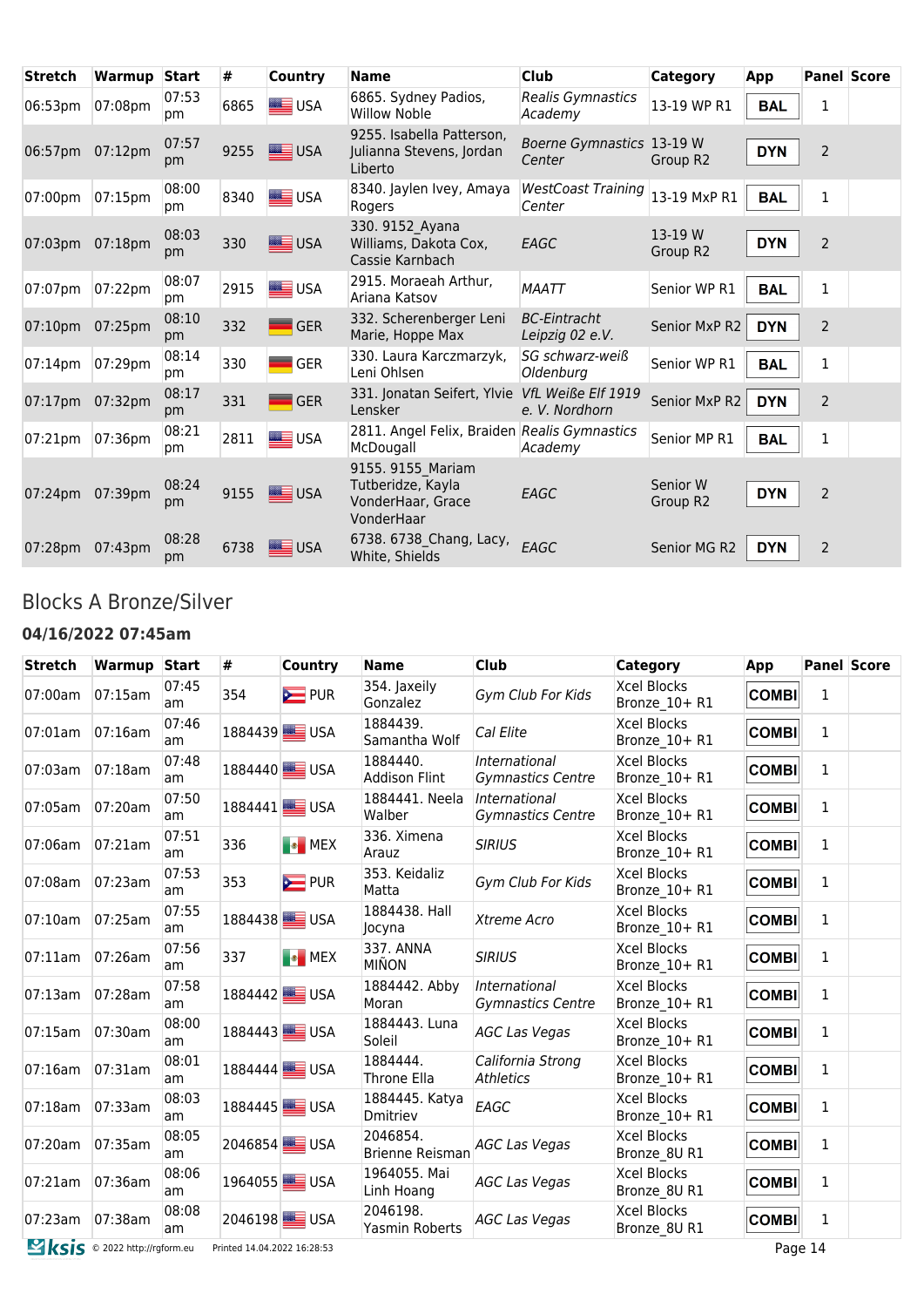| <b>Stretch</b> | Warmup Start |              | # | <b>Country</b>           | <b>Name</b>                           | <b>Club</b>                                   | <b>Category</b>                    | App          |   | <b>Panel Score</b> |
|----------------|--------------|--------------|---|--------------------------|---------------------------------------|-----------------------------------------------|------------------------------------|--------------|---|--------------------|
| 07:25am        | 07:40am      | 08:10<br>am  |   | 1964056 <sup>3</sup> USA | 1964056. Arya<br>Frost                | <b>AGC Las Vegas</b>                          | Xcel Blocks<br>Bronze 8U R1        | <b>COMBI</b> | 1 |                    |
| 07:26am        | $07:41$ am   | 08:11<br>am  |   | 1964057 <sup>3</sup> USA | 1964057.<br>Arianna Khuu              | <b>AGC Las Vegas</b>                          | Xcel Blocks<br>Bronze 8U R1        | <b>COMBI</b> | 1 |                    |
| 07:28am        | 07:43am      | 08:13<br>am  |   | 1964058 USA              | 1964058.<br>Teagan Petersen           | <b>AGC Las Vegas</b>                          | Xcel Blocks<br>Bronze_8U R1        | <b>COMBI</b> | 1 |                    |
| 07:30am        | 07:45am      | 08:15<br>am. |   | 1956431 USA              | 1956431. Aurora International<br>King | Gymnastics Centre                             | Xcel Blocks<br>Bronze_8U R1        | <b>COMBI</b> | 1 |                    |
| 07:31am        | 07:46am      | 08:16<br>am  |   | 1964054 <sup>3</sup>     | 1964054.<br>Anabelle King             | International<br><b>Gymnastics Centre</b>     | Xcel Blocks<br>Bronze_8U R1        | <b>COMBI</b> | 1 |                    |
| 07:33am        | 07:48am      | 08:18<br>am  |   | 1961512 <sup>3</sup> USA | 1961512. Jaxan<br>Adderly             | <b>AGC Las Vegas</b>                          | <b>Xcel Blocks</b><br>Bronze 8U R1 | <b>COMBI</b> | 1 |                    |
| 07:35am        | 07:50am      | 08:20<br>am  |   | 1899357 <sup>3</sup> USA | 1899357. Kao<br>Helena                | <b>Paramount Tumbling</b><br>& AcroGymnastics | Xcel Blocks Silver<br>11 R1        | <b>COMBI</b> | 1 |                    |
| 07:37am        | 07:52am      | 08:22<br>am  |   | 1899358 <sup>3</sup>     | 1899358. Eliana<br>Omotosho           | EAGC                                          | Xcel Blocks Silver<br>11 R1        | <b>COMBI</b> | 1 |                    |
| 07:40am        | 07:55am      | 08:25<br>am  |   | 1899359 <b>B</b> USA     | 1899359. Juli<br>Williams             | EAGC                                          | Xcel Blocks Silver<br>11 R1        | <b>COMBI</b> | 1 |                    |
| 07:42am        | 07:57am      | 08:27<br>am  |   | 1899360 <sup>W</sup> USA | 1899360. Emily<br>Gould               | International<br>Gymnastics Centre            | Xcel Blocks Silver<br>11 R1        | <b>COMBI</b> | 1 |                    |
| 07:45am        | 08:00am      | 08:30<br>am  |   | 1899361 <sup>3</sup>     | 1899361. Kiara<br>Reynolds            | <b>AGC Las Vegas</b>                          | Xcel Blocks Silver<br>11 R1        | <b>COMBI</b> | 1 |                    |
| 07:47am        | 08:02am      | 08:32<br>am  |   | 1885908 USA              | 1885908.<br>laconetti<br>Madeline     | Xtreme Acro                                   | Xcel Blocks Silver<br>11R1         | <b>COMBI</b> | 1 |                    |

# Blocks B Bronze/Silver

#### **04/16/2022 07:46am**

| <b>Stretch</b> | Warmup  | <b>Start</b> | #   | Country                    | <b>Name</b>                                | <b>Club</b>                           | Category                          | App          |              | <b>Panel Score</b> |
|----------------|---------|--------------|-----|----------------------------|--------------------------------------------|---------------------------------------|-----------------------------------|--------------|--------------|--------------------|
| 07:01am        | 07:16am | 07:46<br>am  | 352 | <b>E</b> PUR               | 352. Erielys<br>Carrasquillo               | Gym Club For Kids                     | <b>Xcel Blocks</b><br>Bronze 9 R1 | <b>COMBI</b> | 1            |                    |
| 07:02am        | 07:17am | 07:47<br>am  |     | 2047908 USA                | 2047908. Irreno<br>Olivia                  | Xtreme Acro                           | Xcel Blocks<br>Bronze 9 R1        | <b>COMBI</b> | 1            |                    |
| 07:04am        | 07:19am | 07:49<br>am  |     | 2047911 <sup>3</sup> USA   | 2047911. Sophie<br>Favis                   | <b>AGC Las Vegas</b>                  | <b>Xcel Blocks</b><br>Bronze 9 R1 | <b>COMBI</b> | $\mathbf{1}$ |                    |
| 07:06am        | 07:21am | 07:51<br>am  |     | 2047914 <sup>W</sup> WEUSA | 2047914. Sheena Joi<br><b>Nicolas</b>      | <b>AGC Las Vegas</b>                  | <b>Xcel Blocks</b><br>Bronze 9 R1 | <b>COMBI</b> | 1            |                    |
| 07:07am        | 07:22am | 07:52<br>am  |     | 1866310 USA                | 1866310. Evah De<br>Puysseleir             | <b>AGC Las Vegas</b>                  | <b>Xcel Blocks</b><br>Bronze 9 R1 | <b>COMBI</b> | 1            |                    |
| 07:09am        | 07:24am | 07:54<br>am  |     | 2047912 <sup>3</sup> USA   | 2047912. Milana<br>Maksimova               | <b>AGC Las Vegas</b>                  | <b>Xcel Blocks</b><br>Bronze 9 R1 | <b>COMBI</b> | $\mathbf{1}$ |                    |
| 07:11am        | 07:26am | 07:56<br>am  |     | 2047909 USA                | 2047909. Ainsley<br>Rominger               | International<br>Gymnastics<br>Centre | <b>Xcel Blocks</b><br>Bronze 9 R1 | <b>COMBI</b> | 1            |                    |
| 07:12am        | 07:27am | 07:57<br>am  |     | 2047910 <sup>W</sup> USA   | 2047910. Finley<br>Lester                  | EAGC                                  | <b>Xcel Blocks</b><br>Bronze 9 R1 | <b>COMBI</b> | $\mathbf{1}$ |                    |
| 07:14am        | 07:29am | 07:59<br>am  |     | 2046191 <sub>5</sub> USA   | 2046191. Claudia<br>Puck                   | <b>AGC Las Vegas</b>                  | <b>Xcel Blocks</b><br>Bronze 9 R1 | <b>COMBI</b> | 1            |                    |
| 07:16am        | 07:31am | 08:01<br>am  |     | 2047913 <sub>3</sub> USA   | 2047913. Allison<br>Wolf                   | Cal Elite                             | <b>Xcel Blocks</b><br>Bronze 9 R1 | <b>COMBI</b> | $\mathbf{1}$ |                    |
| 07:17am        | 07:32am | 08:02<br>am  | 340 | <b>SEE</b> USA             | 340. Evelyn<br>Strosnider                  | International<br>Gymnastics<br>Centre | Xcel Blocks Silver<br>10U R1      | <b>COMBI</b> | 1            |                    |
| 07:20am        | 07:35am | 08:05<br>am  | 341 | <b>SEE</b> USA             | 341. Lizzie Martinez                       | EAGC                                  | Xcel Blocks Silver<br>10U R1      | <b>COMBI</b> | $\mathbf{1}$ |                    |
| 07:22am        | 07:37am | 08:07<br>am  | 342 | USA                        | 342. Lateiner Lucy                         | California Strong<br><b>Athletics</b> | Xcel Blocks Silver<br>10U R1      | <b>COMBI</b> | $\mathbf{1}$ |                    |
| 07:25am        | 07:40am | 08:10<br>am  | 343 | USA                        | 343. Siella Jane<br><b>Beaufils Gibson</b> | <b>AGC Las Vegas</b>                  | Xcel Blocks Silver<br>10U R1      | <b>COMBI</b> | $\mathbf{1}$ |                    |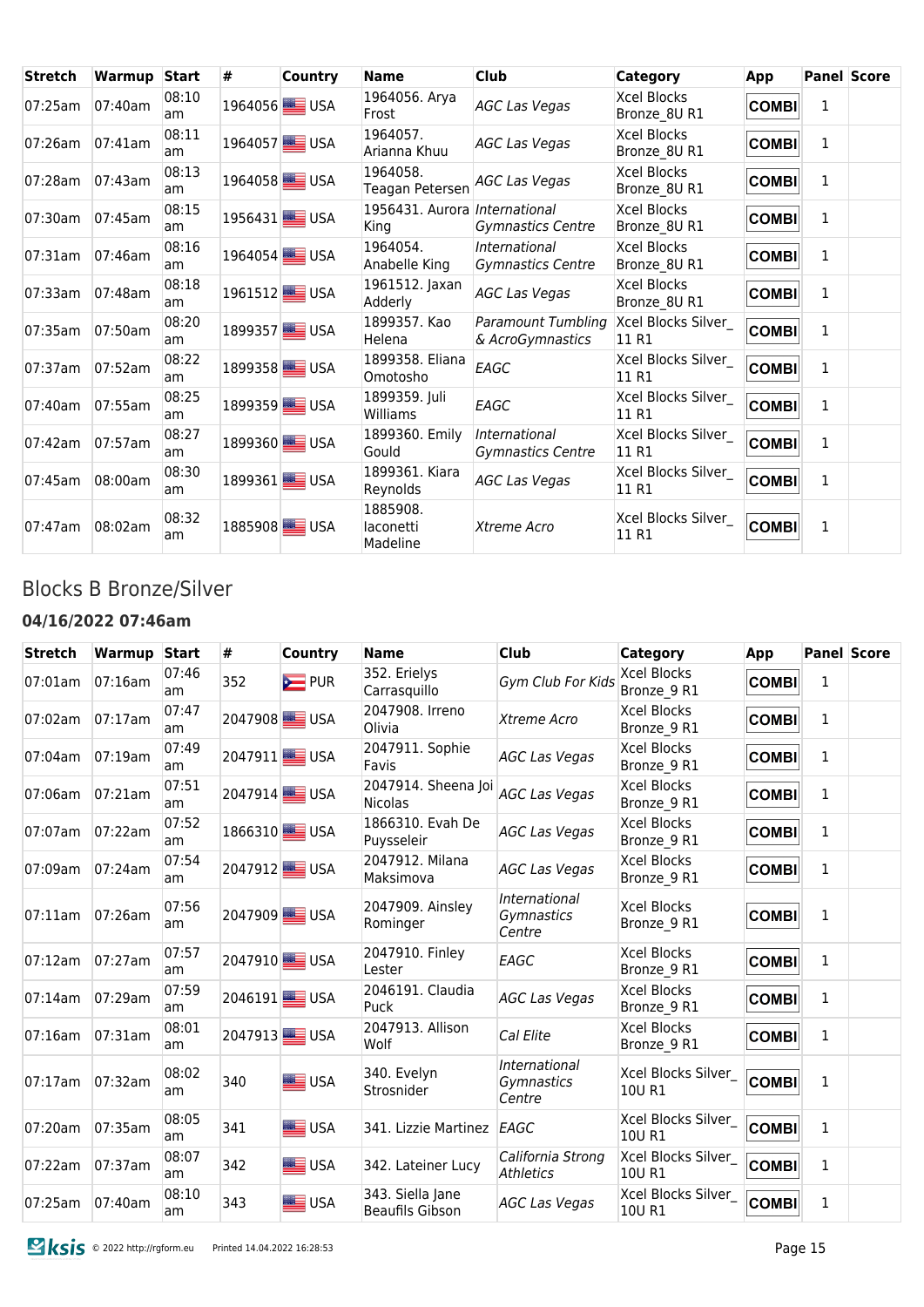| <b>Stretch</b> | Warmup  | <b>Start</b> | #   | <b>Country</b>            | <b>Name</b>                    | <b>Club</b>                           | <b>Category</b>                  | App          |   | <b>Panel Score</b> |
|----------------|---------|--------------|-----|---------------------------|--------------------------------|---------------------------------------|----------------------------------|--------------|---|--------------------|
| 07:27am        | 07:42am | 08:12<br>am  | 338 | <b>B</b> MEX              | 338. JIMENEZ<br><b>OMARA</b>   | <b>SIRIUS</b>                         | Xcel Blocks Silver<br>10U R1     | <b>COMBI</b> | 1 |                    |
| 07:30am        | 07:45am | 08:15<br>am  | 344 | USA                       | 344. Zoe Deshields             | EAGC                                  | Xcel Blocks Silver_<br>10U R1    | <b>COMBI</b> | 1 |                    |
| 07:32am        | 07:47am | 08:17<br>am  | 345 | USA                       | 345. Adeline<br>Qualkinbush    | <b>Acro Explosion</b>                 | Xcel Blocks Silver_<br>10U R1    | <b>COMBI</b> | 1 |                    |
| 07:35am        | 07:50am | 08:20<br>am  | 346 | <b>SEE</b> USA            | 346. Austria Isabella          | California Strong<br>Athletics        | Xcel Blocks Silver<br>10U R1     | <b>COMBI</b> | 1 |                    |
| 07:37am        | 07:52am | 08:22<br>am  | 339 | <b>B</b> MEX              | 339. SOFIA<br><b>RODRIGUEZ</b> | <b>SIRIUS</b>                         | Xcel Blocks Silver<br>10U R1     | <b>COMBI</b> | 1 |                    |
| 07:40am        | 07:55am | 08:25<br>am  |     | 1907412 <sup>3</sup> USA  | 1907412. Reece<br>King         | WestCoast<br><b>Training Center</b>   | Xcel Blocks Silver<br>$12 + R1$  | <b>COMBI</b> | 1 |                    |
| 07:42am        | 07:57am | 08:27<br>am  | 340 | <b>EX</b><br>MEX          | 340. GARCIA<br>VALENTINA       | <b>SIRIUS</b>                         | Xcel Blocks Silver<br>$12 + R1$  | <b>COMBI</b> | 1 |                    |
| 07:45am        | 08:00am | 08:30<br>am  |     | 1907413 USA               | 1907413. Claire<br>Sahn        | WestCoast<br><b>Training Center</b>   | Xcel Blocks Silver<br>$12 + R1$  | <b>COMBI</b> | 1 |                    |
| 07:47am        | 08:02am | 08:32<br>am  |     | 1907414 <sup>W</sup> WUSA | 1907414. Kingsley<br>Kirk      | International<br>Gymnastics<br>Centre | Xcel Blocks Silver<br>$12 + R1$  | <b>COMBI</b> | 1 |                    |
| 07:50am        | 08:05am | 08:35<br>am  |     | 1907410 <sup>W</sup> USA  | 1907410. Weinman<br>Oriyan     | Xtreme Acro                           | Xcel Blocks Silver_<br>$12 + R1$ | <b>COMBI</b> | 1 |                    |
| 07:52am        | 08:07am | 08:37<br>am  |     | 1907415 USA               | 1907415. Kerrington<br>Leach   | EAGC                                  | Xcel Blocks Silver<br>$12 + R1$  | <b>COMBI</b> | 1 |                    |

# Blocks C Gold/Platinum/Diamond

### **04/16/2022 07:47am**

| <b>Stretch</b> | <b>Warmup Start</b> |             | #   | <b>Country</b>             | <b>Name</b>                           | <b>Club</b>                            | <b>Category</b>                   | App          |              | <b>Panel Score</b> |
|----------------|---------------------|-------------|-----|----------------------------|---------------------------------------|----------------------------------------|-----------------------------------|--------------|--------------|--------------------|
| 07:02am        | 07:17am             | 07:47<br>am |     | 1906050 <sup>3</sup> USA   | 1906050. Daisy St.<br>John            | International<br>Gymnastics<br>Centre  | Xcel Blocks<br>Gold 13U R1        | <b>COMBI</b> | 1            |                    |
| 07:05am        | 07:20am             | 07:50<br>am |     | 1906051 <sub>8</sub> 88USA | 1906051. Skye<br>Luker                | <b>AGC Las Vegas</b>                   | <b>Xcel Blocks</b><br>Gold 13U R1 | <b>COMBI</b> | 1            |                    |
| 07:08am        | 07:23am             | 07:53<br>am | 355 | <b>EXECUTE</b> PUR         | 355. Ferlianne Cruz Gym Club For Kids |                                        | Xcel Blocks<br>Gold 13U R1        | <b>COMBI</b> | $\mathbf{1}$ |                    |
| 07:11am        | 07:26am             | 07:56<br>am |     | 1906057 <sup>3</sup> USA   | 1906057. Milana<br>Johnson            | WestCoast<br><b>Training Center</b>    | Xcel Blocks<br>Gold 13U R1        | <b>COMBI</b> | 1            |                    |
| 07:14am        | 07:29am             | 07:59<br>am |     | 1906052 USA                | 1906052. Inge<br>Trinity              | <b>Ultimate Acro</b>                   | <b>Xcel Blocks</b><br>Gold_13U R1 | <b>COMBI</b> | 1            |                    |
| 07:17am        | 07:32am             | 08:02<br>am |     | 1906053 USA                | 1906053. Natalie<br>Maisuradze        | <b>AGC Las Vegas</b>                   | <b>Xcel Blocks</b><br>Gold 13U R1 | <b>COMBI</b> | $\mathbf{1}$ |                    |
| 07:20am        | 07:35am             | 08:05<br>am |     | 1906054 USA                | 1906054. Rodriguez<br>Sara            | Xtreme Acro                            | <b>Xcel Blocks</b><br>Gold 13U R1 | <b>COMBI</b> | $\mathbf{1}$ |                    |
| 07:23am        | 07:38am             | 08:08<br>am |     | 1906055 <sup>3</sup> USA   | 1906055. Emilee<br>Huebler            | <b>MAATT</b>                           | <b>Xcel Blocks</b><br>Gold 13U R1 | <b>COMBI</b> | 1            |                    |
| 07:26am        | 07:41am             | 08:11<br>am |     | 1884657 <sup>3</sup>       | 1884657. Moxley<br>Samara             | Xtreme Acro                            | <b>Xcel Blocks</b><br>Gold 13U R1 | <b>COMBI</b> | 1            |                    |
| 07:29am        | 07:44am             | 08:14<br>am |     | 1906049 USA                | 1906049. Azerrad<br>Roni              | Xtreme Acro                            | <b>Xcel Blocks</b><br>Gold 13U R1 | <b>COMBI</b> | 1            |                    |
| 07:32am        | 07:47am             | 08:17<br>am |     | 1501222 <sup>3</sup> USA   | 1501222. Weinstein<br>Danica          | Xtreme Acro                            | <b>Xcel Blocks</b><br>Gold 13U R1 | <b>COMBI</b> | 1            |                    |
| 07:35am        | 07:50am             | 08:20<br>am |     | 1906056 USA                | 1906056. Alba<br>Cummings             | <b>Acro Explosion</b>                  | <b>Xcel Blocks</b><br>Gold 13U R1 | <b>COMBI</b> | 1            |                    |
| 07:38am        | 07:53am             | 08:23<br>am |     | 1208452 USA                | 1208452. Rylee<br>Chance              | <b>Acro Explosion</b>                  | <b>Xcel Blocks</b><br>Gold 14+ R1 | <b>COMBI</b> | 1            |                    |
| $07:41$ am     | 07:56am             | 08:26<br>am |     | 1208454 USA                | 1208454. Goldberg<br>Ana              | <b>Ultimate Acro</b>                   | <b>Xcel Blocks</b><br>Gold 14+ R1 | <b>COMBI</b> | $\mathbf{1}$ |                    |
| 07:44am        | 07:59am             | 08:29<br>am |     | 1208458 USA                | 1208458. Julian<br>Duhe               | Leaps & Bounds<br><b>Sports Center</b> | <b>Xcel Blocks</b><br>Gold 14+ R1 | <b>COMBI</b> | 1            |                    |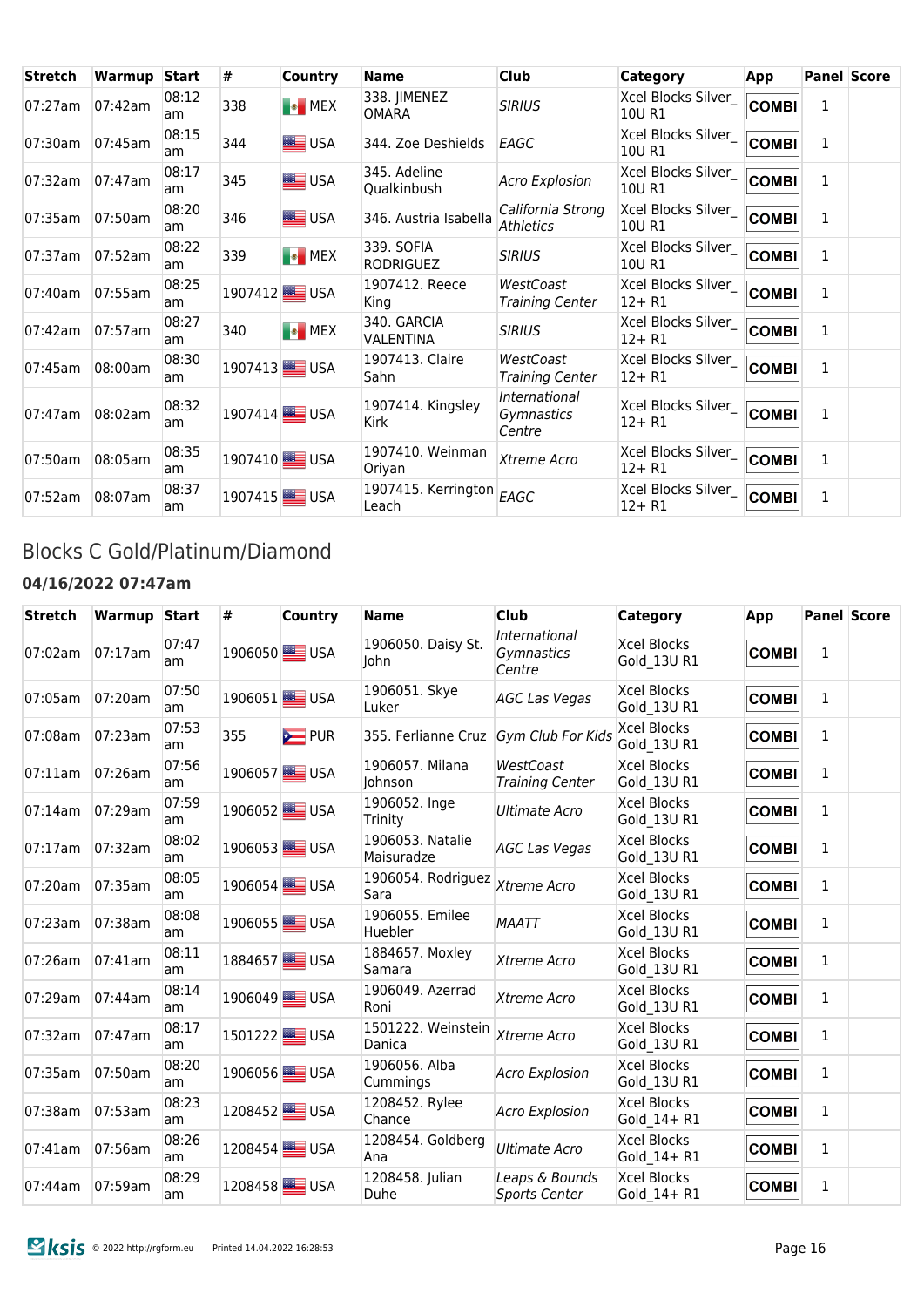| <b>Stretch</b> | Warmup  | <b>Start</b> | #      | <b>Country</b>           | Name                              | <b>Club</b>           | <b>Category</b>                   | App          |   | <b>Panel Score</b> |
|----------------|---------|--------------|--------|--------------------------|-----------------------------------|-----------------------|-----------------------------------|--------------|---|--------------------|
| 07:47am        | 08:02am | 08:32<br>am  |        | 1208451 <b>B</b> USA     | 1208451. Green<br>Olivia          | Xtreme Acro           | Xcel Blocks<br>Gold 14+ R1        | <b>COMBI</b> | 1 |                    |
| 07:50am        | 08:05am | 08:35<br>am  |        | 1208455 <sup>3</sup> USA | 1208455. Mia Jones Acro Explosion |                       | Xcel Blocks<br>Gold 14+ R1        | <b>COMBI</b> | 1 |                    |
| 07:53am        | 08:08am | 08:38<br>am  |        | 1208453 <sup>3</sup> USA | 1208453. Alli<br>Graham           | <b>Acro Explosion</b> | <b>Xcel Blocks</b><br>Platinum R1 | <b>COMBI</b> | 1 |                    |
| 07:56am        | 08:11am | 08:41<br>am  |        | 1043434 <sup>3</sup>     | 1043434. Wang<br>Audrey           | Xtreme Acro           | Xcel Blocks<br>Platinum R1        | <b>COMBI</b> | 1 |                    |
| 08:00am        | 08:15am | 08:45<br>am  | 596302 | <b>SEE</b> USA           | 596302. Cade<br>Shields           | EAGC                  | Xcel Blocks<br>Platinum R1        | <b>COMBI</b> | 1 |                    |
| 08:03am        | 08:18am | 08:48<br>am. |        | 1043435 <sup>3</sup> USA | 1043435. Gianna<br>Graham         | <b>Acro Explosion</b> | Xcel Blocks<br>Platinum R1        | <b>COMBI</b> | 1 |                    |
| 08:07am        | 08:22am | 08:52<br>am  | 981848 | $\equiv$ USA             | 981848. Maya<br>Lissenkova        | <b>AGC Las Vegas</b>  | Xcel Blocks<br>Diamond R1         | <b>COMBI</b> | 1 |                    |
| 08:10am        | 08:25am | 08:55<br>am  | 981847 | $\equiv$ USA             | 981847. Ethan<br>Chang            | EAGC                  | Xcel Blocks<br>Diamond R1         | <b>COMBI</b> | 1 |                    |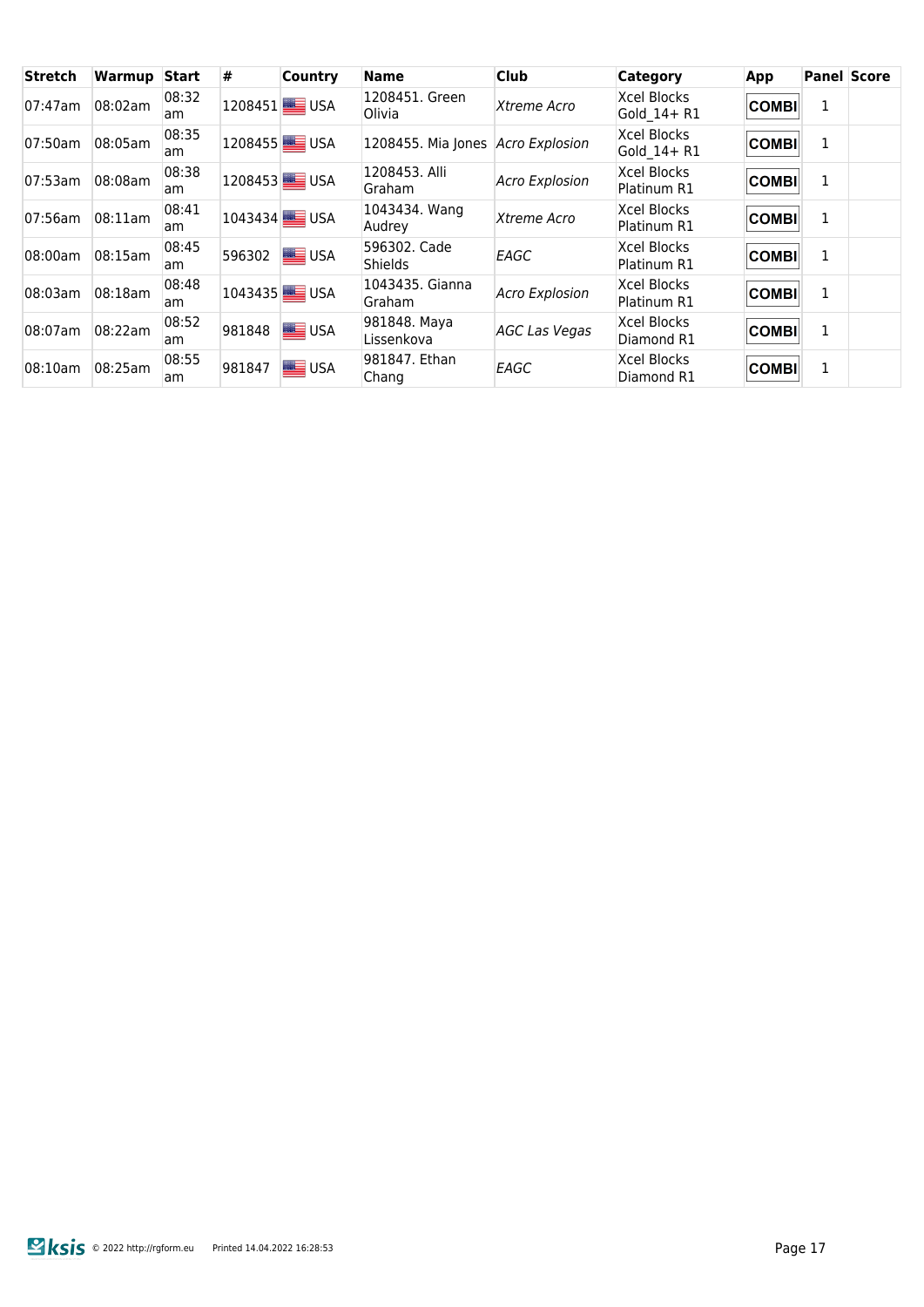### Rotation 13 Level 4/5

#### **04/16/2022 09:15am**

| <b>Stretch</b>  | Warmup Start |             | #            | <b>Country</b>  | <b>Name</b>                                                          | <b>Club</b>                                       | Category                        | App          |                | <b>Panel Score</b> |
|-----------------|--------------|-------------|--------------|-----------------|----------------------------------------------------------------------|---------------------------------------------------|---------------------------------|--------------|----------------|--------------------|
| 08:15am         | 08:30am      | 09:15<br>am | 308          | $\bigcup$ CAN   | 308. Emma Carrabau,<br>Mirabel Becker                                | Toronto<br>Gymnastics<br>International            | LV 5 WP<br>12+ Old Rules R1     | <b>COMBI</b> | 1              |                    |
| 08:17am         | 08:32am      | 09:17<br>am | 8852         | USA             | 8852. Thea Dizon,<br>Reagan Clutts                                   | International<br><b>Gymnastics Centre</b>         | LV 4 WP R1                      | <b>COMBI</b> | $\overline{2}$ |                    |
| 08:20am         | 08:35am      | 09:20<br>am | 8685         | USA             | 8685. Penelope<br>Ferguson, Daisy St.<br>John                        | International<br><b>Gymnastics Centre</b>         | LV 5 WP 12+ R1                  | <b>COMBI</b> | 1              |                    |
| 08:23am         | 08:38am      | 09:23<br>am | 8755         | USA             | 8755. Mia<br>Vozdroganova, Kira<br>Nasyrova, Aliya<br>Cisneros       | California Strong<br><b>Athletics</b>             | LV 5 W Group_9U<br>R1           | <b>COMBI</b> | $\overline{2}$ |                    |
| 08:26am         | 08:41am      | 09:26<br>am | 9264         | USA             | 9264. 9266 Harper<br>Heer, Carley<br>Rockenstein                     | Rodina Elite<br>Gymnastics<br>Academy             | LV 5 WP 12+ R1                  | <b>COMBI</b> | 1              |                    |
| 08:29am         | 08:44am      | 09:29<br>am | $\mathbf{0}$ | USA             | 0. 9218 Mai Linh<br>Hoang, Brienne<br>Reisman, Claudia Puck          | <b>AGC Las Vegas</b>                              | LV 5 W Group 9U<br>R1           | <b>COMBI</b> | $\overline{2}$ |                    |
| 08:31am         | 08:46am      | 09:31<br>am | 9261         | <b>SALE</b> USA | 9261. 9261 Klara<br>Lichdi, Adelaide<br>Richards                     | CCoast Acro                                       | LV 5 WP 12+ R1                  | <b>COMBI</b> | 1              |                    |
| 08:34am         | 08:49am      | 09:34<br>am | 0            | $\equiv$ USA    | 0.9193 Mila<br>Tarakanova, Violet<br>Stoev, Eden St-Pierre           | <b>AGC Las Vegas</b>                              | <b>LV 5 W</b><br>Group 10-11 R1 | <b>COMBI</b> | $\overline{2}$ |                    |
| 08:37am         | 08:52am      | 09:37<br>am | 9307         | USA             | 9307. Norah DeLacey,<br>Jianna Small                                 | Acro Enso                                         | LV 5 WP 12+ R1                  | <b>COMBI</b> | $\mathbf{1}$   |                    |
| 08:40am         | 08:55am      | 09:40<br>am | 309          | $\bigcup$ CAN   | 309. Sophie Burda,<br>Michelle Fleury, Judy<br>Ghafri                | Oakville<br><b>Gymnastics Club</b>                | <b>LV 5 W</b><br>Group 10-11 R1 | <b>COMBI</b> | $\overline{2}$ |                    |
| 08:43am         | 08:58am      | 09:43<br>am | 9262         | USA             | 9262.8787 ETTA<br><b>BERG, DELILAH GRADY</b>                         | Bg acro                                           | LV 5 WP 12+ R1                  | <b>COMBI</b> | $\mathbf{1}$   |                    |
| 08:46am         | 09:01am      | 09:46<br>am | 8686         | USA             | 8686. Peighton Smith,<br>Ahnesti Cornelius, Mia<br>Pulido            | International<br>Gymnastics Centre Group 10-11 R1 | <b>LV 5 W</b>                   | <b>COMBI</b> | $\overline{2}$ |                    |
| 08:48am         | 09:03am      | 09:48<br>am | 0            | <b>SEE USA</b>  | 0. 9186 Teagan<br>Cohen, Zuzanna Lin                                 | <b>AGC Las Vegas</b>                              | LV 5 WP 12+ R1                  | <b>COMBI</b> | $\mathbf{1}$   |                    |
| 08:51am 09:06am |              | 09:51<br>am | 0            | ≣ USA           | 0. 9190 Elise Yip,<br>Taylor Montijo, Sophie AGC Las Vegas<br>Favis, |                                                   | LV 5 W<br>Group 10-11 R1        | <b>COMBI</b> | $\overline{2}$ |                    |
| 08:54am         | 09:09am      | 09:54<br>am | 9484         | $\equiv$ USA    | 9484. Manha Anwar,<br>Alisa Bobrova                                  | Paramount<br>Tumbling &<br><b>AcroGymnastics</b>  | LV 5 WP 12+ R1                  | <b>COMBI</b> | 1              |                    |
| 08:57am         | 09:12am      | 09:57<br>am | 9499         | USA             | 9499. 9499 Vila<br>Madden, Kamryn Ruiz,<br><b>Baylee Ensign</b>      | Capital Acrobatics                                | LV 5 W<br>Group 12+R1           | <b>COMBI</b> | $\overline{2}$ |                    |
| 09:00am         | 09:15am      | 10:00<br>am | 9209         | USA             | 9209. Peyton Clem,<br>Brynn Fanucchi                                 | WestCoast<br><b>Training Center</b>               | LV 5 WP_12+ R1                  | <b>COMBI</b> | $\mathbf 1$    |                    |
| 09:03am         | 09:18am      | 10:03<br>am | 310          | <b>EXECAN</b>   | 310. Haruka<br>Kurishima, Emma<br>Yang, Ivana Burda                  | Oakville<br><b>Gymnastics Club</b>                | <b>LV 5 W</b><br>Group_12+R1    | <b>COMBI</b> | $\overline{2}$ |                    |
| 09:05am         | 09:20am      | 10:05<br>am | 9265         | USA             | 9265. 8789 ADDISON<br>CHOE, AARYANNA<br><b>SILER</b>                 | Bg acro                                           | LV 5 WP 12+ R1                  | <b>COMBI</b> | $\mathbf{1}$   |                    |
| 09:08am         | 09:23am      | 10:08<br>am | 9213         | $\equiv$ USA    | 9213. Piper Anderson,<br>Laurel Worth, Sophia<br>Eddy                | WestCoast<br><b>Training Center</b>               | <b>LV 5 W</b><br>Group_12+R1    | <b>COMBI</b> | $\overline{2}$ |                    |
| 09:11am         | 09:26am      | 10:11<br>am | 8970         | USA             | 8970. Natalia Lara,<br>Thalia Cortez                                 | International<br><b>Gymnastics Centre</b>         | LV 5 WP 12+ R1                  | <b>COMBI</b> | $\mathbf{1}$   |                    |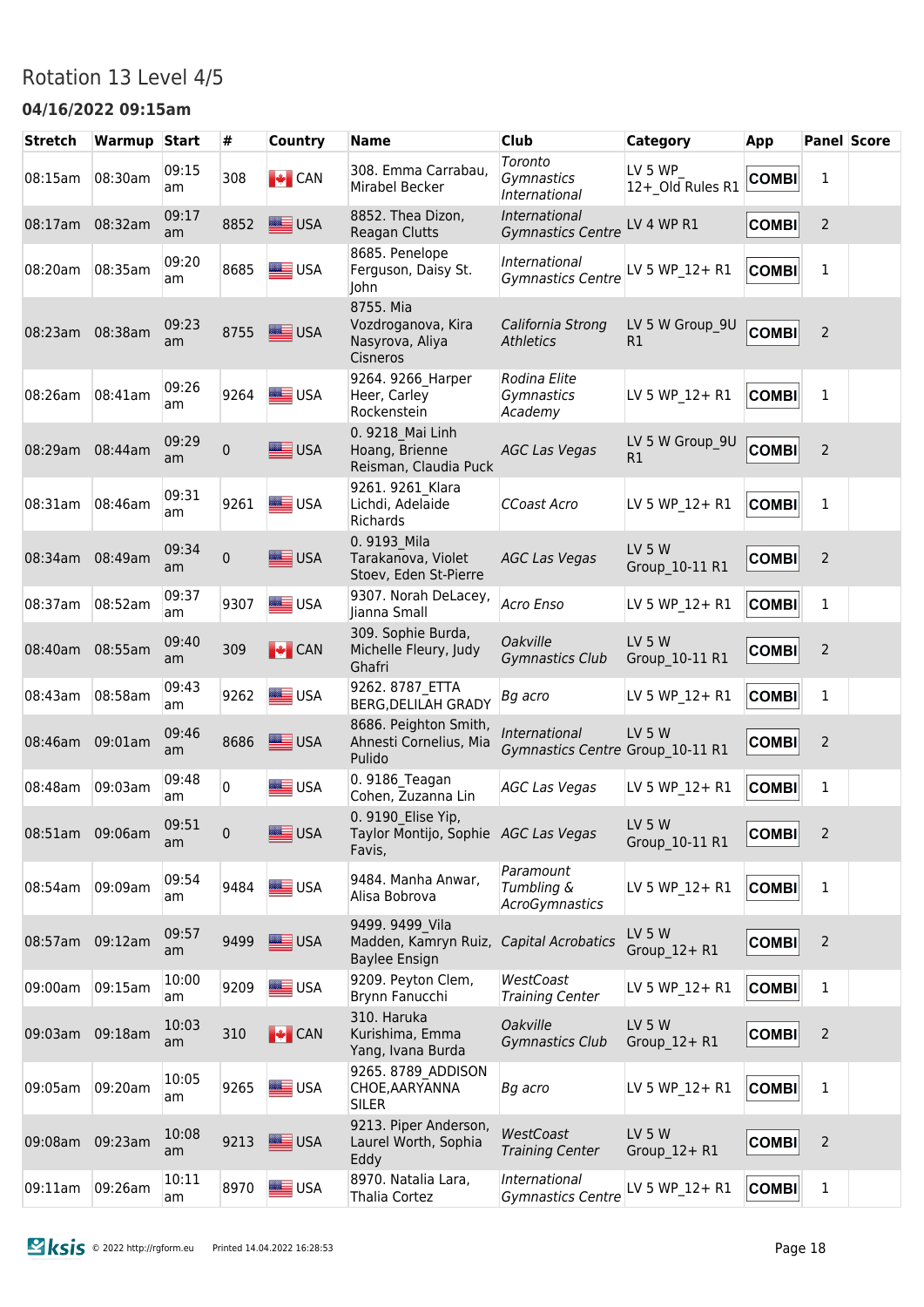| <b>Stretch</b>  | Warmup Start                  |             | #    | <b>Country</b>              | <b>Name</b>                                                                            | <b>Club</b>                                | Category                                   | App          |                | <b>Panel Score</b> |
|-----------------|-------------------------------|-------------|------|-----------------------------|----------------------------------------------------------------------------------------|--------------------------------------------|--------------------------------------------|--------------|----------------|--------------------|
| 09:14am 09:29am |                               | 10:14<br>am | 9210 | USA                         | 9210. Gali<br>Feigenbaum, Emmy<br>Hurder, Briana<br>Munteanu                           | WestCoast<br><b>Training Center</b>        | LV 6 W<br>Group 13+R1                      | <b>COMBI</b> | $\overline{2}$ |                    |
| 09:17am         | 09:32am                       | 10:17<br>am | 9212 | USA                         | 9212. Lillie Burruel,<br>Nirupa Rao                                                    | WestCoast<br><b>Training Center</b>        | LV 5 WP_12+ R1                             | <b>COMBI</b> | 1              |                    |
| 09:20am         | 09:35am                       | 10:20<br>am | 9309 | $\equiv$ USA                | 9309. Isabelle Peters,<br>Twyla Schmitt, Kaylin<br>Roam                                | Acro Enso                                  | <b>LV 5 W</b><br>Group 12+R1               | <b>COMBI</b> | $\overline{2}$ |                    |
| 09:23am         | 09:38am                       | 10:23<br>am | 8719 | USA                         | 8719. Violet Oberlin,<br>Asiyah Bayan                                                  | International<br><b>Gymnastics Centre</b>  | LV 5 WP 12+ R1                             | <b>COMBI</b> | 1              |                    |
| 09:25am         | 09:40am                       | 10:25<br>am | 9214 | <b>SALE</b> USA             | 9214. Farrah Brown,<br>Sadie Brown, Alyssa<br>Okamoto                                  | California Strong<br><b>Athletics</b>      | <b>LV 5 W</b><br>Group 12+R1               | <b>COMBI</b> | $\overline{2}$ |                    |
| 09:28am         | 09:43am                       | 10:28<br>am | 8780 | USA                         | 8780. 8780 Kinsli<br>Cook, Avery Miller                                                | SoCal TTC                                  | LV 5 WP 9U R1                              | <b>COMBI</b> | 1              |                    |
| 09:31am         | 09:46am                       | 10:31<br>am | 311  | $\bigcup$ CAN               | 311. Neve Macdonald,<br>Umida Kosikhujayeva,<br>Sofia Dudnyk                           | Toronto<br>Gymnastics<br>International     | <b>LV 5 W</b><br>Group 12+ Old<br>Rules R1 | <b>COMBI</b> | $\overline{2}$ |                    |
| 09:34am         | 09:49am                       | 10:34<br>am | 8781 | USA                         | 8781.8781 Natalia<br>Finnegan, Tatum<br>McKelvey                                       | SoCal TTC                                  | LV 5 WP 9U R1                              | <b>COMBI</b> | $\mathbf{1}$   |                    |
| 09:37am         | 09:52am                       | 10:37<br>am | 9133 | USA                         | 9133. Andrew Pankov, Paramount<br>Juliana Buggs, Shreyan Tumbling &<br>Godsay          | AcroGymnastics                             | LV 5 Mx Trio 12+<br>R1                     | <b>COMBI</b> | $\overline{2}$ |                    |
| 09:40am         | 09:55am                       | 10:40<br>am | 8954 | <b>SEE</b> USA              | 8954. Maggie Gaspard, Empire<br>Angelina Sanchez                                       | Acrogymnastics                             | LV 5 WP_10-11 R1 COMBI                     |              | $\mathbf{1}$   |                    |
| 09:42am         | 09:57am                       | 10:42<br>am | 9215 | USA                         | 9215. 9135 Harper<br>Heer, Ryleigh Teague,<br>Carley Rockenstein                       | Rodina Elite<br>Gymnastics<br>Academy      | <b>LV 5 W</b><br>Group 12+R1               | <b>COMBI</b> | $\overline{2}$ |                    |
| 09:45am         | 10:00am                       | 10:45<br>am | 9035 | USA                         | 9035. 9035 Emma<br>Gavryush, Lauren<br>Fagnoni                                         | Capital Acrobatics  LV 5 WP 10-11 R1 COMBI |                                            |              | $\mathbf{1}$   |                    |
| 09:48am 10:03am |                               | 10:48<br>am | 0    | <b>SASSING</b> USA          | 0. 9189 Teagan<br>Petersen, Sofia Reyes<br>Rudenko, Addison<br>McNeil, Isabel Casillas | <b>AGC Las Vegas</b>                       | Lvl 5 MxG 10-11<br>R1                      | <b>COMBI</b> | 2              |                    |
| 09:51am         | 10:06am                       | 10:51<br>am | 344  | <b>E</b> PUR                | 344. Alyna Mercado,<br>Gisela Ortiz                                                    | Gym Club For Kids LV 5 WP 10-11 R1 COMBI   |                                            |              | 1              |                    |
| 09:54am         | 10:09am                       | 10:54<br>am | 9061 | USA                         | 9061. Dean Miller,<br>Alexi Stepanienko                                                | <b>Realis Gymnastics</b><br>Academy        | LV 5 MP 10-11 R1 COMBI                     |              | $\overline{2}$ |                    |
| 09:57am         | 10:12am                       | 10:57<br>am | 0    | USA                         | 0. 9187 Yasmin<br>Roberts, Isabelle<br>Heathman                                        | <b>AGC Las Vegas</b>                       | LV 5 WP 10-11 R1 COMBI                     |              | $\mathbf 1$    |                    |
| 09:59am         | 10:14am                       | 10:59<br>am | 9255 | USA                         | 9255. Drake Duncan,<br><b>Derrick Matheu</b>                                           | Realis Gymnastics<br>Academy               | LV 5 MP 12+ R1                             | <b>COMBI</b> | $\overline{2}$ |                    |
| 10:02am         | 10:17am                       | 11:02<br>am | 8596 | <b>SEE</b> USA              | 8596. Naiya Hartley,<br>Ahnesti Cornelius                                              | International<br><b>Gymnastics Centre</b>  | LV 5 WP 10-11 $R1$ COMBI                   |              | $\mathbf 1$    |                    |
| 10:05am 10:20am |                               | 11:05<br>am | 7841 | USA                         | 7841. 7841 Scarlett<br>Sabnekar, Benjamin<br>Molina                                    | <b>Aspire Kids Sports</b><br>Center        | LV 5 MxP 9U R1                             | <b>COMBI</b> | $\overline{2}$ |                    |
| 10:08am         | 10:23am                       | 11:08<br>am | 8338 | USA                         | 8338. Anabelle King,<br>Zuraiya Martinelli                                             | International<br><b>Gymnastics Centre</b>  | LV 5 WP 10-11 R1 COMBI                     |              | $\mathbf{1}$   |                    |
| 10:11am 10:26am |                               | 11:11<br>am | 9306 | USA                         | 9306. Violette Vogel-<br>Lewis, Liam<br>Whittemore                                     | Acro Enso                                  | LV 5 MxP 10-11<br>R1                       | <b>COMBI</b> | $\overline{2}$ |                    |
| 10:16am 10:31am |                               | 11:16<br>am | 9196 | USA                         | 9196. 9196 Thomas<br>Davis-Ross, Sabina<br>Soenen                                      | CCoast Acro                                | LV 5 MxP 12+ R1                            | <b>COMBI</b> | $\overline{2}$ |                    |
| 10:19am         | 10:34am                       | 11:19<br>am | 8684 | USA                         | 8684. Emilia Ferguson, International<br>Amanda Grigg                                   | <b>Gymnastics Centre</b>                   | LV 5 WP 10-11 R1 COMBI                     |              | $\mathbf{1}$   |                    |
| 10:22am 10:37am |                               | 11:22<br>am | 9308 | USA                         | 9308. Coco Luciano,<br>Chase Taylor                                                    | Acro Enso                                  | LV 5 MxP 12+ R1                            | <b>COMBI</b> | $\overline{2}$ |                    |
|                 | Sksis © 2022 http://rgform.eu |             |      | Printed 14.04.2022 16:28:53 |                                                                                        |                                            |                                            | Page 19      |                |                    |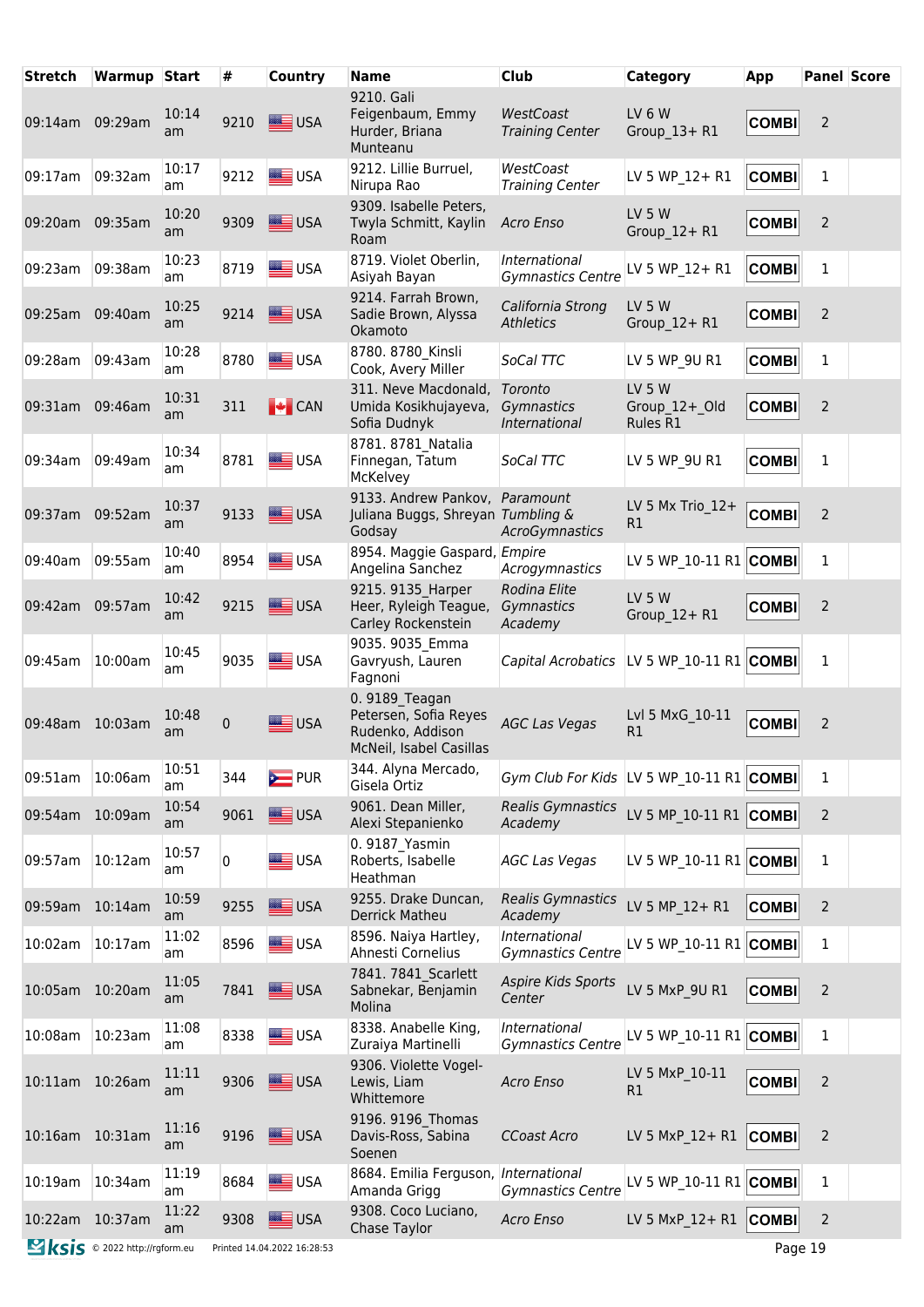| <b>Stretch</b>  | Warmup  | Start       | #    | <b>Country</b> | <b>Name</b>                                            | <b>Club</b>                                       | <b>Category</b>                | App          |   | <b>Panel Score</b> |
|-----------------|---------|-------------|------|----------------|--------------------------------------------------------|---------------------------------------------------|--------------------------------|--------------|---|--------------------|
| 10:25am         | 10:40am | 11:25<br>am | 9200 | USA            | 9200. 8788 AI NY<br>TRAN, ELLIANA BURG                 | Bg acro                                           | LV 5 WP 10-11 R1 $ COMBI $     |              |   |                    |
| 10:28am 10:43am |         | 11:28<br>am | 8363 | <b>SEE</b> USA | 8363. Violet Oberlin,<br>Thea Dizon, Senja<br>Engleman | International<br>Gymnastics Centre LV 4 W Trio R1 |                                | <b>COMBI</b> | 2 |                    |
| 10:30am         | 10:45am | 11:30<br>am | 9195 | USA            | 9195. 9195 Avery<br>Winkenbach, Anna<br>Davis-Ross     | CCoast Acro                                       | LV 5 WP 10-11 R1 $ $ COMBI $ $ |              |   |                    |

# Rotation 14 Level 6

#### **04/16/2022 11:50am**

| <b>Stretch</b>  | Warmup     | <b>Start</b> | #    | Country            | <b>Name</b>                                                                             | <b>Club</b>                               | Category                          | App          |                | <b>Panel Score</b> |
|-----------------|------------|--------------|------|--------------------|-----------------------------------------------------------------------------------------|-------------------------------------------|-----------------------------------|--------------|----------------|--------------------|
| 10:50am         | 11:05am    | 11:50<br>am  | 8743 | $\equiv$ USA       | 8743. 8743 Audrey<br>Hansen, Kensie Goodwin                                             | SoCal TTC                                 | LV 6 WP 10U<br>R1                 | <b>COMBI</b> | 1              |                    |
| 10:53am 11:08am |            | 11:53<br>am  | 8742 | <b>SEE USA</b>     | 8742. 8742 Maci Cook,<br>A'leya Anthony, Yuika<br>Fujikado                              | SoCal TTC                                 | LV 6 W<br>Group 10U R1            | <b>COMBI</b> | 2              |                    |
| 10:56am         | $11:11$ am | 11:56<br>am  | 7936 | USA                | 7936. 7936 Sofia Firenze,<br>MariaBella Riley                                           | SoCal TTC                                 | LV 6 WP 10U<br>R1                 | <b>COMBI</b> | $\mathbf{1}$   |                    |
| 10:59am         | 11:14am    | 11:59<br>am  | 8413 | USA                | 8413. Abby Moran,<br>Addison Flint, Neela<br>Walber                                     | International<br><b>Gymnastics Centre</b> | LV 6 W<br>Group_11-12<br>R1       | <b>COMBI</b> | $\overline{2}$ |                    |
| 11:02am         | 11:17am    | 12:02<br>рm  | 333  | <b>B</b> MEX       | 333. Omara jiménez,<br>Anna Miñón                                                       | <b>SIRIUS</b>                             | LV 6 WP_10U<br>R <sub>1</sub>     | <b>COMBI</b> | $\mathbf{1}$   |                    |
| 11:05am         | 11:20am    | 12:05<br>pm  | 9045 | USA                | 9045. 9045 Scarlett<br>Sabnekar, Joie Gardner,<br>Kara Boyce                            | <b>Aspire Kids Sports</b><br>Center       | LV 6 W<br>Group_11-12<br>R1       | <b>COMBI</b> | $\overline{2}$ |                    |
| 11:08am         | 11:23am    | 12:08<br>pm  | 8922 | <b>SEE</b> USA     | 8922. Kennedy-Mroch                                                                     | Leaps & Bounds<br><b>Sports Center</b>    | LV 6 WP 10U<br>R <sub>1</sub>     | <b>COMBI</b> | 1              |                    |
| 11:11am         | 11:26am    | 12:11<br>pm  | 346  | <b>EXAMPLE</b> PUR | 346. Isabella Roman,<br>Paola Velazquez, Jeilianys<br>Perez                             | Gym Club For Kids Group_11-12             | LV 6 W<br>R1                      | <b>COMBI</b> | $\overline{2}$ |                    |
| $11:14$ am      | 11:29am    | 12:14<br>pm  | 8952 | USA                | 8952. Isabelle Clements,<br>Jessleen Baldwin                                            | Empire<br>Acrogymnastics                  | LV 6 WP_11-12<br>R <sub>1</sub>   | <b>COMBI</b> | $\mathbf{1}$   |                    |
| 11:17am 11:32am |            | 12:17<br>pm  | 9210 | USA                | 9210. Gali Feigenbaum,<br>Emmy Hurder, Briana<br>Munteanu                               | WestCoast<br><b>Training Center</b>       | LV 6 W<br>Group 13+ R1            | <b>COMBI</b> | $\overline{2}$ |                    |
| 11:20am         | 11:35am    | 12:20<br>pm  | 9051 | <b>SEE</b> USA     | 9051. 9051 Mariah<br>Browne, Elizabeth Doom                                             | Aspire Kids Sports<br>Center              | LV 6 WP_11-12<br>R1               | <b>COMBI</b> | $\mathbf 1$    |                    |
| 11:23am 11:38am |            | 12:23<br>рm  | 347  | $\sum$ PUR         | 347. Eva Acevedo, Dalia<br>Hernandez, Victoria<br>Rodriguez                             | Gym Club For Kids                         | LV <sub>6</sub> W<br>Group_13+ R1 | <b>COMBI</b> | $\overline{2}$ |                    |
| 11:26am         | 11:41am    | 12:26<br>pm  | 8921 | <b>SEE</b> USA     | 8921. Miller-Miller                                                                     | Leaps & Bounds<br><b>Sports Center</b>    | LV 6 WP_11-12<br>R1               | <b>COMBI</b> | 1              |                    |
| 11:29am         | 11:44am    | 12:29<br>pm  | 9121 | USA                | 9121. Rachel Padilla,<br>Zadie Fine, Bridget Glazer                                     | Paramount<br>Tumbling &<br>AcroGymnastics | LV 6 W<br>Group 13+ R1            | <b>COMBI</b> | 2              |                    |
| 11:32am         | 11:47am    | 12:32<br>рm  | 345  | <b>PUR</b>         | 345. Daniela Carrasquillo,<br>Amaia Batista                                             | Gym Club For Kids                         | LV 6 WP_11-12<br>R1               | <b>COMBI</b> | 1              |                    |
| 11:35am 11:50am |            | 12:35<br>pm  | 312  | <b>EXECAN</b>      | 312. Anya Kifourkian,<br>Mattea Zarzuela, and<br>Thandie George, Womens<br>Trio Level 6 | Toronto<br>Gymnastics<br>International    | LV 6 W<br>Group 13+ R1            | <b>COMBI</b> | $\overline{2}$ |                    |
| 11:38am         | 11:53am    | 12:38<br>pm  | 8953 | USA                | 8953. Aleigha Prado,<br><b>Scarlett Dominguez</b>                                       | Empire<br>Acrogymnastics                  | LV 6 WP 11-12<br>R1               | <b>COMBI</b> | $\mathbf 1$    |                    |
| $11:41$ am      | 11:56am    | 12:41<br>pm  | 9132 | USA                | 9132. 7842 Alina<br>Rizvanova, Cailin<br>Wollman, Cordelia Beck                         | Rodina Elite<br>Gymnastics<br>Academy     | LV 6 W<br>Group_13+ R1            | <b>COMBI</b> | $\overline{2}$ |                    |
| 11:44am         | 11:59am    | 12:44<br>pm  | 8972 | <b>SEE</b> USA     | 8972. 8972 Maya Leylek,<br>Awdriana Ornelas                                             | SoCal TTC                                 | LV 6 WP_11-12<br>R1               | <b>COMBI</b> | $\mathbf{1}$   |                    |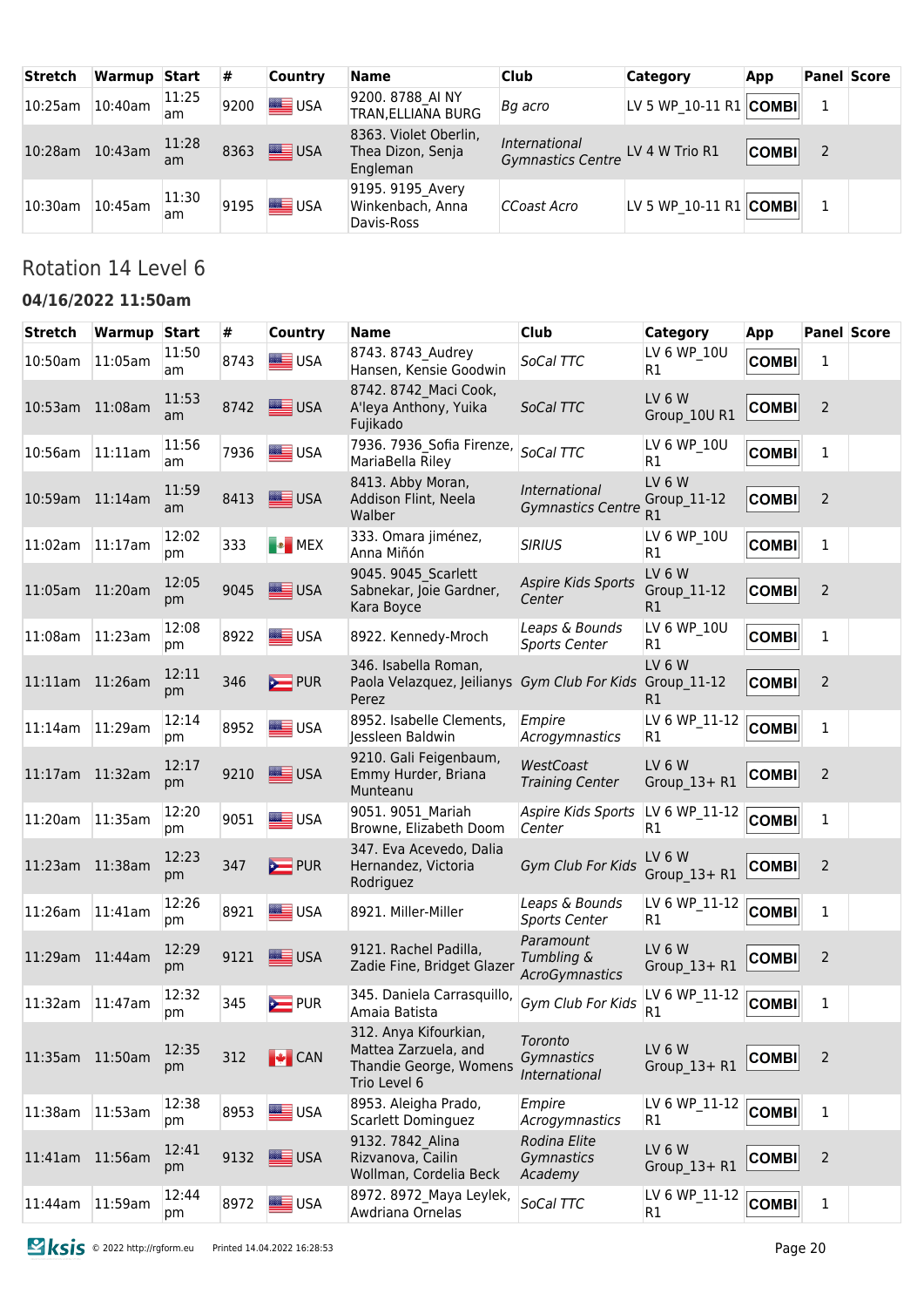| <b>Stretch</b>  | <b>Warmup Start</b> |             | #            | <b>Country</b>     | <b>Name</b>                                                                                       | <b>Club</b>                                      | <b>Category</b>                 | App               |                | <b>Panel Score</b> |
|-----------------|---------------------|-------------|--------------|--------------------|---------------------------------------------------------------------------------------------------|--------------------------------------------------|---------------------------------|-------------------|----------------|--------------------|
| 11:47am         | 12:02pm             | 12:47<br>pm | $\mathbf{0}$ | USA                | 0. 9194 Arya Frost, Alex<br>St-Pierre, Gia Morreale                                               | <b>AGC Las Vegas</b>                             | LV 6 W<br>Group_13+ R1          | <b>COMBI</b>      | $\overline{2}$ |                    |
| 11:50am         | 12:05pm             | 12:50<br>pm | 9020         | <b>SIER</b> USA    | 9020. Layla Bakken,<br><b>Brooklyn Davis</b>                                                      | Realis Gymnastics<br>Academy                     | LV 6 WP 13+<br>R <sub>1</sub>   | <b>COMBI</b>      | 1              |                    |
| 11:53am         | 12:08pm             | 12:53<br>pm | 334          | <b>B</b> MEX       | 334. Sofía Rodriguez,<br>Valeria Miñón, Pamela<br>Miñón                                           | <b>SIRIUS</b>                                    | LV 6 W<br>Group 13+R1           | <b>COMBI</b>      | $\overline{2}$ |                    |
| 11:56am         | $ 12:11$ pm         | 12:56<br>pm | 9218         | <b>SEE</b> USA     | 9218. 9134 Valeriia<br>Plotnikova, Yavheniya<br>Shubskaya                                         | Rodina Elite<br>Gymnastics<br>Academy            | LV 6 WP 13+<br>R1               | <b>COMBI</b>      | $\mathbf{1}$   |                    |
| 11:59am 12:14pm |                     | 12:59<br>pm | 9113         | <b>SASSING</b> USA | 9113. Alisa Morterovetski,<br>Elyse Knuth, Sophia<br>Mommer                                       | Paramount<br>Tumbling &<br><b>AcroGymnastics</b> | <b>LV 6 W</b><br>Group 13+ R1   | <b>COMBI</b>      | 2              |                    |
| 12:02pm         | 12:17pm             | 01:02<br>pm | 8716         | USA                | 8716. Peighton Smith,<br><b>Emily Spink</b>                                                       | International<br>Gymnastics Centre R1            | LV 6 WP 13+                     | <b>COMBI</b>      | 1              |                    |
| 12:05pm 12:20pm |                     | 01:05<br>pm | 9134         | USA                | 9134.8790 SAGE<br>ANDERSON, KYLEIGH<br>DELINGER, AVA HIPPERT                                      | Bg acro                                          | <b>LV 6 W</b><br>Group 13+ R1   | <b>COMBI</b>      | 2              |                    |
| 12:08pm         | 12:23pm             | 01:08<br>рm | 9217         | USA                | 9217. 9217 Kayla<br>Radesic, Sierra<br>Cherniavsky                                                | <b>ATA Gymnastics</b>                            | LV 6 WP 13+<br>R1               | <b>COMBI</b>      | $\mathbf{1}$   |                    |
| 12:11pm 12:26pm |                     | 01:11<br>pm | 348          | $\sum$ PUR         | 348. Isabella Roman,<br>Paola Velazquez, Jeilianys Gym Club For Kids<br>Perez, Victoria Rodriguez |                                                  | LV <sub>6</sub><br>MxG_11-12 R1 | <b>COMBI</b>      | $\overline{2}$ |                    |
| 12:14pm         | 12:29pm             | 01:14<br>рm | 8064         | USA                | 8064. Aurora King,<br>Danicka Wilson                                                              | International<br>Gymnastics Centre R1            | LV 6 WP 13+                     | <b>COMBI</b>      | $\mathbf{1}$   |                    |
| 12:17pm 12:32pm |                     | 01:17<br>pm | 9447         | USA                | 9447. Filippo Buerki,<br>Ethan Throne, Peyton<br>Ewell, Ella Throne                               | California Strong<br><b>Athletics</b>            | LV <sub>6</sub><br>MxG 11-12 R1 | <b>COMBI</b>      | $\overline{2}$ |                    |
| 12:20pm         | 12:35pm             | 01:20<br>pm | 8988         | USA                | 8988. 8988 Vila Madden,<br>Baylee Ensign                                                          | Capital Acrobatics                               | LV 6 WP 13+<br>R1               | <b>COMBI</b>      | 1              |                    |
| 12:23pm 12:38pm |                     | 01:23<br>pm | 9279         | USA                | 9279. Cressida Brazier,<br>Anuka Burrows, Alyssa<br>Corona, Kaycee Knapic                         | WestCoast<br><b>Training Center</b>              | LV 6 MxG 13+<br>R1              | <b>COMBI</b>      | $\overline{2}$ |                    |
| 12:26pm         | 12:41pm             | 01:26<br>pm | $\mathbf{0}$ | <u>■ USA</u>       | 0. 9185 Hope Nicolas,<br>Sydney Prestage                                                          | <b>AGC Las Vegas</b>                             | LV 6 WP_13+<br>R1               | <b>COMBI</b>      | 1              |                    |
| 12:29pm 12:44pm |                     | 01:29<br>pm | 8720         | USA                | 8720. Dani Grigg, Mac International<br>Crawford                                                   | Gymnastics Centre MxP_11-12 R1                   | LV <sub>6</sub>                 | ┍<br><b>COMBI</b> | $\overline{2}$ |                    |
| 12:32pm 12:47pm |                     | 01:32<br>pm | 8946         | USA                | 8946. Charli Hawes,<br>Aubrey Garnto                                                              | Technique Acro                                   | LV 6 WP_13+<br>R1               | <b>COMBI</b>      | $\mathbf 1$    |                    |
| 12:35pm 12:50pm |                     | 01:35<br>pm | 7790         | USA                | 7790. Rebekah Mark &<br>Kaden Duncan                                                              | Technique Acro                                   | LV <sub>6</sub><br>MxP 11-12 R1 | <b>COMBI</b>      | 2              |                    |
| 12:38pm         | 12:53pm             | 01:38<br>pm | 0            | USA                | 0. 9188 Arianna Khuu,<br>Nicholas Elbaz                                                           | <b>AGC Las Vegas</b>                             | LV 6 MxP 10U<br>R1              | <b>COMBI</b>      | $\mathbf{1}$   |                    |
| 12:41pm 12:56pm |                     | 01:41<br>pm | 7616         | USA                | 7616. Elle Barry, Nathan<br>Throne                                                                | California Strong<br><b>Athletics</b>            | LV 6 MxP_13+<br>R1              | <b>COMBI</b>      | $\overline{2}$ |                    |
| 12:44pm         | 12:59pm             | 01:44<br>pm | 9023         | <b>SEE</b> USA     | 9023. Noah Alvarado,<br>Nicole Recalde                                                            | Realis Gymnastics LV 6 MxP 10U<br>Academy        | R1                              | <b>COMBI</b>      | $\mathbf{1}$   |                    |

# Rotation 15 11-16

#### **04/16/2022 03:30pm**

| <b>Stretch</b> | Warmup                                 | <b>Start</b> | #   | <b>Country</b>             | <b>Name</b>                                        | <b>Club</b>                           | <b>Category</b>     | App        |   | <b>Panel Score</b> |
|----------------|----------------------------------------|--------------|-----|----------------------------|----------------------------------------------------|---------------------------------------|---------------------|------------|---|--------------------|
| 02:30pm        | 02:45pm                                | 03:30 <br>pm | 349 | <b>E</b> PUR               | 349. Karla Joy-Santiago,<br>Zohali Soto-Vélez      | AcroSport PR                          | 11-16 WP R2         | <b>DYN</b> |   |                    |
|                | 02:32pm 02:47pm $^{03:32}_{\text{pm}}$ |              |     | 8345 <b>Strategies</b> USA | 8345. Kingsley Kirk, Kate<br>Downs, Olivia Crull   | International<br>Gymnastics<br>Centre | 11-16 W<br>Group R1 | <b>BAL</b> | 2 |                    |
| 02:35pm        | 02:50pm                                | 03:35 <br>pm | 316 | $\bigcup$ CAN              | 316. Faith Provost, Amanda <i>Oakville</i><br>Chen | Gymnastics Club                       | 11-16 WP R2         | <b>DYN</b> |   |                    |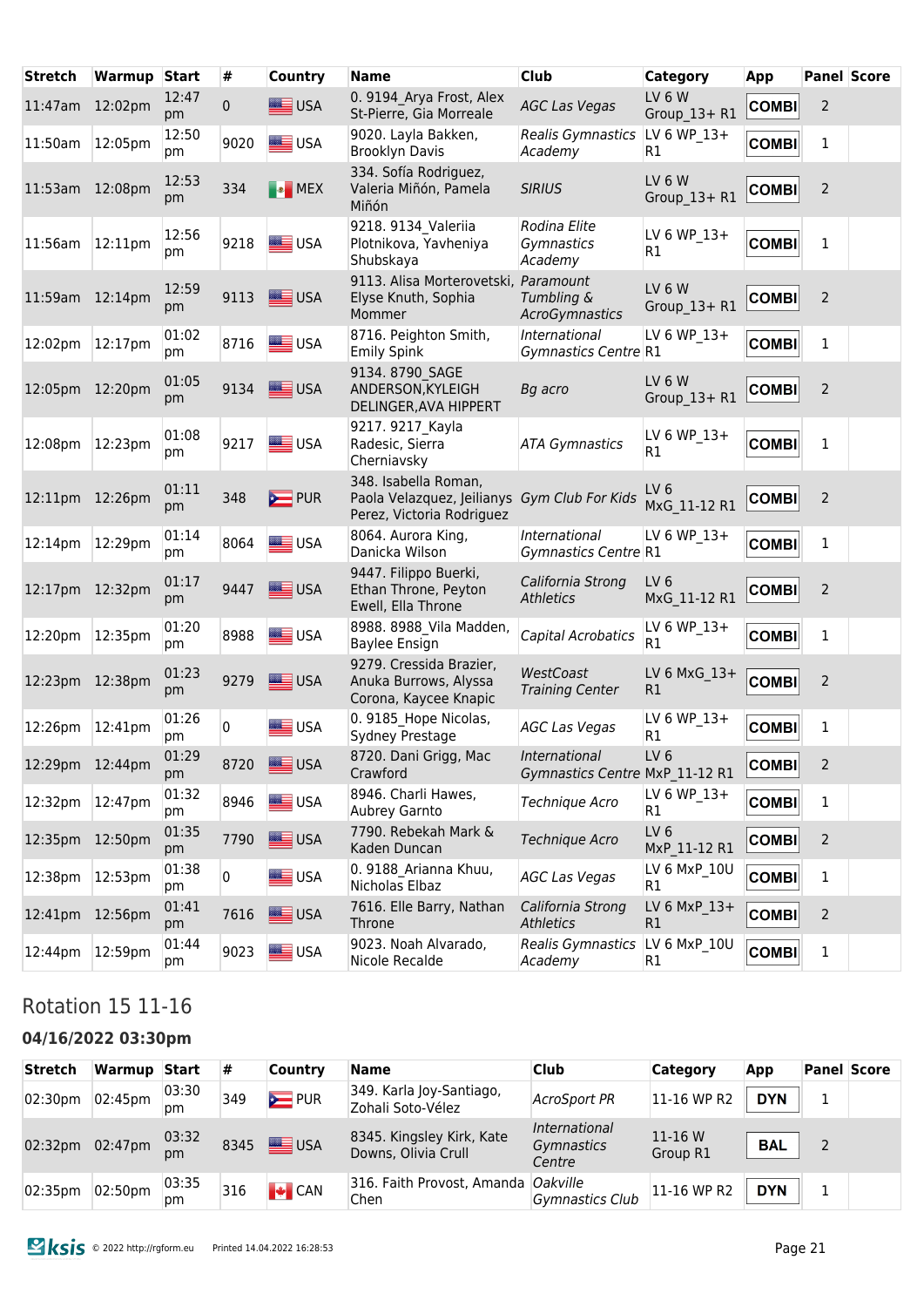| <b>Stretch</b>  | Warmup Start |             | #    | Country        | <b>Name</b>                                                                 | <b>Club</b>                                   | Category            | App        |                | <b>Panel Score</b> |
|-----------------|--------------|-------------|------|----------------|-----------------------------------------------------------------------------|-----------------------------------------------|---------------------|------------|----------------|--------------------|
| 02:42pm         | 02:57pm      | 03:42<br>pm | 335  | <b>Ex</b> MEX  | 335. Ilian Bandín, Valentina<br>García, Ximena Arauz                        | <b>SIRIUS</b>                                 | 11-16 W<br>Group R1 | <b>BAL</b> | $\overline{2}$ |                    |
| 02:40pm         | 02:55pm      | 03:40<br>pm | 9489 | <b>SEE</b> USA | 9489. NEW ADD- Sara<br>Rodriguez, Cecelia<br>Rosenberg                      | Xtreme Acro                                   | 11-16 WP R2         | <b>DYN</b> | 1              |                    |
| 02:47pm 03:02pm |              | 03:47<br>pm | 8870 | <b>LE</b> USA  | 8870. 8870 Cummings<br>Alba, Jones Mia, Graham<br>Gianna                    | <b>Acro Explosion</b>                         | 11-16 W<br>Group R1 | <b>BAL</b> | $\overline{2}$ |                    |
| 02:45pm         | 03:00pm      | 03:45<br>pm | 7873 | <b>SIE</b> USA | 7873. 7873 Zoey Fox, Tasi<br>Tydingco                                       | SoCal TTC                                     | 11-16 WP R2         | <b>DYN</b> | 1              |                    |
| 02:52pm         | 03:07pm      | 03:52<br>pm | 320  | $\bigcup$ CAN  | 320. Karyzza Guillermo,<br>Jorden Diana, Lauren<br>Martilla                 | Oakville<br><b>Gymnastics Club</b>            | 11-16 W<br>Group R1 | <b>BAL</b> | $\overline{2}$ |                    |
| 02:50pm         | 03:05pm      | 03:50<br>pm | 327  | <b>GER</b>     | 327. Paula Rakers, Lena<br>Börner                                           | <b>VfL Weiße Elf</b><br>1919 e.V.<br>Nordhorn | 11-16 WP R2         | <b>DYN</b> | $\mathbf{1}$   |                    |
| 02:57pm         | 03:12pm      | 03:57<br>pm | 7612 | <u>≝</u> USA   | 7612. 7612 Emma Oregel,<br>Graysen Biggs, Addison<br><b>Scott</b>           | Acrobatic<br>Gymnastics of<br>San Antonio     | 11-16 W<br>Group R1 | <b>BAL</b> | 2              |                    |
| 02:55pm         | 03:10pm      | 03:55<br>pm | 317  | $\bigcup$ CAN  | 317. Reis Glowsky, Lucas<br>Izzo                                            | <i><b>Oakville</b></i><br>Gymnastics Club     | 11-16 MP R2         | <b>DYN</b> | $\mathbf{1}$   |                    |
| 03:02pm         | 03:17pm      | 04:02<br>pm | 321  | $\bigcup$ CAN  | 321. Sara Meneses, Amytis<br>Damad, Clair Liu                               | <b>Oakville</b><br><b>Gymnastics Club</b>     | 11-16 W<br>Group R1 | <b>BAL</b> | 2              |                    |
| 03:06pm 03:21pm |              | 04:06<br>pm | 8871 | <b>LEE</b> USA | 8871. Aubrey Ann Johnson,<br>Caroline Sedlak, Sydney<br>Jeffery             | <b>Boerne</b><br>Gymnastics<br>Center         | 11-16 W<br>Group R1 | <b>BAL</b> | $\overline{2}$ |                    |
| 03:00pm         | 03:15pm      | 04:00<br>pm | 9118 | USA            | 9118. Tegan Mallinson,<br>Kaelib Duncan, Ashley<br>Johnson, Robby McCaffrey | Technique Acro                                | 11-16 MxG R1        | <b>BAL</b> | $\mathbf{1}$   |                    |

### Rotation 16 12-18

#### **04/16/2022 04:30pm**

| <b>Stretch</b> | Warmup Start |              | #    | Country        | <b>Name</b>                                                                        | Club                                      | <b>Category</b>             | App        |                | <b>Panel Score</b> |
|----------------|--------------|--------------|------|----------------|------------------------------------------------------------------------------------|-------------------------------------------|-----------------------------|------------|----------------|--------------------|
| 03:30pm        | 03:45pm      | 04:30<br>pm  | 9303 | USA            | 9303. Oriyan Weinman,<br>Audrey French, Olive<br>Saucier, Luisa Schuldt-<br>Iturri | Xtreme Acro                               | 12-18 W<br>Quad R2          | <b>DYN</b> | 1              |                    |
| 03:33pm        | 03:48pm      | 04:33<br>pm  | 8352 | USA            | 8352. Alexa Collora, Lily<br>Cozby, Abby Dunn                                      | Show-Me Acro                              | 12-18 W<br>Group R1         | <b>BAL</b> | $\overline{2}$ |                    |
| 03:36pm        | 03:51pm      | 04:36<br>pm  | 7219 | $\bigcup$ CAN  | 7219. Kristian Diane.<br><b>Emerson Wong</b>                                       | Oakville<br>Gymnastics Club               | 12-18 MP R2                 | <b>DYN</b> | $\mathbf{1}$   |                    |
| 03:40pm        | 03:55pm      | 04:40<br>pm  | 8669 | $\equiv$ USA   | 8669. 8669 Abigail<br>Novoseletskiy, Cate Lacy,<br>Cecelia Shadrick                | EAGC                                      | 12-18 W<br>Group R1         | <b>BAL</b> | $\overline{2}$ |                    |
| 03:43pm        | 03:58pm      | 04:43<br>pm  | 0    | <b>SEE</b> USA | 0. 7218 Vlad Studwell,<br>Davis Leaviit                                            | AGC Las Vegas                             | 12-18 MP R2                 | <b>DYN</b> | $\mathbf{1}$   |                    |
| 03:47pm        | 04:02pm      | 04:47<br>pm  | 7885 | USA            | 7885. Chloe Huynh, Lauren<br>Nubla, Mckenzie Sheufelt                              | Technique Acro                            | 12-18 W<br>Group R1         | <b>BAL</b> | $\overline{2}$ |                    |
| 03:50pm        | 04:05pm      | 04:50<br> pm | 8357 | USA            | 8357. Andrew Castro,<br>Savannah Stagno                                            | <b>Realis Gymnastics</b><br>Academy       | 12-18 MxP<br>R <sub>2</sub> | <b>DYN</b> | 1              |                    |
| 03:53pm        | 04:08pm      | 04:53<br>pm  | 324  | $\bigcup$ CAN  | 324. Ally Attard, Sofia<br>Marziali, Natalie Rup                                   | <b>Oakville</b><br><b>Gymnastics Club</b> | 12-18 W<br>Group R1         | <b>BAL</b> | $\overline{2}$ |                    |
| 03:57pm        | 04:12pm      | 04:57<br>pm  | 350  | <b>E</b> PUR   | 350. Keidaliz Matta.<br>Sebastian Rodriguez                                        | Gym Club For Kids                         | 12-18 MxP<br>R <sub>2</sub> | <b>DYN</b> | $\mathbf{1}$   |                    |
| 04:00pm        | 04:15pm      | 05:00<br>pm  | 8839 | USA            | 8839. Roni Azerrad,<br>Isabella Collazo, Audrey<br>Wang                            | Xtreme Acro                               | 12-18 W<br>Group R1         | <b>BAL</b> | $\overline{2}$ |                    |
| 04:04pm        | 04:19pm      | 05:04<br>pm  | 8380 | <b>ED</b> USA  | 8380. 8380 Bethany<br>Strawn, Trent Stoker                                         | Acrobatic<br>Gymnastics of San<br>Antonio | 12-18 MxP<br>R <sub>2</sub> | <b>DYN</b> | $\mathbf{1}$   |                    |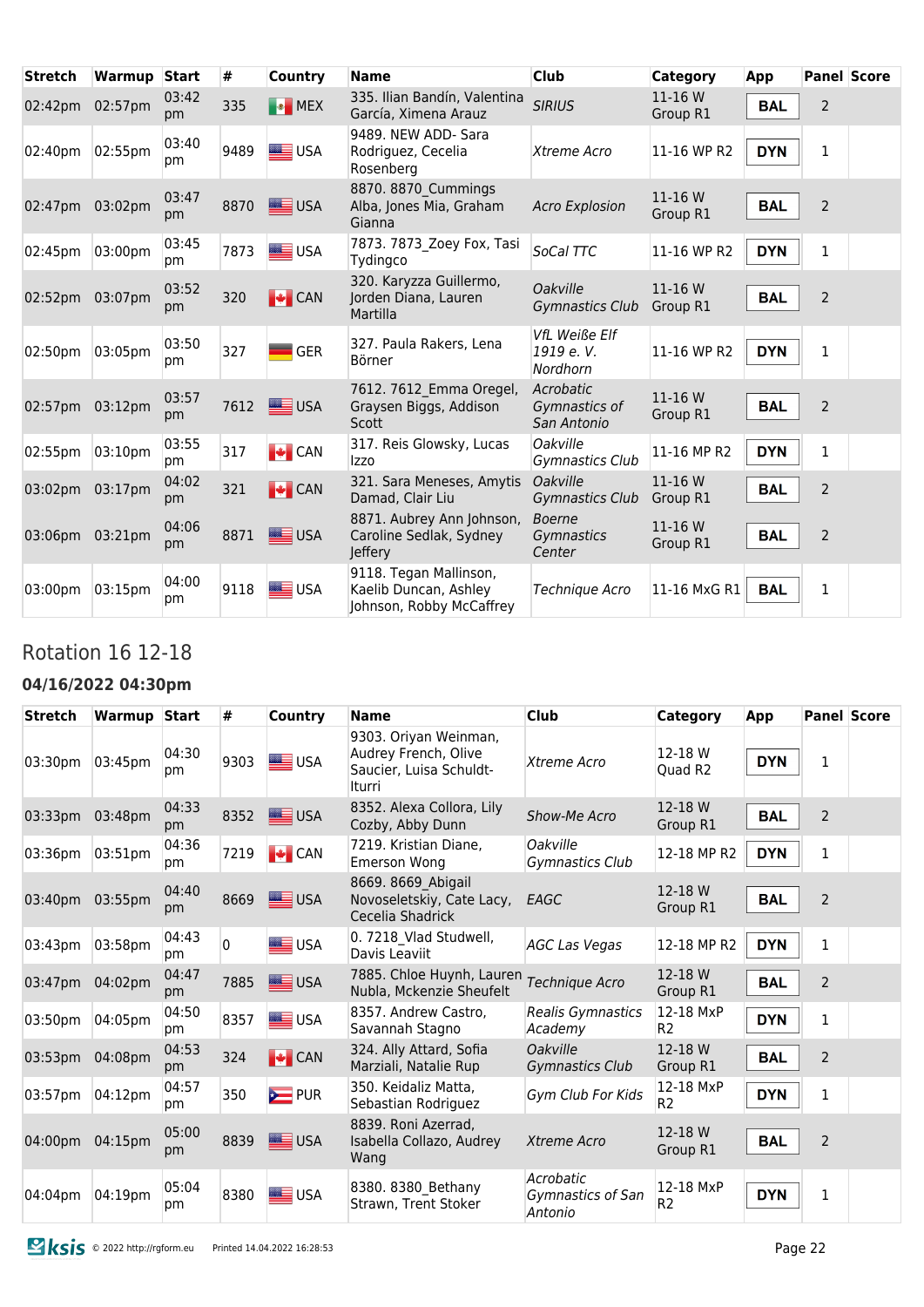| <b>Stretch</b> | Warmup  | <b>Start</b> | #    | <b>Country</b>  | <b>Name</b>                                                                         | <b>Club</b>                                      | Category                    | App        |                | <b>Panel Score</b> |
|----------------|---------|--------------|------|-----------------|-------------------------------------------------------------------------------------|--------------------------------------------------|-----------------------------|------------|----------------|--------------------|
| 04:07pm        | 04:22pm | 05:07<br>pm  | 5068 | <b>SEE</b> USA  | 5068. Phylisha Pham,<br>Alison Lam, Kaylee Osorio                                   | <b>ATA Gymnastics</b>                            | 12-18 W<br>Group R1         | <b>BAL</b> | $\overline{2}$ |                    |
| 04:11pm        | 04:26pm | 05:11<br>pm  | 8668 | USA             | 8668. 8668 Kampmann,<br>Vonder Haar                                                 | EAGC                                             | 12-18 MxP<br>R <sub>2</sub> | <b>DYN</b> | $\mathbf{1}$   |                    |
| 04:14pm        | 04:29pm | 05:14<br>pm  | 7091 | USA             | 7091. Katelynn Duncan,<br>Baylee Garnto, Brookelyn<br><b>McCaffrey</b>              | Technique Acro                                   | 12-18 W<br>Group R1         | <b>BAL</b> | $\overline{2}$ |                    |
| 04:17pm        | 04:32pm | 05:17<br>pm  | 5675 | <b>SEE</b> USA  | 5675. 5675 Gianna<br>Roberts, Tyler Berg                                            | Aspire Kids Sports<br>Center                     | 12-18 MxP<br>R <sub>2</sub> | <b>DYN</b> | $\mathbf{1}$   |                    |
| 04:21pm        | 04:36pm | 05:21<br>pm  | 8782 | USA             | 8782. 8782 Nayuka<br>Fujikado, Kimori Maybee,<br>Vittoria Gibson                    | SoCal TTC                                        | 12-18 W<br>Group R1         | <b>BAL</b> | $\overline{2}$ |                    |
| 04:24pm        | 04:39pm | 05:24<br>pm  | 3337 | <b>SEE</b> USA  | 3337. Hannah Zhang,<br>Joanna Zhang                                                 | Paramount<br>Tumbling &<br><b>AcroGymnastics</b> | 12-18 WP R2                 | <b>DYN</b> | $\mathbf{1}$   |                    |
| 04:28pm        | 04:43pm | 05:28<br>pm  | 323  | $\bigcup$ CAN   | 323. Juliana Summers,<br>Sasha Pioun, Ella<br>Fedoration                            | <b>Oakville</b><br>Gymnastics Club               | 12-18 W<br>Group R1         | <b>BAL</b> | $\overline{2}$ |                    |
| 04:31pm        | 04:46pm | 05:31<br>pm  | 6864 | <b>SIER</b> USA | 6864. Ava Cabana, Mia<br>Alvarez                                                    | <b>Realis Gymnastics</b><br>Academy              | 12-18 WP R2                 | <b>DYN</b> | $\mathbf{1}$   |                    |
| 04:34pm        | 04:49pm | 05:34<br>pm  | 9254 | USA             | 9254. 9254 Bella<br>Swarthout, Julia Bellardo,<br>Lucy Davis-Ross                   | <b>CCoast Acro</b>                               | 12-18 W<br>Group R1         | <b>BAL</b> | $\overline{2}$ |                    |
| 04:38pm        | 04:53pm | 05:38<br>pm  | 8948 | <b>SEE</b> USA  | 8948. 9067 Kayla Moegen,<br>Mesa West                                               | Cal Elite                                        | 12-18 WP R2                 | <b>DYN</b> | $\mathbf{1}$   |                    |
| 04:41pm        | 04:56pm | 05:41<br>pm  | 7789 | USA             | 7789. Mia Rothwell, Dinara<br>Brown, Maya Rothwell                                  | Technique Acro                                   | 12-18 W<br>Group R1         | <b>BAL</b> | $\overline{2}$ |                    |
| 04:45pm        | 05:00pm | 05:45<br>pm  | 0    | USA             | 0.8070 Maya Lissenkova,<br><b>Bernice Moshos</b>                                    | <b>AGC Las Vegas</b>                             | 12-18 WP R2                 | <b>DYN</b> | 1              |                    |
| 04:48pm        | 05:03pm | 05:48<br>pm  | 351  | $\sum$ PUR      | 351. Ferlianne Cruz,<br>Naletxandra Escobar,<br>Grace Rodriguez                     | Gym Club For Kids                                | 12-18 W<br>Group R1         | <b>BAL</b> | $\overline{2}$ |                    |
| 04:52pm        | 05:07pm | 05:52<br>pm  | 7888 | USA             | 7888. 7888 Molly Fox,<br><b>Sydney Dorais</b>                                       | SoCal TTC                                        | 12-18 WP R2                 | <b>DYN</b> | $\mathbf{1}$   |                    |
| 04:55pm        | 05:10pm | 05:55<br>pm  | 9215 | USA             | 9215. 9215 Chance Rylee,<br>Morgan Kenna, Flackmiller Acro Explosion<br><b>Ruby</b> |                                                  | 12-18 W<br>Group R1         | <b>BAL</b> | $\overline{2}$ |                    |
| 04:58pm        | 05:13pm | 05:58<br>pm  | 8947 | <b>SIM</b> USA  | 8947. Brielle Martinez,<br>Jayda Garcia                                             | Empire<br>Acrogymnastics                         | 12-18 WP R2                 | <b>DYN</b> | $\mathbf{1}$   |                    |
| 05:02pm        | 05:17pm | 06:02<br>pm  | 8368 | USA             | 8368. 8368 Sofia Martinez, Acrobatic<br>Hannah Davis, Gabriella<br>Vathy            | Gymnastics of San<br>Antonio                     | 12-18 W<br>Group R1         | <b>BAL</b> | $\sqrt{2}$     |                    |
| 05:05pm        | 05:20pm | 06:05<br>pm  | 322  | $\bigcup$ CAN   | 322. Maeve Doherty, Chloe Oakville<br>Fiore                                         | Gymnastics Club                                  | 12-18 WP R2                 | <b>DYN</b> | $\mathbf 1$    |                    |

### Rotation 17 13-19 and Senior

# **04/16/2022 06:25pm**

| <b>Stretch</b>  | Warmup Start |             | ∣#   | <b>Country</b> | <b>Name</b>                                                      | <b>Club</b>                                           | <b>Category</b> | App        |   | <b>Panel Score</b> |
|-----------------|--------------|-------------|------|----------------|------------------------------------------------------------------|-------------------------------------------------------|-----------------|------------|---|--------------------|
| 05:25pm         | 05:40pm      | 06:25<br>pm | 7608 | USA            | 7608. 7608 Ayla Vargas,<br>Allyson Stone                         | Acrobatic<br>Gymnastics of San 13-19 WP R2<br>Antonio |                 | <b>DYN</b> | 1 |                    |
| 05:28pm 05:43pm |              | 06:28<br>pm |      | 4915 USA       | 4915. Yaroslav<br>Ossolodkov, Seva<br>Ossolodkov                 | <b>Realis Gymnastics</b><br>Academy                   | 13-19 MP R1     | <b>BAL</b> | 2 |                    |
| 05:31pm         | 05:46pm      | 06:31<br>pm | 328  | <b>GER</b>     | 328. Alisa Karsdorf, Mia<br>Ohlsen                               | SG schwarz-weiß<br>Oldenburg                          | 13-19 WP R2     | <b>DYN</b> | 1 |                    |
| 05:35pm 05:50pm |              | 06:35<br>pm | 9255 | USA            | 9255. Isabella Patterson,<br>Julianna Stevens, Jordan<br>Liberto | Boerne Gymnastics 13-19 W<br>Center                   | Group R1        | <b>BAL</b> | 2 |                    |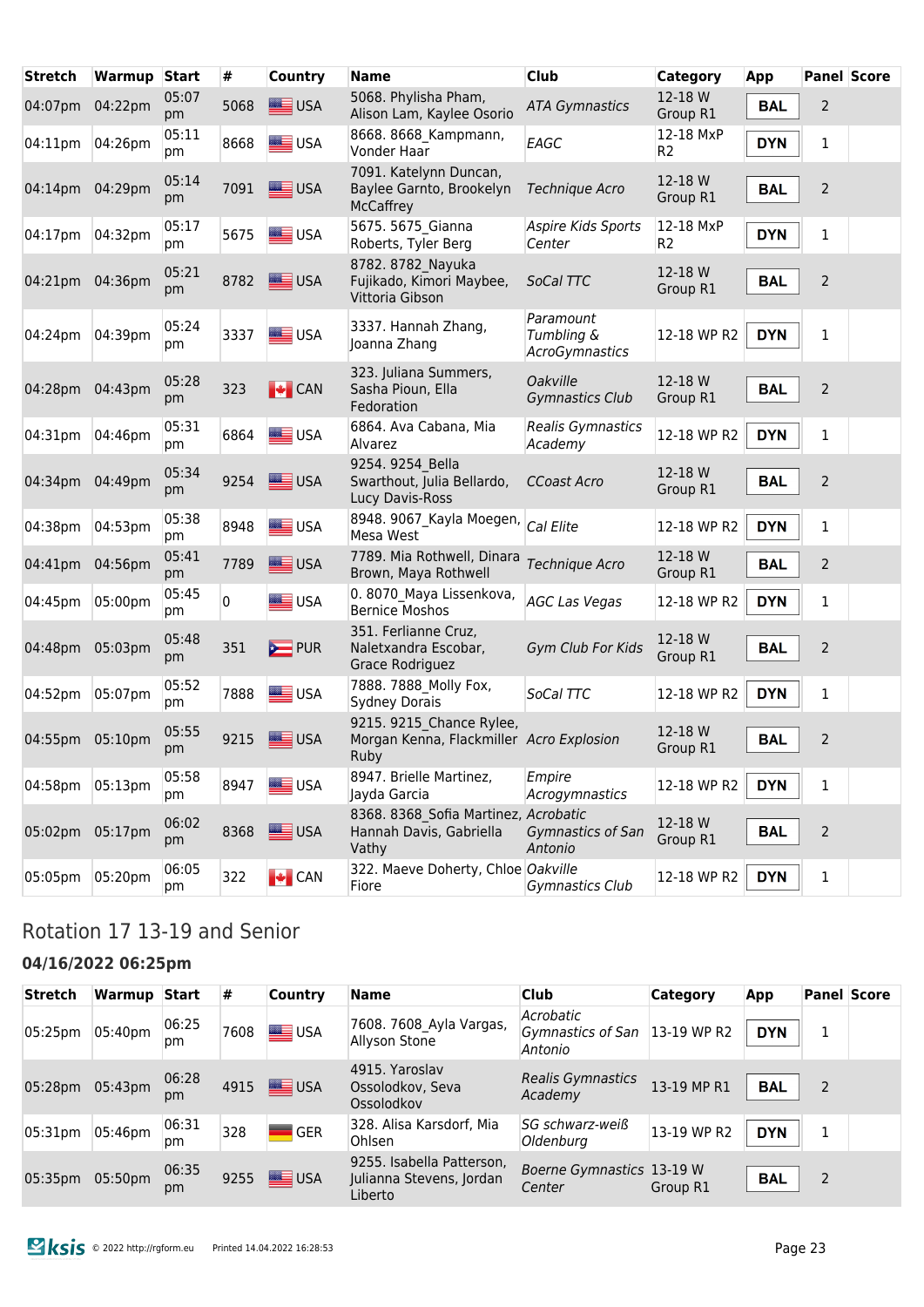| <b>Stretch</b>  | Warmup  | <b>Start</b> | #    | Country         | <b>Name</b>                                                               | <b>Club</b>                            | Category             | App        |                | <b>Panel Score</b> |
|-----------------|---------|--------------|------|-----------------|---------------------------------------------------------------------------|----------------------------------------|----------------------|------------|----------------|--------------------|
| 05:38pm         | 05:53pm | 06:38<br>pm  | 6865 | <b>SEE</b> USA  | 6865. Sydney Padios,<br><b>Willow Noble</b>                               | Realis Gymnastics<br>Academy           | 13-19 WP R2          | <b>DYN</b> | 1              |                    |
| 05:42pm 05:57pm |         | 06:42<br>pm  | 329  | <b>GER</b>      | 329. Beeke Damaschke,<br>Hannah Seifert, Karlotta<br>Kollwer              | VfL Weiße Elf 1919<br>e. V. Nordhorn   | 13-19 W<br>Group R1  | <b>BAL</b> | $\overline{2}$ |                    |
| 05:45pm         | 06:00pm | 06:45<br>pm  | 8340 | <b>SIER</b> USA | 8340. Jaylen Ivey, Amaya<br>Rogers                                        | <b>WestCoast Training</b><br>Center    | 13-19 MxP R2         | <b>DYN</b> | $\mathbf 1$    |                    |
| 05:48pm         | 06:03pm | 06:48<br>pm  | 330  | USA             | 330. 9152 Ayana<br>Williams, Dakota Cox,<br>Cassie Karnbach               | EAGC                                   | 13-19 W<br>Group R1  | <b>BAL</b> | $\overline{2}$ |                    |
| 05:52pm         | 06:07pm | 06:52<br>pm  | 2915 | USA             | 2915. Moraeah Arthur.<br>Ariana Katsov                                    | <b>MAATT</b>                           | Senior WP R2         | <b>DYN</b> | 1              |                    |
| 05:55pm         | 06:10pm | 06:55<br>pm  | 332  | <b>GER</b>      | 332. Scherenberger Leni<br>Marie, Hoppe Max                               | <b>BC-Eintracht</b><br>Leipzig 02 e.V. | Senior MxP R1        | <b>BAL</b> | $\overline{2}$ |                    |
| 05:59pm         | 06:14pm | 06:59<br>pm  | 330  | <b>GER</b>      | 330. Laura Karczmarzyk,<br>Leni Ohlsen                                    | SG schwarz-weiß<br>Oldenburg           | Senior WP R2         | <b>DYN</b> | 1              |                    |
| 06:02pm         | 06:17pm | 07:02<br>pm  | 331  | <b>GER</b>      | 331. Jonatan Seifert, Ylvie<br>Lensker                                    | VfL Weiße Elf 1919<br>e. V. Nordhorn   | Senior MxP R1        | <b>BAL</b> | $\overline{2}$ |                    |
| 06:06pm         | 06:21pm | 07:06<br>pm  | 2811 | <b>E</b> USA    | 2811. Angel Felix, Braiden Realis Gymnastics<br>McDougall                 | Academy                                | Senior MP R2         | <b>DYN</b> | 1              |                    |
| 06:09pm         | 06:24pm | 07:09<br>pm  | 9155 | ≣∪SA            | 9155. 9155 Mariam<br>Tutberidze, Kayla<br>VonderHaar, Grace<br>VonderHaar | EAGC                                   | Senior W<br>Group R1 | <b>BAL</b> | $\overline{2}$ |                    |
| 06:13pm         | 06:28pm | 07:13<br>pm  | 6738 | <b>USA</b>      | 6738. 6738 Chang, Lacy,<br>White, Shields                                 | EAGC                                   | Senior MG R1         | <b>BAL</b> | $\overline{2}$ |                    |

### Rotation 18 Youth and 11-16 Finals

#### **04/17/2022 11:15am**

| <b>Stretch</b>  | Warmup Start |             | #              | Country                      | <b>Name</b>                                               | <b>Club</b>                               | <b>Category</b>       | App          |                | <b>Panel Score</b> |
|-----------------|--------------|-------------|----------------|------------------------------|-----------------------------------------------------------|-------------------------------------------|-----------------------|--------------|----------------|--------------------|
| 10:15am         | 10:30am      | 11:15<br>am | 341            | <b>E</b> PUR                 | 341. Anaira Martinez,<br>Victoria Rodriguez               | Gym Club For<br>Kids                      | Youth WP R1           | <b>COMBI</b> | 1              |                    |
| 10:17am         | 10:32am      | 11:17<br>am | $\mathbf{1}$   | USA                          | 1. Rank 5                                                 |                                           | 11-16 WG_Finals<br>R1 | <b>BAL</b>   | $\overline{2}$ |                    |
| 10:19am         | 10:34am      | 11:19<br>am | 306            | $\blacktriangleright$ CAN    | 306. Avelyn Chu and<br>Sophia Chen, Youth<br>Women's Pair | Toronto<br>Gymnastics<br>International    | Youth WP R1           | <b>COMBI</b> | $\mathbf{1}$   |                    |
| 10:22am 10:37am |              | 11:22<br>am | $\overline{2}$ | <b>SEE</b> USA               | 2. Rank 6                                                 |                                           | 11-16 WG_Finals<br>R1 | <b>BAL</b>   | $\overline{2}$ |                    |
| 10:24am         | 10:39am      | 11:24<br>am | 342            | <b>E</b> PUR                 | 342. Erielys<br>Carrasquillo, Yaineliz<br>Alvarez         | Gym Club For<br>Kids                      | Youth WP R1           | <b>COMBI</b> | 1              |                    |
| 10:27am         | 10:42am      | 11:27<br>am | 3              | $\equiv$ USA                 | 3. Rank 3                                                 |                                           | 11-16 WG Finals<br>R1 | <b>BAL</b>   | $\overline{2}$ |                    |
| 10:29am         | 10:44am      | 11:29<br>am | 305            | $\left  \bullet \right $ CAN | 305. Joelle Attard,<br>Marcela Rodriguez                  | <b>Oakville</b><br><b>Gymnastics Club</b> | Youth WP R1           | <b>COMBI</b> | 1              |                    |
| 10:31am         | 10:46am      | 11:31<br>am | $\overline{4}$ | USA                          | 4. Rank 4                                                 |                                           | 11-16 WG_Finals<br>R1 | <b>BAL</b>   | $\overline{2}$ |                    |
| 10:33am         | 10:48am      | 11:33<br>am | $\mathbf{1}$   | USA                          | 1. Rank 4                                                 |                                           | 11-16 WP Finals<br>R1 | <b>DYN</b>   | 1              |                    |
| 10:35am         | 10:50am      | 11:35<br>am | 5              | USA                          | 5. Rank 2                                                 |                                           | 11-16 WG Finals<br>R1 | <b>BAL</b>   | $\overline{2}$ |                    |
| 10:37am         | 10:52am      | 11:37<br>am | $\overline{2}$ | USA                          | 2. Rank 3                                                 |                                           | 11-16 WP Finals<br>R1 | <b>DYN</b>   | 1              |                    |
| 10:39am         | 10:54am      | 11:39<br>am | 6              | USA                          | 6. Rank 1                                                 |                                           | 11-16 WG_Finals<br>R1 | <b>BAL</b>   | $\overline{2}$ |                    |
| $10:41$ am      | 10:56am      | 11:41<br>am | 3              | USA                          | 3. Rank 1                                                 |                                           | 11-16 WP Finals<br>R1 | <b>DYN</b>   | 1              |                    |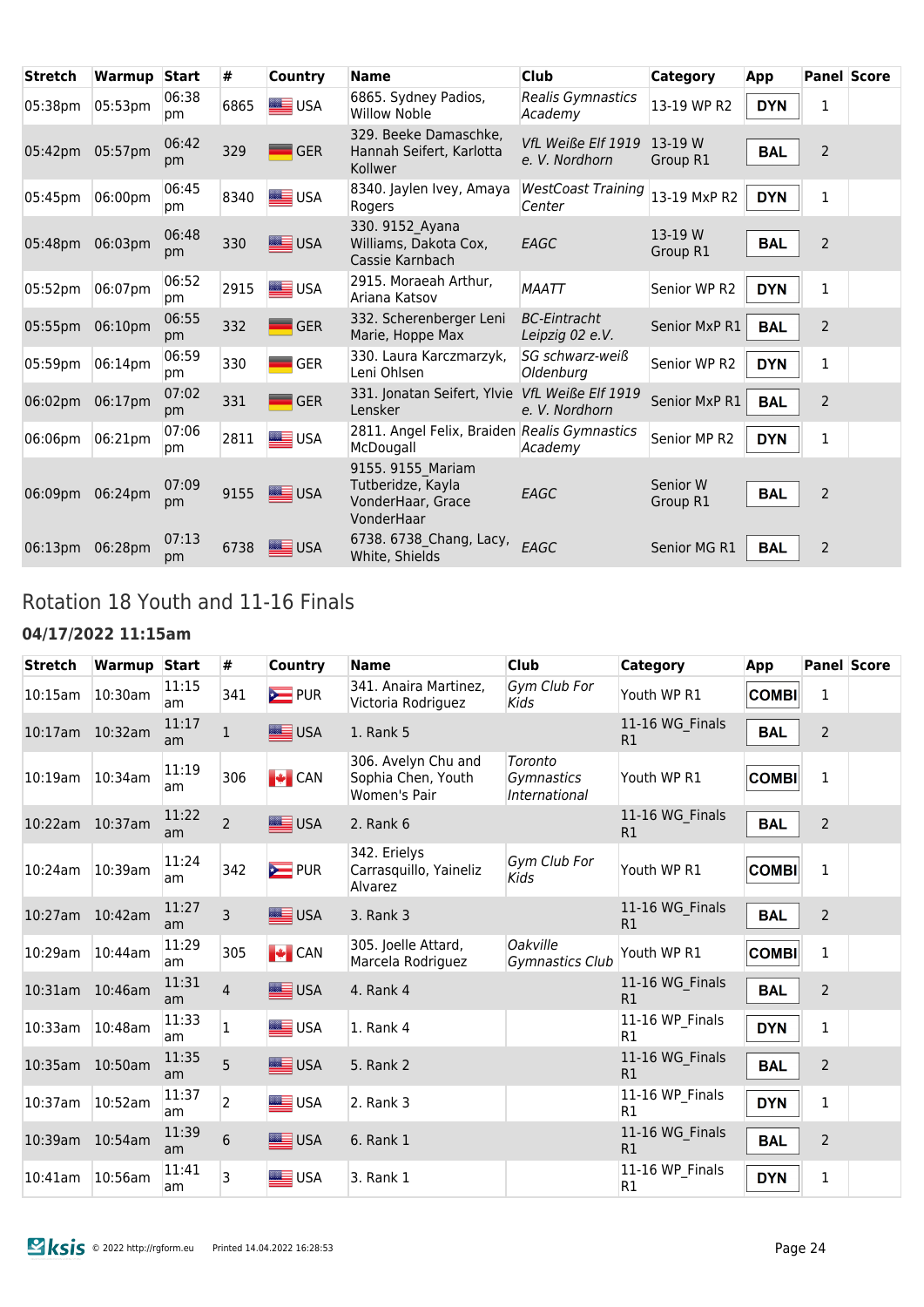| <b>Stretch</b> | Warmup Start |             | #   | Country       | <b>Name</b>                                                         | <b>Club</b>                               | <b>Category</b>       | <b>App</b> | <b>Panel Score</b> |  |
|----------------|--------------|-------------|-----|---------------|---------------------------------------------------------------------|-------------------------------------------|-----------------------|------------|--------------------|--|
| $10:43$ am     | 10:58am      | 11:43<br>am | 307 | $\bigcup$ CAN | 307. Charlotte<br>Pritchard, Wiktoria<br>Wlodarczyk, Janine<br>Gong | <i>Oakville</i><br><b>Gymnastics Club</b> | Youth W Group R1      | COMBI      | 2                  |  |
| 10:46am        | 11:01am      | 11:46<br>am |     | USA           | 4. Rank 2                                                           |                                           | 11-16 WP Finals<br>R1 | <b>DYN</b> |                    |  |
| 10:48am        | 11:03am      | 11:48<br>am | 343 | $\sum$ PUR    | 343. Anaira Martinez,<br>Victoria Rodriguez,<br>Yaineliz Alvarez    | Gym Club For<br><b>Kids</b>               | Youth W Group R1      | COMBI      | 2                  |  |

# Rotation 19 12-18 and 12-18 Finals

#### **04/17/2022 01:00pm**

| <b>Stretch</b>  | <b>Warmup</b>       | <b>Start</b> | #              | Country                      | <b>Name</b>                                         | <b>Club</b>                               | <b>Category</b>       | App          |                | <b>Panel Score</b> |
|-----------------|---------------------|--------------|----------------|------------------------------|-----------------------------------------------------|-------------------------------------------|-----------------------|--------------|----------------|--------------------|
| 12:00pm         | 12:15pm             | 01:00<br>pm  | 5675           | USA                          | 5675. 5675 Gianna<br>Roberts, Tyler Berg            | Aspire Kids Sports<br>Center              | 12-18 MxP R3          | <b>COMBI</b> | 1              |                    |
| 12:03pm         | 12:18 <sub>pm</sub> | 01:03<br>pm  | 0              | USA                          | 0. 7218 Vlad Studwell,<br>Davis Leaviit             | <b>AGC Las Vegas</b>                      | 12-18 MP R3           | <b>COMBI</b> | 2              |                    |
| 12:06pm         | 12:21pm             | 01:06<br>pm  | 8668           | USA                          | 8668. 8668 Kampmann,<br>Vonder Haar                 | EAGC                                      | 12-18 MxP R3          | <b>COMBI</b> | 1              |                    |
| 12:10pm         | 12:25pm             | 01:10<br>pm  | 7219           | $\bigcup$ CAN                | 7219. Kristian Diane,<br><b>Emerson Wong</b>        | <b>Oakville</b><br><b>Gymnastics Club</b> | 12-18 MP R3           | <b>COMBI</b> | 2              |                    |
| 12:13pm         | 12:28pm             | 01:13<br>pm  | 8357           | USA                          | 8357. Andrew Castro,<br>Savannah Stagno             | Realis Gymnastics<br>Academy              | 12-18 MxP R3          | <b>COMBI</b> | 1              |                    |
| 12:17pm         | 12:32pm             | 01:17<br>pm  | 1              | USA                          | 1. Rank 10                                          |                                           | 12-18 WG<br>Finals R1 | <b>COMBI</b> | 2              |                    |
| 12:19pm         | 12:34pm             | 01:19<br>pm  | 8380           | <b>SEE</b> USA               | 8380. 8380_Bethany<br>Strawn, Trent Stoker          | Acrobatic<br>Gymnastics of San<br>Antonio | 12-18 MxP R3          | <b>COMBI</b> | 1              |                    |
| 12:22pm         | 12:37pm             | 01:22<br>pm  | $\overline{2}$ | USA                          | 2. Rank 8                                           |                                           | 12-18 WG<br>Finals R1 | <b>COMBI</b> | 2              |                    |
| 12:24pm         | 12:39pm             | 01:24<br>pm  | 350            | $\sum$ PUR                   | 350. Keidaliz Matta,<br>Sebastian Rodriguez         | Gym Club For Kids                         | 12-18 MxP R3          | <b>COMBI</b> | 1              |                    |
| 12:27pm         | $12:42$ pm          | 01:27<br>pm  | 3              | USA                          | 3. Rank 9                                           |                                           | 12-18 WG<br>Finals R1 | <b>COMBI</b> | 2              |                    |
| 12:29pm         | 12:44pm             | 01:29<br>pm  | 7888           | <b>SEE</b> USA               | 7888. 7888 Molly Fox,<br><b>Sydney Dorais</b>       | SoCal TTC                                 | 12-18 WP R3           | <b>COMBI</b> | 1              |                    |
| 12:33pm         | 12:48pm             | 01:33<br>pm  | $\overline{4}$ | <b>SEE USA</b>               | 4. Rank 5                                           |                                           | 12-18 WG<br>Finals R1 | <b>COMBI</b> | 2              |                    |
| 12:35pm         | 12:50pm             | 01:35<br>pm  | 6864           | USA                          | 6864. Ava Cabana, Mia<br>Alvarez                    | Realis Gymnastics<br>Academy              | 12-18 WP R3           | <b>COMBI</b> | 1              |                    |
| 12:38pm 12:53pm |                     | 01:38<br>pm  | 5              | USA                          | 5. Rank 7                                           |                                           | 12-18 WG<br>Finals R1 | <b>COMBI</b> | 2              |                    |
| 12:40pm         | 12:55pm             | 01:40<br>pm  | 0              | USA                          | 0.8070 Maya<br>Lissenkova, Bernice<br><b>Moshos</b> | <b>AGC Las Vegas</b>                      | 12-18 WP R3           | <b>COMBI</b> | 1              |                    |
| 12:44pm         | 12:59pm             | 01:44<br>pm  | 6              | <b>LEE</b> USA               | 6. Rank 6                                           |                                           | 12-18 WG<br>Finals R1 | <b>COMBI</b> | 2              |                    |
| 12:46pm         | 01:01pm             | 01:46<br>pm  | 8947           | USA                          | 8947. Brielle Martinez,<br>Jayda Garcia             | Empire<br>Acrogymnastics                  | 12-18 WP R3           | <b>COMBI</b> | 1              |                    |
| 12:49pm         | 01:04pm             | 01:49<br>pm  | 7              | USA                          | 7. Rank 4                                           |                                           | 12-18 WG<br>Finals R1 | <b>COMBI</b> | $\overline{c}$ |                    |
| 12:51pm         | 01:06pm             | 01:51<br>pm  | 8948           | <b>SEE</b> USA               | 8948. 9067 Kayla<br>Moegen, Mesa West               | Cal Elite                                 | 12-18 WP R3           | <b>COMBI</b> | $\mathbf 1$    |                    |
| 12:55pm         | 01:10pm             | 01:55<br>pm  | 8              | USA                          | 8. Rank 3                                           |                                           | 12-18 WG<br>Finals R1 | ∣COMBI∣      | $\overline{2}$ |                    |
| 12:57pm         | 01:12pm             | 01:57<br>pm  | 322            | $\left  \bullet \right $ CAN | 322. Maeve Doherty,<br>Chloe Fiore                  | <b>Oakville</b><br>Gymnastics Club        | 12-18 WP R3           | <b>COMBI</b> | 1              |                    |
| 01:00pm 01:15pm |                     | 02:00<br>pm  | 9              | USA                          | 9. Rank 1                                           |                                           | 12-18 WG<br>Finals R1 | <b>COMBI</b> | $\overline{2}$ |                    |